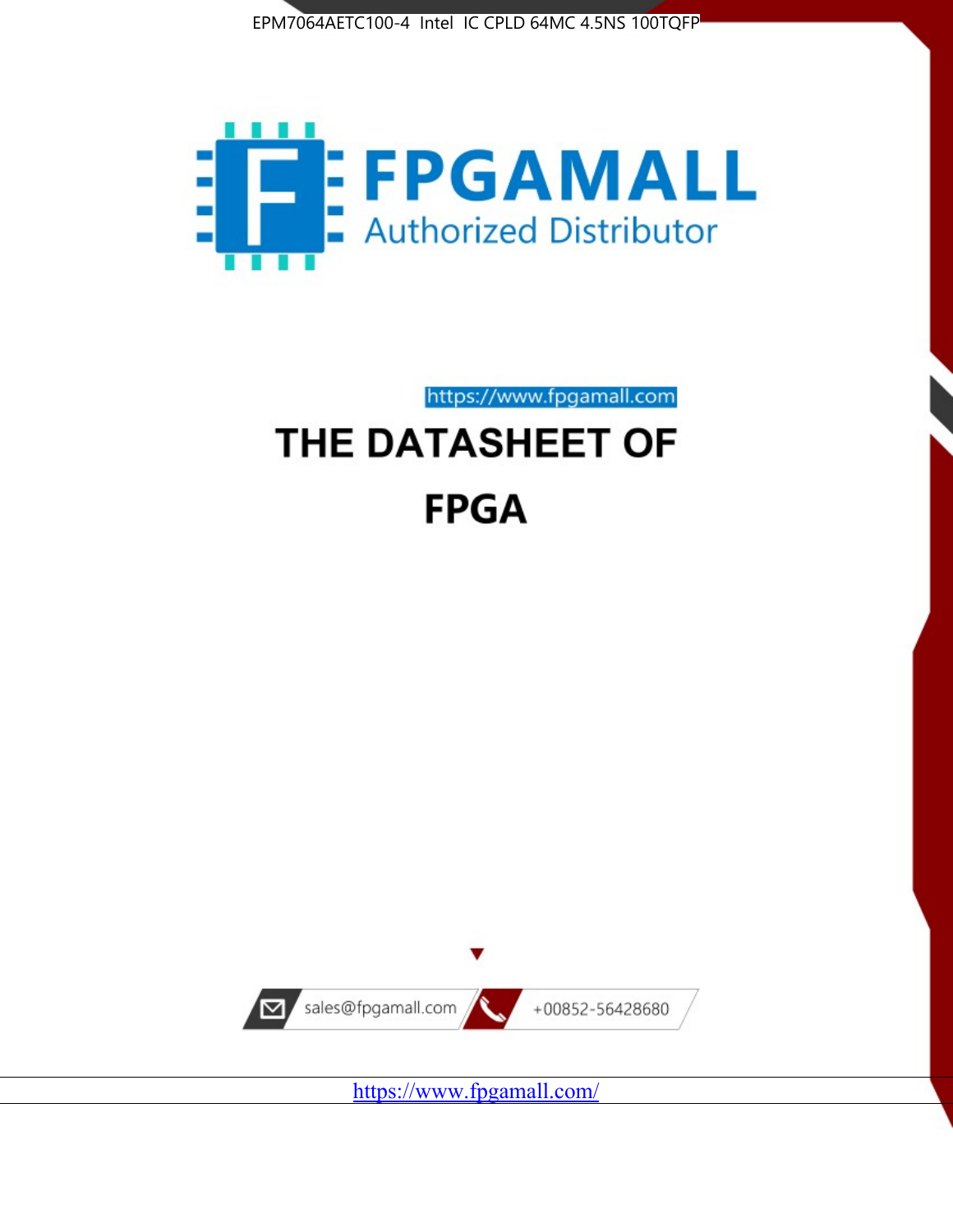



# **MAX 7000A**

**Programmable Logic Device**

# **September 2003, ver. 4.5** Data Sheet

- **Features...** High-performance 3.3-V EEPROM-based programmable logic devices (PLDs) built on second-generation Multiple Array MatriX (MAX®) architecture (see Table 1)
	- 3.3-V in-system programmability (ISP) through the built-in IEEE Std. 1149.1 Joint Test Action Group (JTAG) interface with advanced pin-locking capability
		- MAX 7000AE device in-system programmability (ISP) circuitry compliant with IEEE Std. 1532
		- EPM7128A and EPM7256A device ISP circuitry compatible with IEEE Std. 1532
	- Built-in boundary-scan test (BST) circuitry compliant with IEEE Std. 1149.1
	- Supports JEDEC Jam Standard Test and Programming Language (STAPL) JESD-71
	- Enhanced ISP features
		- Enhanced ISP algorithm for faster programming (excluding EPM7128A and EPM7256A devices)
		- ISP\_Done bit to ensure complete programming (excluding EPM7128A and EPM7256A devices)
		- Pull-up resistor on I/O pins during in-system programming
	- Pin-compatible with the popular 5.0-V MAX 7000S devices
	- High-density PLDs ranging from 600 to 10,000 usable gates
	- Extended temperature range

For information on in-system programmable 5.0-V MAX 7000 or 2.5-V MAX 7000B devices, see the *MAX 7000 Programmable Logic Device Family Data Sheet* or the *MAX 7000B Programmable Logic Device Family Data Sheet*.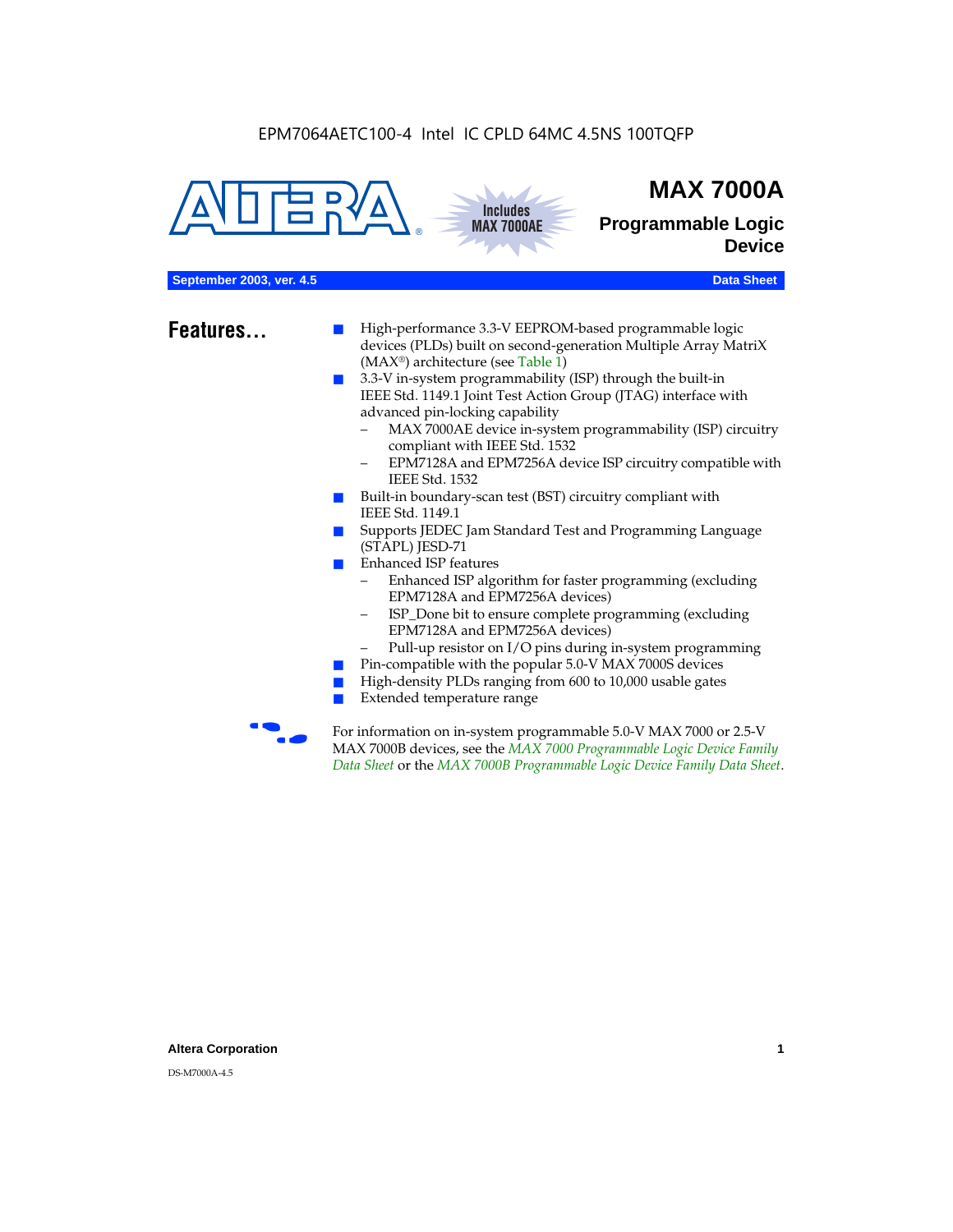| Table 1. MAX 7000A Device Features |                  |                  |                  |                  |                  |  |  |  |  |
|------------------------------------|------------------|------------------|------------------|------------------|------------------|--|--|--|--|
| <b>Feature</b>                     | <b>EPM7032AE</b> | <b>EPM7064AE</b> | <b>EPM7128AE</b> | <b>EPM7256AE</b> | <b>EPM7512AE</b> |  |  |  |  |
| Usable gates                       | 600              | 1,250            | 2,500            | 5,000            | 10,000           |  |  |  |  |
| Macrocells                         | 32               | 64               | 128              | 256              | 512              |  |  |  |  |
| Logic array blocks                 | 2                | 4                | 8                | 16               | 32               |  |  |  |  |
| Maximum user I/O<br>pins           | 36               | 68               | 100              | 164              | 212              |  |  |  |  |
| $t_{PD}$ (ns)                      | 4.5              | 4.5              | 5.0              | 5.5              | 7.5              |  |  |  |  |
| $t_{SU}$ (ns)                      | 2.9              | 2.8              | 3.3              | 3.9              | 5.6              |  |  |  |  |
| $t_{\text{FSU}}$ (ns)              | 2.5              | 2.5              | 2.5              | 2.5              | 3.0              |  |  |  |  |
| $t_{CO1}$ (ns)                     | 3.0              | 3.1              | 3.4              | 3.5              | 4.7              |  |  |  |  |
| $f_{CNT}$ (MHz)                    | 227.3            | 222.2            | 192.3            | 172.4            | 116.3            |  |  |  |  |

# **...and More Features**

- 4.5-ns pin-to-pin logic delays with counter frequencies of up to 227.3 MHz
- $Multivolt<sup>TM</sup> I/O interface enables device core to run at 3.3 V, while$ I/O pins are compatible with 5.0-V, 3.3-V, and 2.5-V logic levels
- Pin counts ranging from 44 to 256 in a variety of thin quad flat pack (TQFP), plastic quad flat pack (PQFP), ball-grid array (BGA), spacesaving FineLine BGATM, and plastic J-lead chip carrier (PLCC) packages
- Supports hot-socketing in MAX 7000AE devices
- Programmable interconnect array (PIA) continuous routing structure for fast, predictable performance
- PCI-compatible
- Bus-friendly architecture, including programmable slew-rate control
- Open-drain output option
- Programmable macrocell registers with individual clear, preset, clock, and clock enable controls
- Programmable power-up states for macrocell registers in MAX 7000AE devices
- Programmable power-saving mode for 50% or greater power reduction in each macrocell
- Configurable expander product-term distribution, allowing up to 32 product terms per macrocell
- Programmable security bit for protection of proprietary designs
- 6 to 10 pin- or logic-driven output enable signals
- Two global clock signals with optional inversion
- Enhanced interconnect resources for improved routability
- **E** Fast input setup times provided by a dedicated path from  $I/O$  pin to macrocell registers
- Programmable output slew-rate control
- Programmable ground pins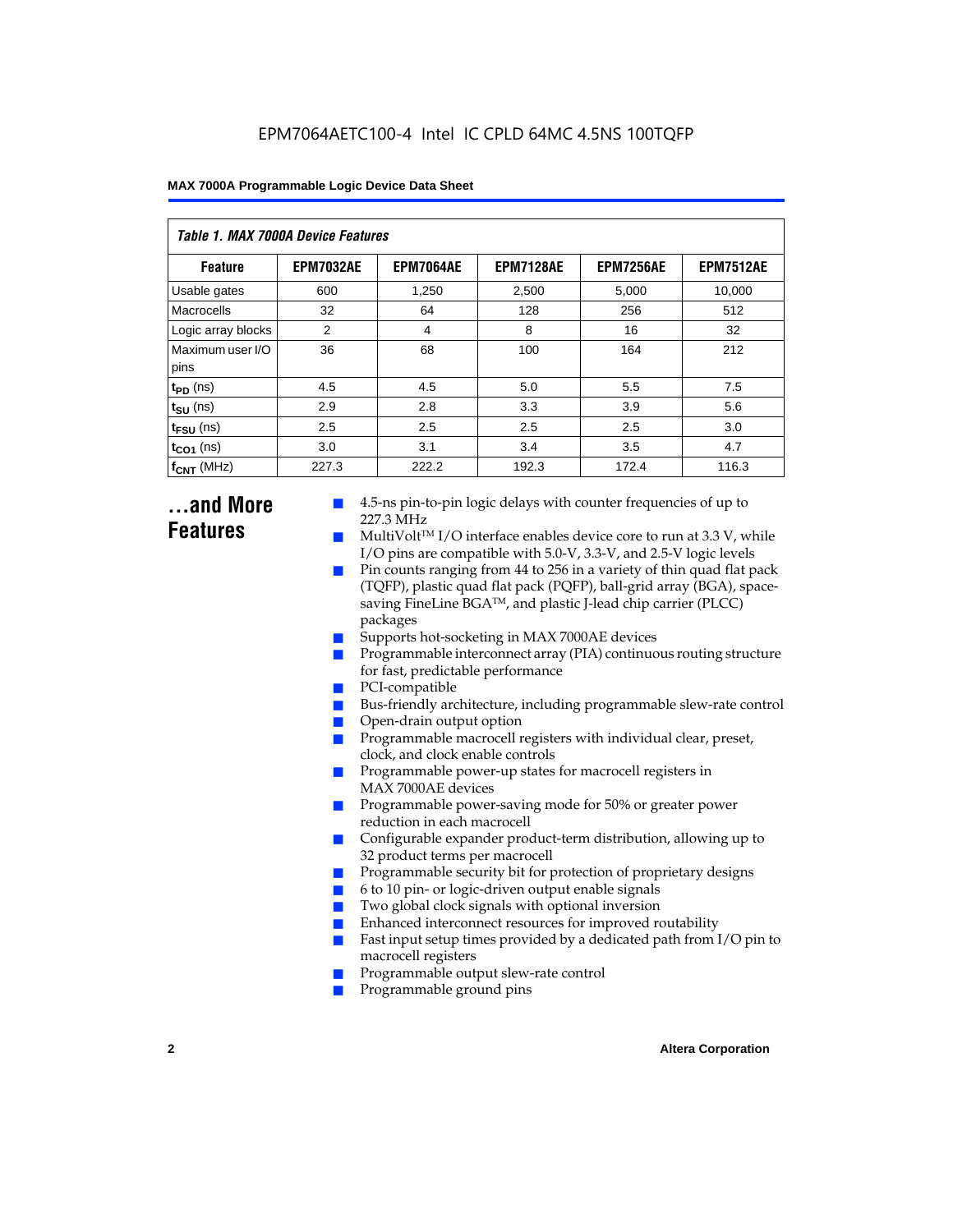- Software design support and automatic place-and-route provided by Altera's development systems for Windows-based PCs and Sun SPARCstation, and HP 9000 Series 700/800 workstations
- Additional design entry and simulation support provided by EDIF 2 0 0 and 3 0 0 netlist files, library of parameterized modules (LPM), Verilog HDL, VHDL, and other interfaces to popular EDA tools from manufacturers such as Cadence, Exemplar Logic, Mentor Graphics, OrCAD, Synopsys, Synplicity, and VeriBest
- Programming support with Altera's Master Programming Unit (MPU), MasterBlaster™ serial/universal serial bus (USB) communications cable, ByteBlasterMVTM parallel port download cable, and BitBlaster™ serial download cable, as well as programming hardware from third-party manufacturers and any JamTM STAPL File (**.jam**), Jam Byte-Code File (**.jbc**), or Serial Vector Format File- (**.svf**) capable in-circuit tester

# **General Description**

MAX 7000A (including MAX 7000AE) devices are high-density, highperformance devices based on Altera's second-generation MAX architecture. Fabricated with advanced CMOS technology, the EEPROMbased MAX 7000A devices operate with a 3.3-V supply voltage and provide 600 to 10,000 usable gates, ISP, pin-to-pin delays as fast as 4.5 ns, and counter speeds of up to 227.3 MHz. MAX 7000A devices in the -4, -5, -6, -7, and some -10 speed grades are compatible with the timing requirements for 33 MHz operation of the PCI Special Interest Group (PCI SIG) *PCI Local Bus Specification, Revision 2.2*. See Table 2.

| Table 2. MAX 7000A Speed Grades |    |    |    |                    |     |       |  |
|---------------------------------|----|----|----|--------------------|-----|-------|--|
| <b>Device</b>                   |    |    |    | <b>Speed Grade</b> |     |       |  |
|                                 | -4 | -5 | -6 | -7                 | -10 | $-12$ |  |
| EPM7032AE                       |    |    |    |                    |     |       |  |
| EPM7064AE                       |    |    |    |                    |     |       |  |
| <b>EPM7128A</b>                 |    |    |    |                    |     |       |  |
| EPM7128AE                       |    |    |    |                    |     |       |  |
| <b>EPM7256A</b>                 |    |    |    |                    |     |       |  |
| EPM7256AE                       |    |    |    |                    |     |       |  |
| EPM7512AE                       |    |    |    |                    |     |       |  |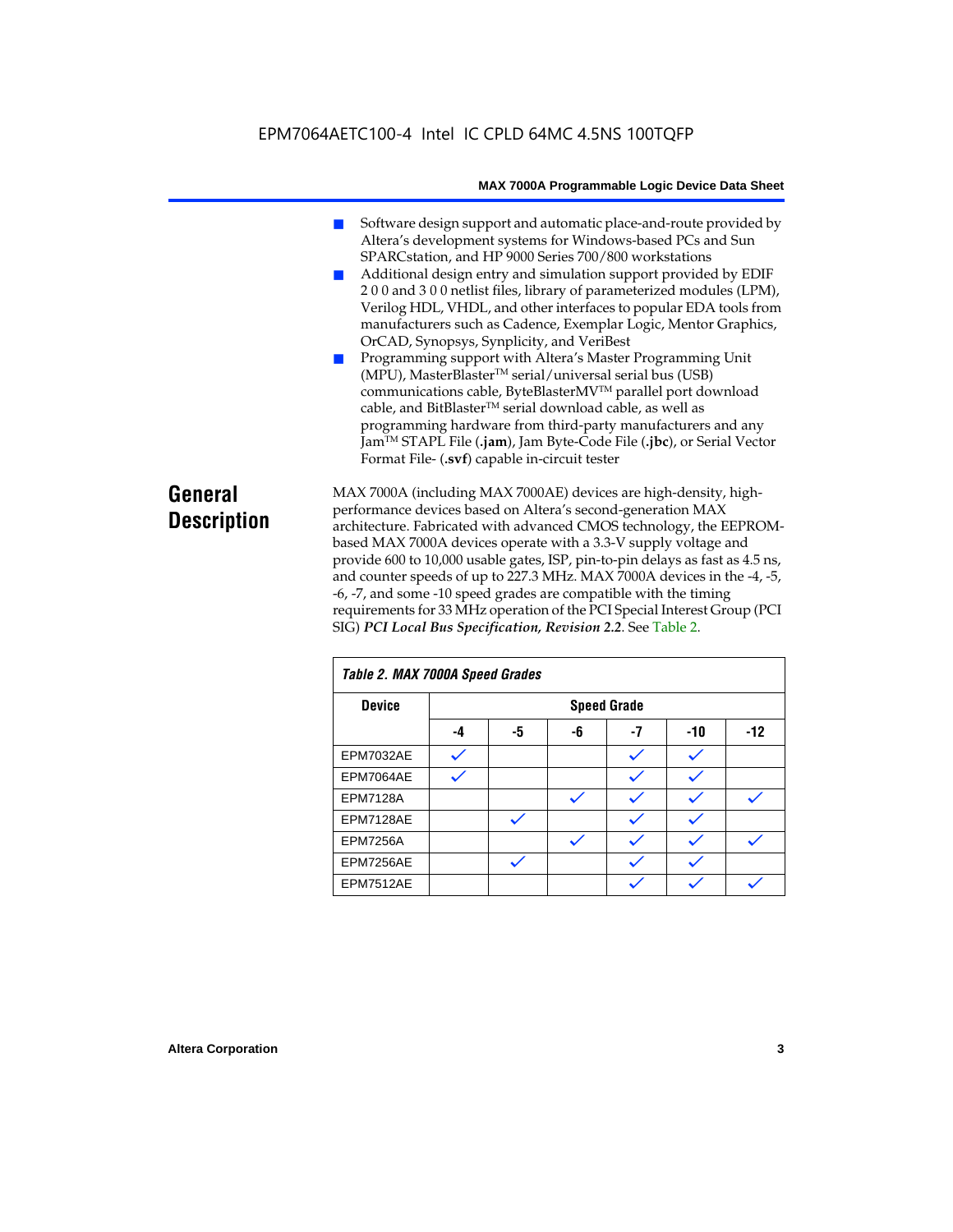The MAX 7000A architecture supports 100% transistor-to-transistor logic (TTL) emulation and high-density integration of SSI, MSI, and LSI logic functions. It easily integrates multiple devices including PALs, GALs, and 22V10s devices. MAX 7000A devices are available in a wide range of packages, including PLCC, BGA, FineLine BGA, Ultra FineLine BGA, PQFP, and TQFP packages. See Table 3 and Table 4.

| Table 3. MAX 7000A Maximum User I/O Pins |             |             | Note $(1)$                                |             |                               |                                           |
|------------------------------------------|-------------|-------------|-------------------------------------------|-------------|-------------------------------|-------------------------------------------|
| <b>Device</b>                            | 44-Pin PLCC | 44-Pin TQFP | 49-Pin Ultra<br><b>FineLine</b><br>BGA(2) | 84-Pin PLCC | <b>100-Pin</b><br><b>TQFP</b> | $100-Pin$<br><b>FineLine</b><br>BGA $(3)$ |
| EPM7032AE                                | 36          | 36          |                                           |             |                               |                                           |
| EPM7064AE                                | 36          | 36          | 41                                        |             | 68                            | 68                                        |
| <b>EPM7128A</b>                          |             |             |                                           | 68          | 84                            | 84                                        |
| EPM7128AE                                |             |             |                                           | 68          | 84                            | 84                                        |
| <b>EPM7256A</b>                          |             |             |                                           |             | 84                            |                                           |
| EPM7256AE                                |             |             |                                           |             | 84                            | 84                                        |
| <b>EPM7512AE</b>                         |             |             |                                           |             |                               |                                           |

| Table 4. MAX 7000A Maximum User I/O Pins<br>Note (1) |              |                                     |              |             |                            |  |  |
|------------------------------------------------------|--------------|-------------------------------------|--------------|-------------|----------------------------|--|--|
| <b>Device</b>                                        | 144-Pin TQFP | 169-Pin Ultra<br>FineLine BGA $(2)$ | 208-Pin PQFP | 256-Pin BGA | 256-Pin FineLine<br>BGA(3) |  |  |
| EPM7032AE                                            |              |                                     |              |             |                            |  |  |
| EPM7064AE                                            |              |                                     |              |             |                            |  |  |
| <b>EPM7128A</b>                                      | 100          |                                     |              |             | 100                        |  |  |
| EPM7128AE                                            | 100          | 100                                 |              |             | 100                        |  |  |
| <b>EPM7256A</b>                                      | 120          |                                     | 164          |             | 164                        |  |  |
| EPM7256AE                                            | 120          |                                     | 164          |             | 164                        |  |  |
| EPM7512AE                                            | 120          |                                     | 176          | 212         | 212                        |  |  |

#### *Notes to tables:*

- (1) When the IEEE Std. 1149.1 (JTAG) interface is used for in-system programming or boundary-scan testing, four I/O pins become JTAG pins.
- (2) All Ultra FineLine BGA packages are footprint-compatible via the SameFrame<sup>TM</sup> feature. Therefore, designers can design a board to support a variety of devices, providing a flexible migration path across densities and pin counts. Device migration is fully supported by Altera development tools. See "SameFrame Pin-Outs" on page 15 for more details.
- (3) All FineLine BGA packages are footprint-compatible via the SameFrame feature. Therefore, designers can design a board to support a variety of devices, providing a flexible migration path across densities and pin counts. Device migration is fully supported by Altera development tools. See "SameFrame Pin-Outs" on page 15 for more details.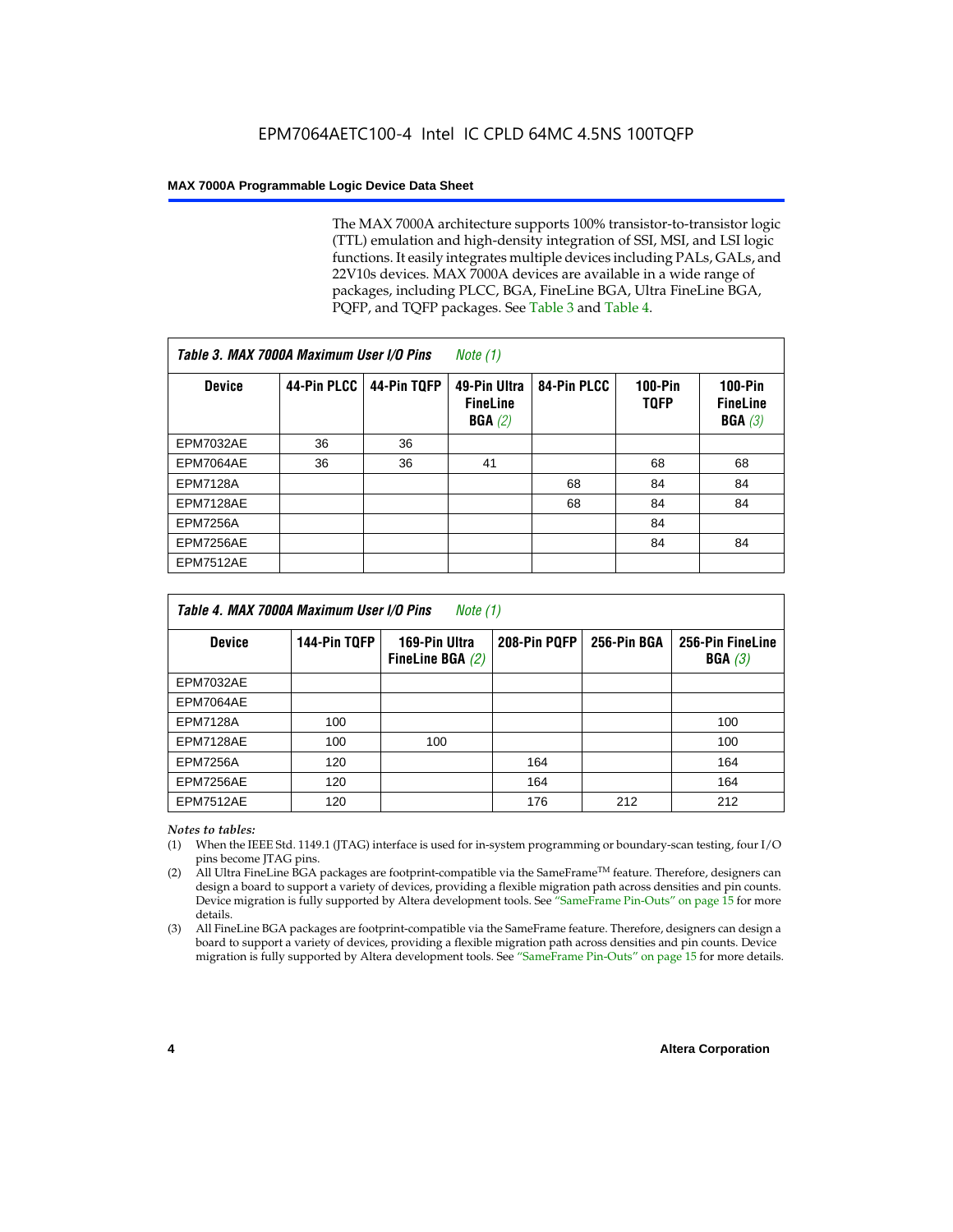MAX 7000A devices use CMOS EEPROM cells to implement logic functions. The user-configurable MAX 7000A architecture accommodates a variety of independent combinatorial and sequential logic functions. The devices can be reprogrammed for quick and efficient iterations during design development and debug cycles, and can be programmed and erased up to 100 times.

MAX 7000A devices contain from 32 to 512 macrocells that are combined into groups of 16 macrocells, called logic array blocks (LABs). Each macrocell has a programmable-AND/fixed-OR array and a configurable register with independently programmable clock, clock enable, clear, and preset functions. To build complex logic functions, each macrocell can be supplemented with both shareable expander product terms and highspeed parallel expander product terms, providing up to 32 product terms per macrocell.

MAX 7000A devices provide programmable speed/power optimization. Speed-critical portions of a design can run at high speed/full power, while the remaining portions run at reduced speed/low power. This speed/power optimization feature enables the designer to configure one or more macrocells to operate at 50% or lower power while adding only a nominal timing delay. MAX 7000A devices also provide an option that reduces the slew rate of the output buffers, minimizing noise transients when non-speed-critical signals are switching. The output drivers of all MAX 7000A devices can be set for 2.5 V or 3.3 V, and all input pins are 2.5-V, 3.3-V, and 5.0-V tolerant, allowing MAX 7000A devices to be used in mixed-voltage systems.

MAX 7000A devices are supported by Altera development systems, which are integrated packages that offer schematic, text—including VHDL, Verilog HDL, and the Altera Hardware Description Language (AHDL)—and waveform design entry, compilation and logic synthesis, simulation and timing analysis, and device programming. The software provides EDIF 2 0 0 and 3 0 0, LPM, VHDL, Verilog HDL, and other interfaces for additional design entry and simulation support from other industry-standard PC- and UNIX-workstation-based EDA tools. The software runs on Windows-based PCs, as well as Sun SPARCstation, and HP 9000 Series 700/800 workstations.

**For more information on development tools, see the** *MAX+PLUS II Programmable Logic Development System & Software Data Sheet* and the *Quartus Programmable Logic Development System & Software Data Sheet*.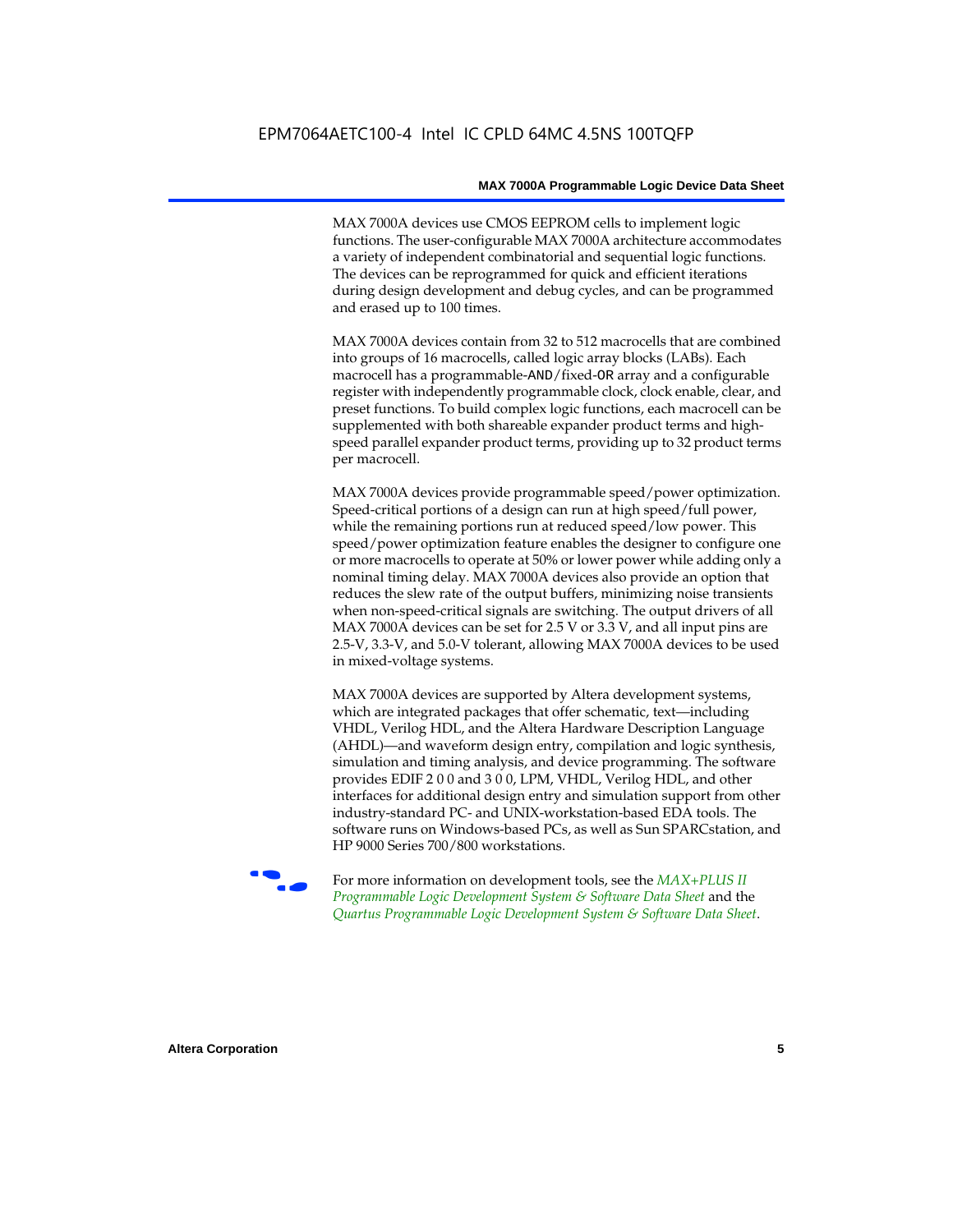# **Functional Description**

The MAX 7000A architecture includes the following elements:

- Logic array blocks (LABs)
- Macrocells
- Expander product terms (shareable and parallel)
- Programmable interconnect array
- I/O control blocks

The MAX 7000A architecture includes four dedicated inputs that can be used as general-purpose inputs or as high-speed, global control signals (clock, clear, and two output enable signals) for each macrocell and I/O pin. Figure 1 shows the architecture of MAX 7000A devices.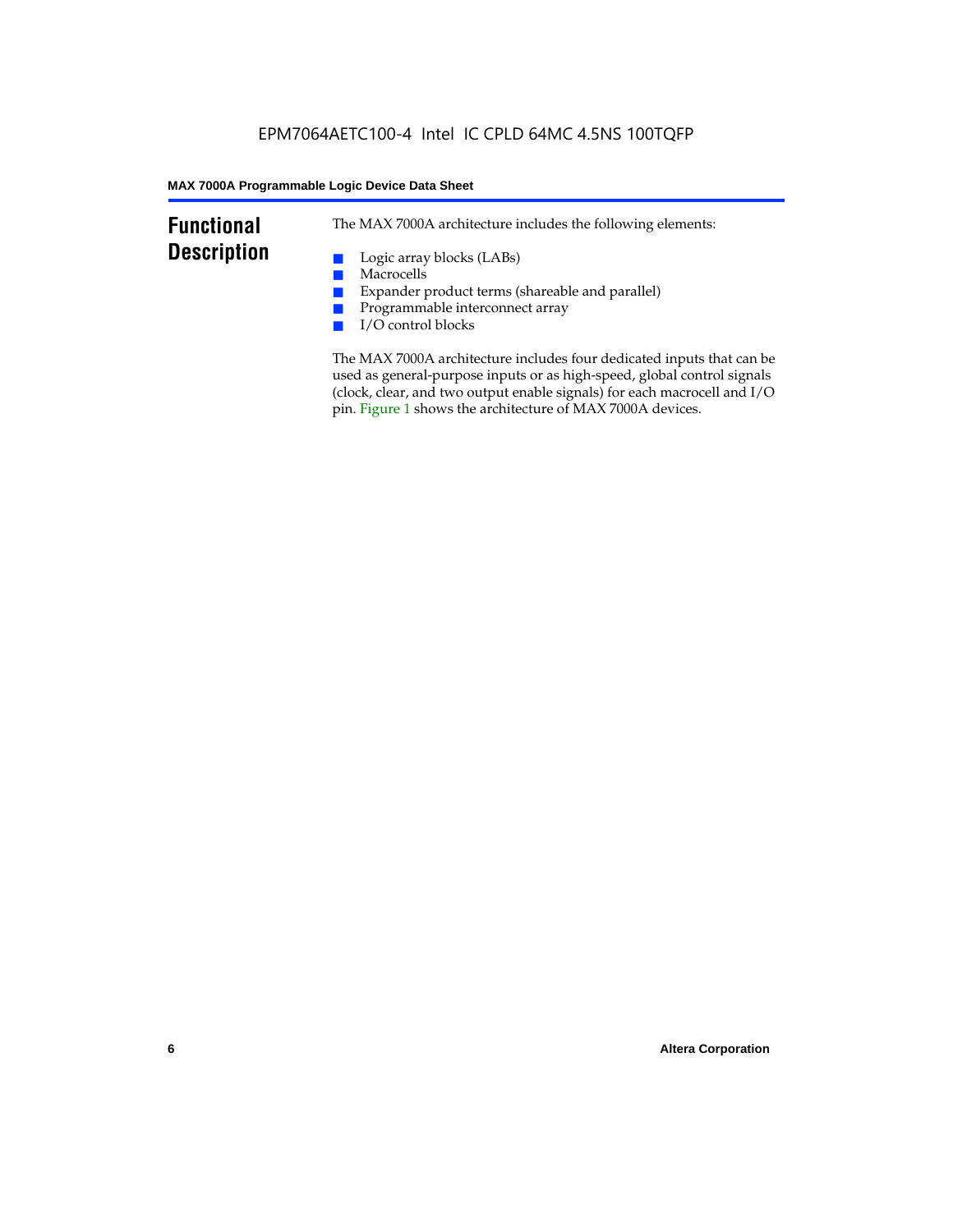

#### *Figure 1. MAX 7000A Device Block Diagram*

#### *Note:*

(1) EPM7032AE, EPM7064AE, EPM7128A, EPM7128AE, EPM7256A, and EPM7256AE devices have six output enables. EPM7512AE devices have 10 output enables.

# **Logic Array Blocks**

The MAX 7000A device architecture is based on the linking of high-performance LABs. LABs consist of 16-macrocell arrays, as shown in Figure 1. Multiple LABs are linked together via the PIA, a global bus that is fed by all dedicated input pins, I/O pins, and macrocells.

Each LAB is fed by the following signals:

- 36 signals from the PIA that are used for general logic inputs
- Global controls that are used for secondary register functions
- Direct input paths from  $I/O$  pins to the registers that are used for fast setup times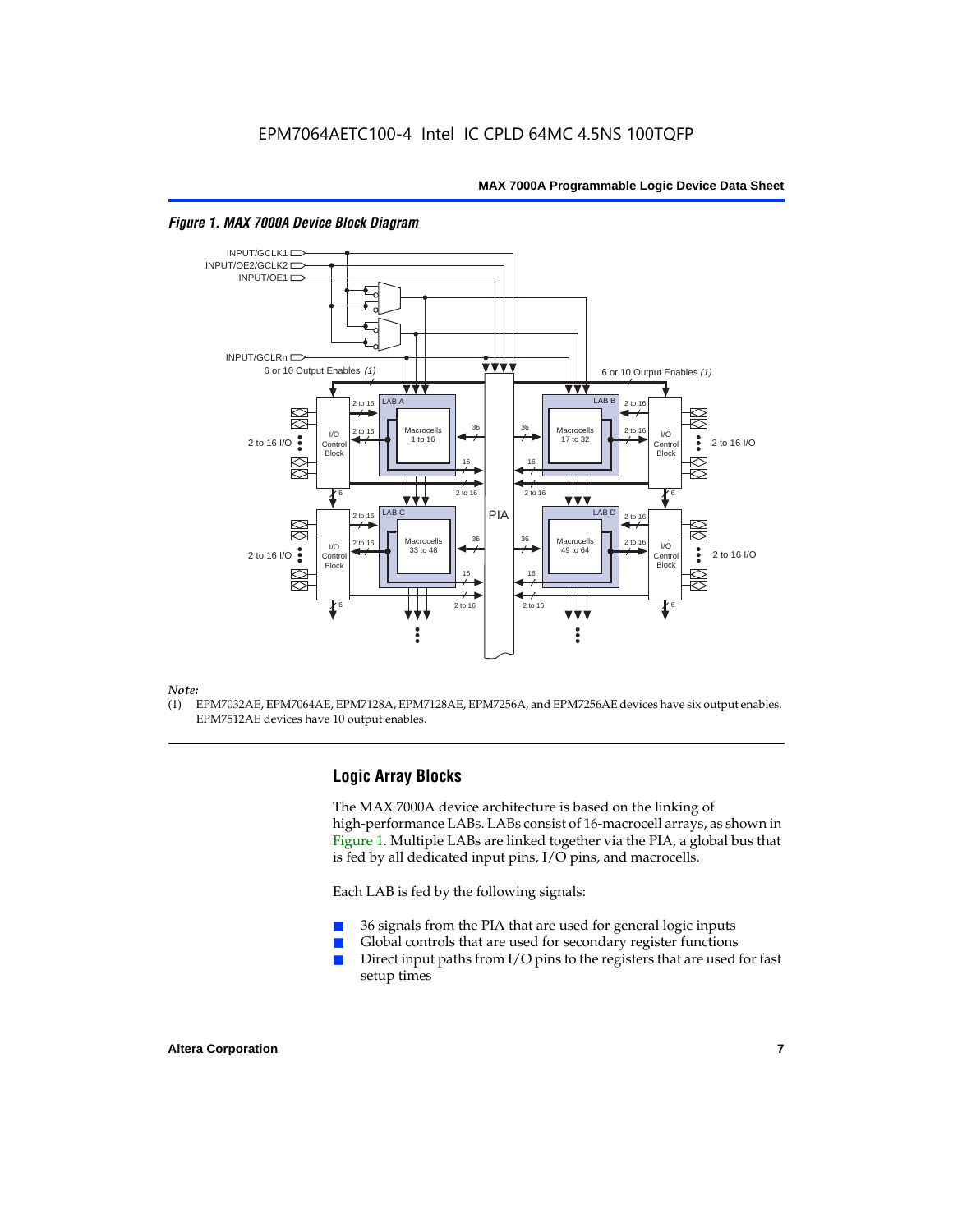### **Macrocells**

MAX 7000A macrocells can be individually configured for either sequential or combinatorial logic operation. The macrocells consist of three functional blocks: the logic array, the product-term select matrix, and the programmable register. Figure 2 shows a MAX 7000A macrocell.



Combinatorial logic is implemented in the logic array, which provides five product terms per macrocell. The product-term select matrix allocates these product terms for use as either primary logic inputs (to the OR and XOR gates) to implement combinatorial functions, or as secondary inputs to the macrocell's register preset, clock, and clock enable control functions.

Two kinds of expander product terms ("expanders") are available to supplement macrocell logic resources:

- Shareable expanders, which are inverted product terms that are fed back into the logic array
- Parallel expanders, which are product terms borrowed from adjacent macrocells

The Altera development system automatically optimizes product-term allocation according to the logic requirements of the design.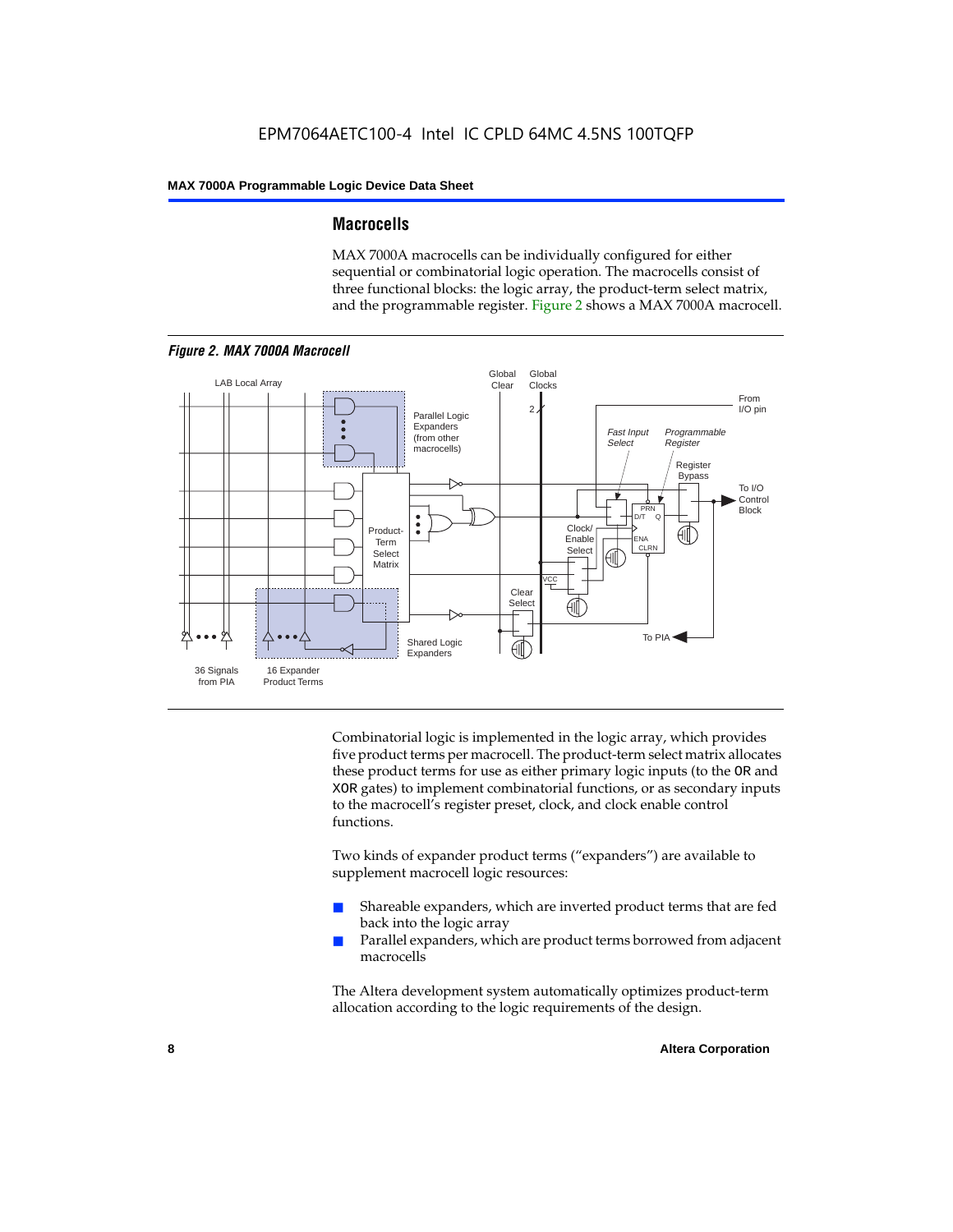For registered functions, each macrocell flipflop can be individually programmed to implement D, T, JK, or SR operation with programmable clock control. The flipflop can be bypassed for combinatorial operation. During design entry, the designer specifies the desired flipflop type; the Altera software then selects the most efficient flipflop operation for each registered function to optimize resource utilization.

Each programmable register can be clocked in three different modes:

- Global clock signal. This mode achieves the fastest clock-to-output performance.
- Global clock signal enabled by an active-high clock enable. A clock enable is generated by a product term. This mode provides an enable on each flipflop while still achieving the fast clock-to-output performance of the global clock.
- Array clock implemented with a product term. In this mode, the flipflop can be clocked by signals from buried macrocells or I/O pins.

Two global clock signals are available in MAX 7000A devices. As shown in Figure 1, these global clock signals can be the true or the complement of either of the global clock pins, GCLK1 or GCLK2.

Each register also supports asynchronous preset and clear functions. As shown in Figure 2, the product-term select matrix allocates product terms to control these operations. Although the product-term-driven preset and clear from the register are active high, active-low control can be obtained by inverting the signal within the logic array. In addition, each register clear function can be individually driven by the active-low dedicated global clear pin (GCLRn). Upon power-up, each register in a MAX 7000AE device may be set to either a high or low state. This power-up state is specified at design entry. Upon power-up, each register in EPM7128A and EPM7256A devices are set to a low state.

All MAX 7000A I/O pins have a fast input path to a macrocell register. This dedicated path allows a signal to bypass the PIA and combinatorial logic and be clocked to an input D flipflop with an extremely fast (as low as 2.5 ns) input setup time.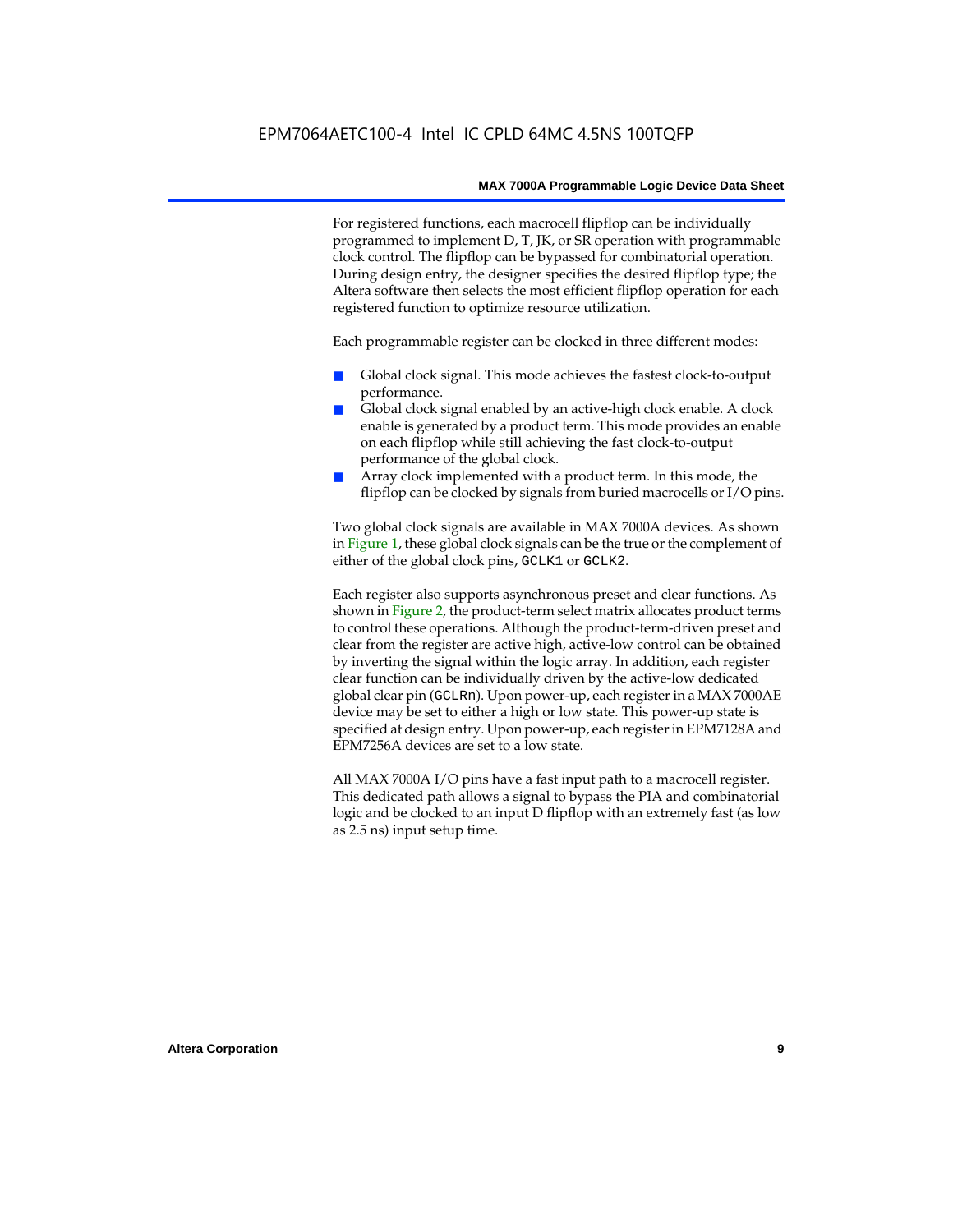# **Expander Product Terms**

Although most logic functions can be implemented with the five product terms available in each macrocell, more complex logic functions require additional product terms. Another macrocell can be used to supply the required logic resources. However, the MAX 7000A architecture also offers both shareable and parallel expander product terms that provide additional product terms directly to any macrocell in the same LAB. These expanders help ensure that logic is synthesized with the fewest possible logic resources to obtain the fastest possible speed.

### *Shareable Expanders*

Each LAB has 16 shareable expanders that can be viewed as a pool of uncommitted single product terms (one from each macrocell) with inverted outputs that feed back into the logic array. Each shareable expander can be used and shared by any or all macrocells in the LAB to build complex logic functions. A small delay  $(t_{SFXP})$  is incurred when shareable expanders are used. Figure 3 shows how shareable expanders can feed multiple macrocells.



**Macrocell** Product-Term Logic Product-Term Select Matrix **Macrocell** Product-Term Logic 36 Signals from PIA 16 Shared Expanders

*Shareable expanders can be shared by any or all macrocells in an LAB.*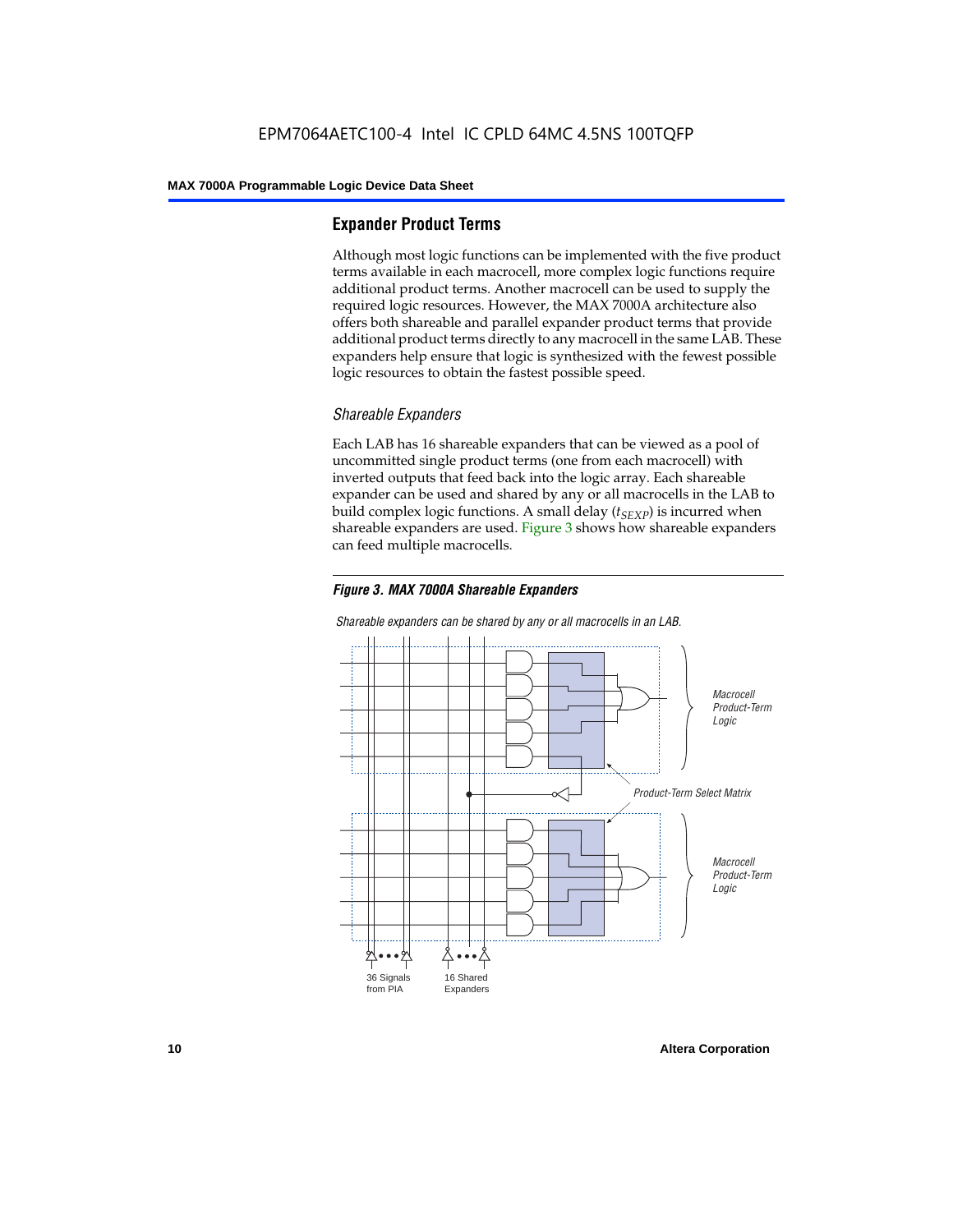### *Parallel Expanders*

Parallel expanders are unused product terms that can be allocated to a neighboring macrocell to implement fast, complex logic functions. Parallel expanders allow up to 20 product terms to directly feed the macrocell OR logic, with five product terms provided by the macrocell and 15 parallel expanders provided by neighboring macrocells in the LAB.

The compiler can allocate up to three sets of up to five parallel expanders to the macrocells that require additional product terms. Each set of five parallel expanders incurs a small, incremental timing delay (*t<sub>PEXP</sub>*). For example, if a macrocell requires 14 product terms, the compiler uses the five dedicated product terms within the macrocell and allocates two sets of parallel expanders; the first set includes five product terms, and the second set includes four product terms, increasing the total delay by  $2 \times t_{PEXP}$ .

Two groups of eight macrocells within each LAB (e.g., macrocells 1 through 8 and 9 through 16) form two chains to lend or borrow parallel expanders. A macrocell borrows parallel expanders from lowernumbered macrocells. For example, macrocell 8 can borrow parallel expanders from macrocell 7, from macrocells 7 and 6, or from macrocells 7, 6, and 5. Within each group of eight, the lowest-numbered macrocell can only lend parallel expanders, and the highest-numbered macrocell can only borrow them. Figure 4 shows how parallel expanders can be borrowed from a neighboring macrocell.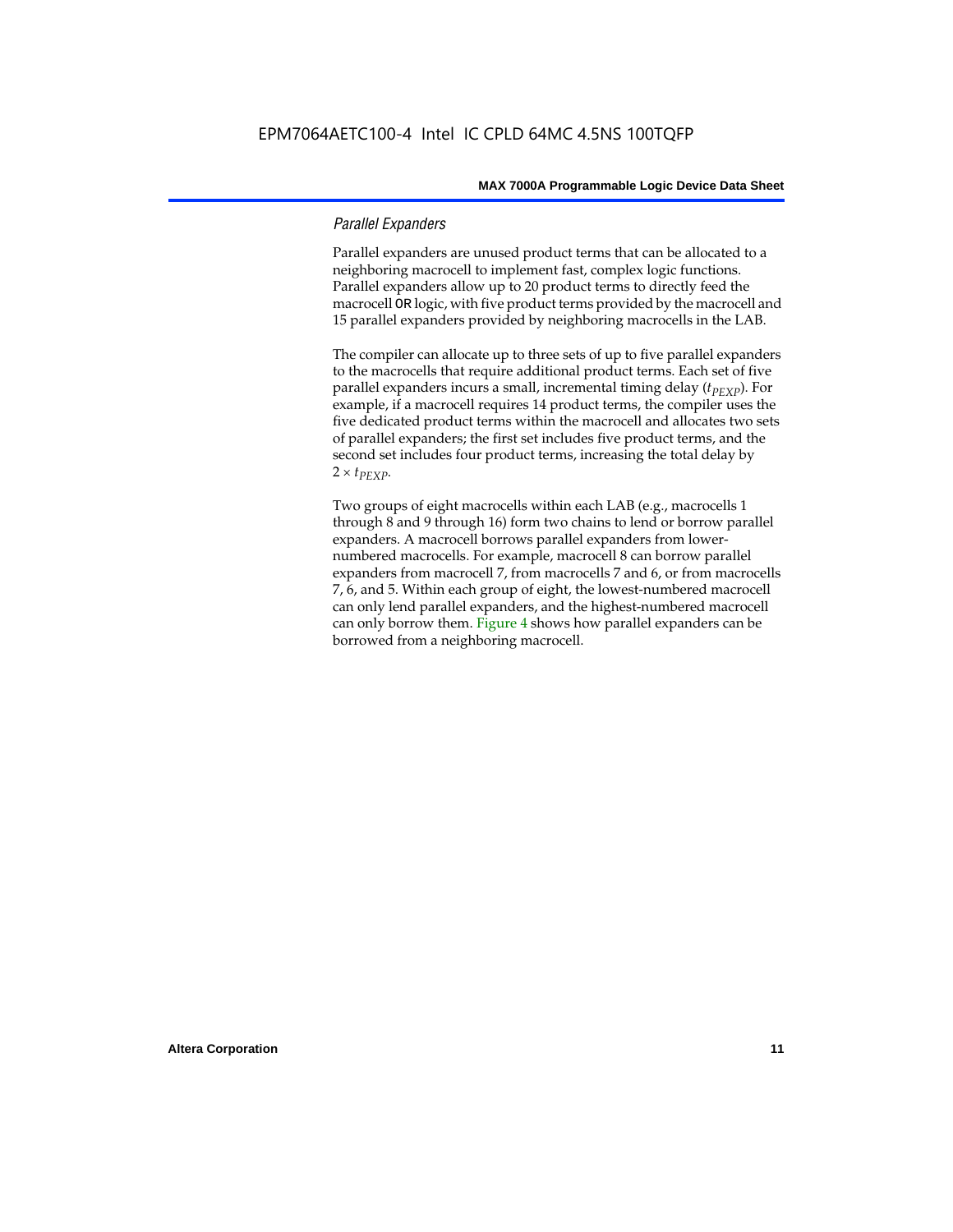# *Figure 4. MAX 7000A Parallel Expanders*



# **Programmable Interconnect Array**

Logic is routed between LABs on the PIA. This global bus is a programmable path that connects any signal source to any destination on the device. All MAX 7000A dedicated inputs, I/O pins, and macrocell outputs feed the PIA, which makes the signals available throughout the entire device. Only the signals required by each LAB are actually routed from the PIA into the LAB. Figure 5 shows how the PIA signals are routed into the LAB. An EEPROM cell controls one input to a 2-input AND gate, which selects a PIA signal to drive into the LAB.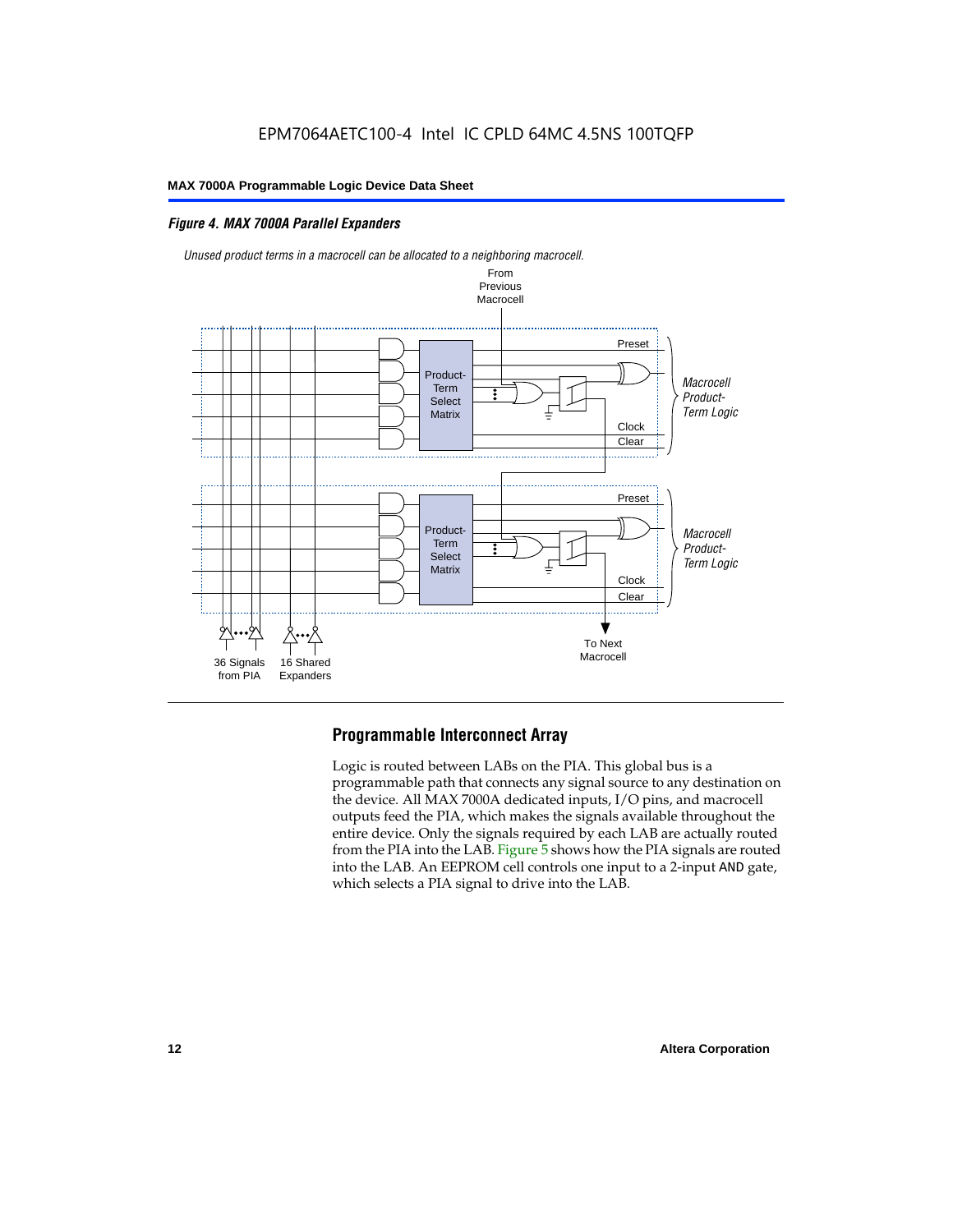

While the routing delays of channel-based routing schemes in masked or FPGAs are cumulative, variable, and path-dependent, the MAX 7000A PIA has a predictable delay. The PIA makes a design's timing performance easy to predict.

# **I/O Control Blocks**

The I/O control block allows each I/O pin to be individually configured for input, output, or bidirectional operation. All I/O pins have a tri-state buffer that is individually controlled by one of the global output enable signals or directly connected to ground or  $V_{CC}$ . Figure 6 shows the I/O control block for MAX 7000A devices. The I/O control block has 6 or 10 global output enable signals that are driven by the true or complement of two output enable signals, a subset of the I/O pins, or a subset of the I/O macrocells.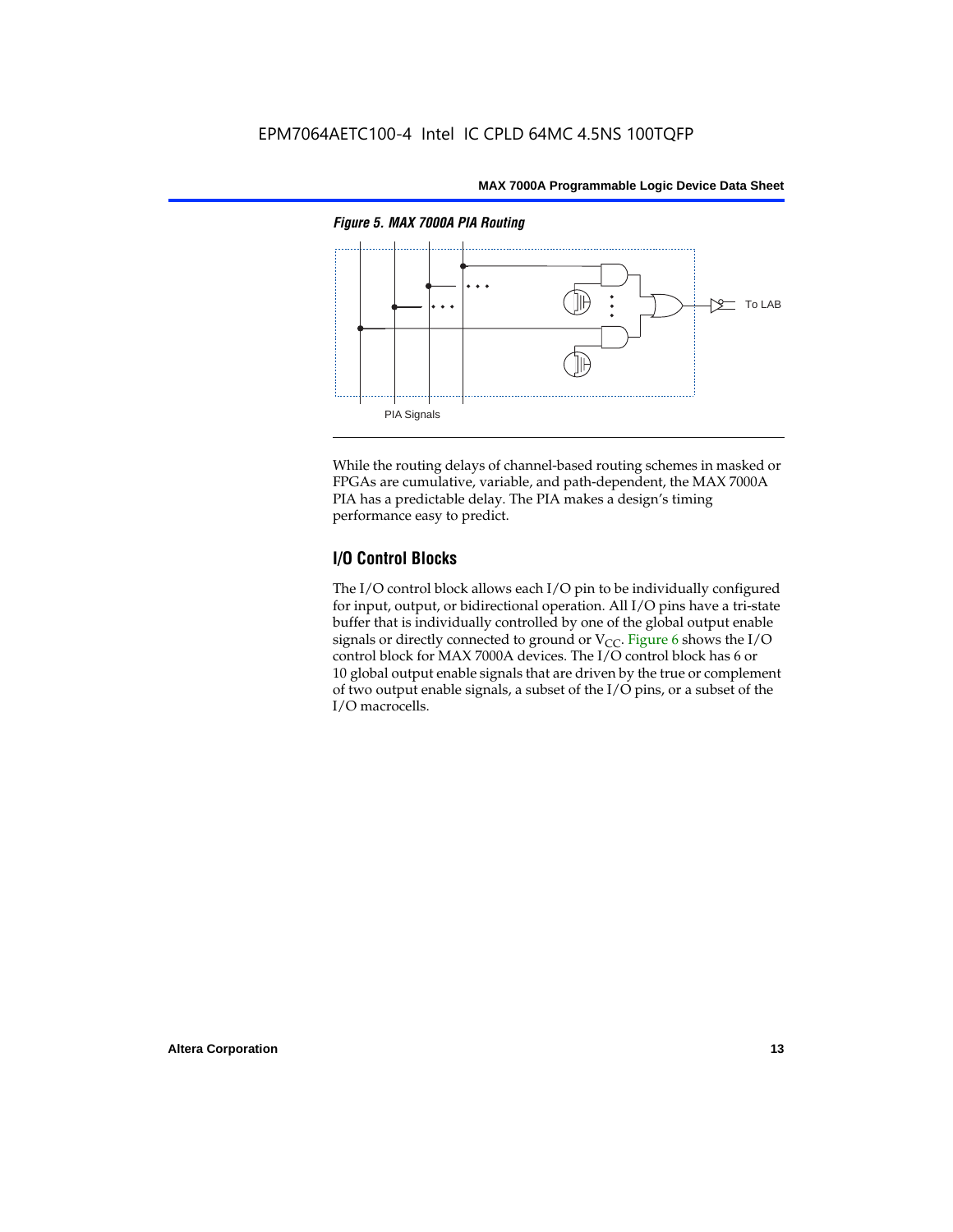

*Figure 6. I/O Control Block of MAX 7000A Devices*

#### *Note:*

(1) EPM7032AE, EPM7064AE, EPM7128A, EPM7128AE, EPM7256A, and EPM7256AE devices have six output enable signals. EPM7512AE devices have 10 output enable signals.

> When the tri-state buffer control is connected to ground, the output is tri-stated (high impedance) and the I/O pin can be used as a dedicated input. When the tri-state buffer control is connected to  $V_{CC}$ , the output is enabled.

The MAX 7000A architecture provides dual I/O feedback, in which macrocell and pin feedbacks are independent. When an I/O pin is configured as an input, the associated macrocell can be used for buried logic.

交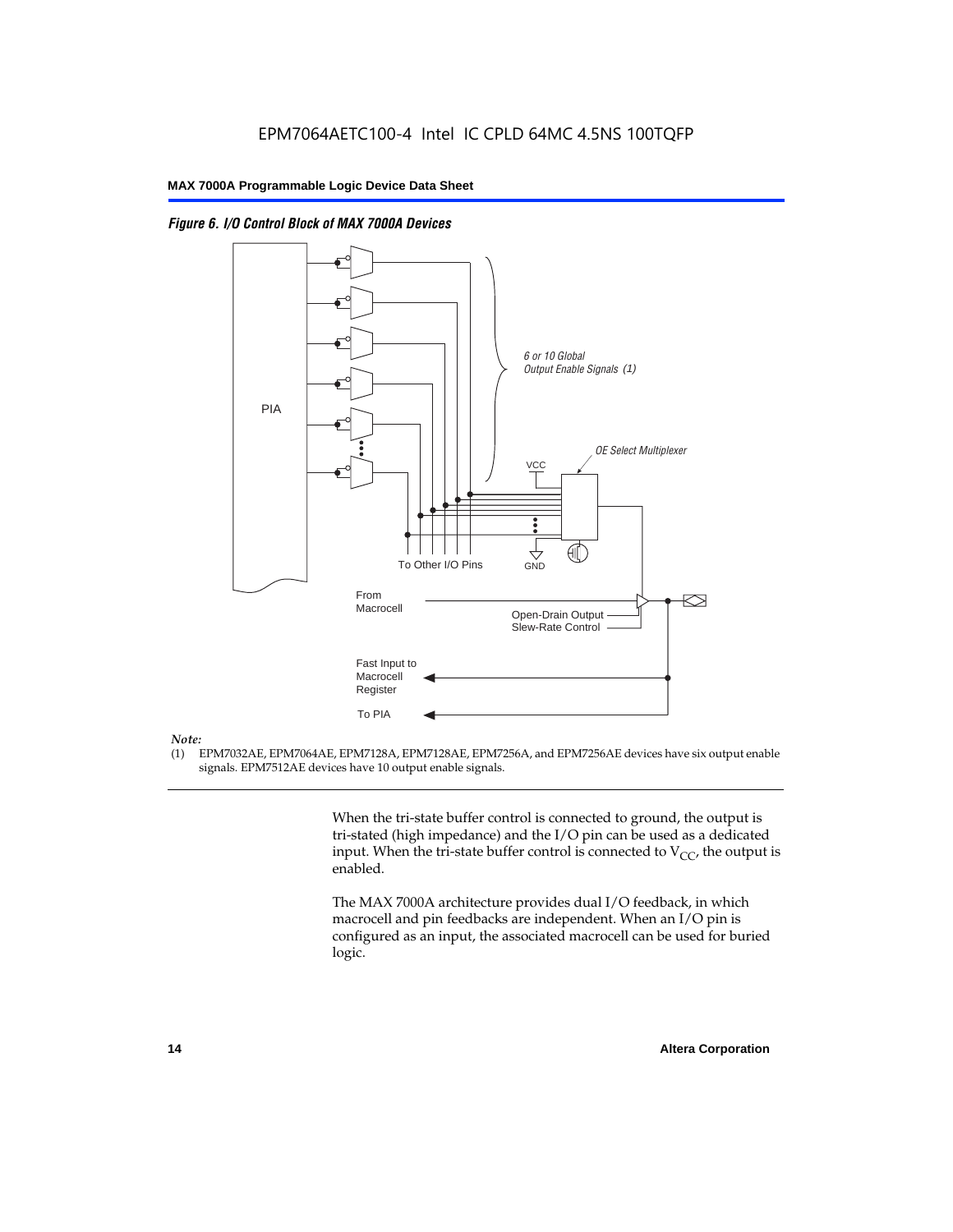#### **SameFrame Pin-Outs** MAX 7000A devices support the SameFrame pin-out feature for FineLine BGA packages. The SameFrame pin-out feature is the arrangement of balls on FineLine BGA packages such that the lower-ballcount packages form a subset of the higher-ball-count packages. SameFrame pin-outs provide the flexibility to migrate not only from device to device within the same package, but also from one package to another. A given printed circuit board (PCB) layout can support multiple device density/package combinations. For example, a single board layout can support a range of devices from an EPM7128AE device in a 100-pin FineLine BGA package to an EPM7512AE device in a 256-pin FineLine BGA package.

The Altera design software provides support to design PCBs with SameFrame pin-out devices. Devices can be defined for present and future use. The software generates pin-outs describing how to lay out a board to take advantage of this migration (see Figure 7).

### *Figure 7. SameFrame Pin-Out Example*



Designed for 256-Pin FineLine BGA Package Printed Circuit Board



100-Pin FineLine BGA Package (Reduced I/O Count or Logic Requirements) 256-Pin FineLine BGA Package (Increased I/O Count or Logic Requirements)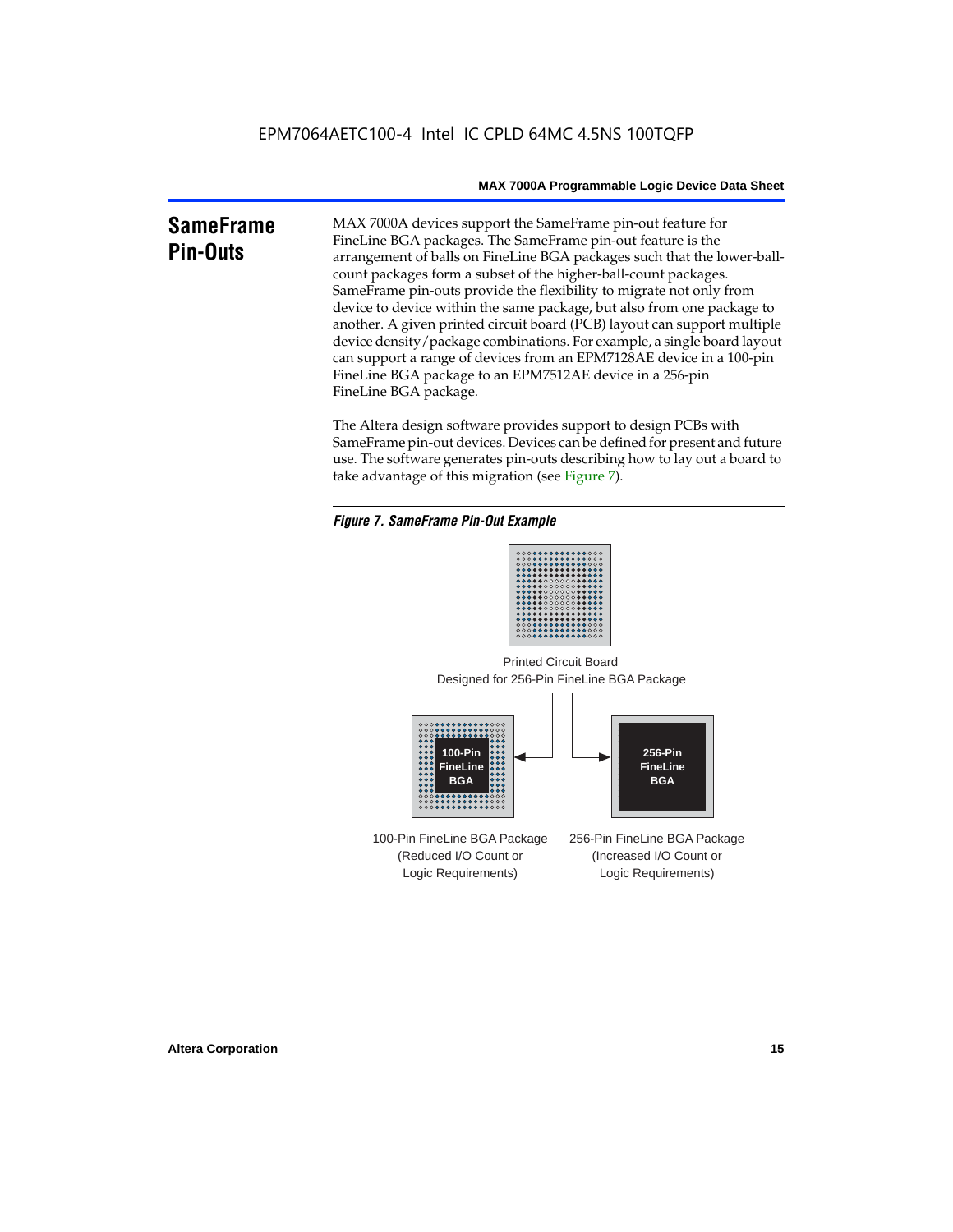# **In-System Programmability**

MAX 7000A devices can be programmed in-system via an industrystandard 4-pin IEEE Std. 1149.1 (JTAG) interface. ISP offers quick, efficient iterations during design development and debugging cycles. The MAX 7000A architecture internally generates the high programming voltages required to program EEPROM cells, allowing in-system programming with only a single 3.3-V power supply. During in-system programming, the I/O pins are tri-stated and weakly pulled-up to eliminate board conflicts. The pull-up value is nominally 50 k $\Omega$ .

MAX 7000AE devices have an enhanced ISP algorithm for faster programming. These devices also offer an ISP\_Done bit that provides safe operation when in-system programming is interrupted. This ISP\_Done bit, which is the last bit programmed, prevents all I/O pins from driving until the bit is programmed. This feature is only available in EPM7032AE, EPM7064AE, EPM7128AE, EPM7256AE, and EPM7512AE devices.

ISP simplifies the manufacturing flow by allowing devices to be mounted on a PCB with standard pick-and-place equipment before they are programmed. MAX 7000A devices can be programmed by downloading the information via in-circuit testers, embedded processors, the Altera MasterBlaster serial/USB communications cable, ByteBlasterMV parallel port download cable, and BitBlaster serial download cable. Programming the devices after they are placed on the board eliminates lead damage on high-pin-count packages (e.g., QFP packages) due to device handling. MAX 7000A devices can be reprogrammed after a system has already shipped to the field. For example, product upgrades can be performed in the field via software or modem.

In-system programming can be accomplished with either an adaptive or constant algorithm. An adaptive algorithm reads information from the unit and adapts subsequent programming steps to achieve the fastest possible programming time for that unit. A constant algorithm uses a predefined (non-adaptive) programming sequence that does not take advantage of adaptive algorithm programming time improvements. Some in-circuit testers cannot program using an adaptive algorithm. Therefore, a constant algorithm must be used. MAX 7000AE devices can be programmed with either an adaptive or constant (non-adaptive) algorithm. EPM7128A and EPM7256A device can only be programmed with an adaptive algorithm; users programming these two devices on platforms that cannot use an adaptive algorithm should use EPM7128AE and EPM7256AE devices.

The Jam Standard Test and Programming Language (STAPL), JEDEC standard JESD 71, can be used to program MAX 7000A devices with incircuit testers, PCs, or embedded processors.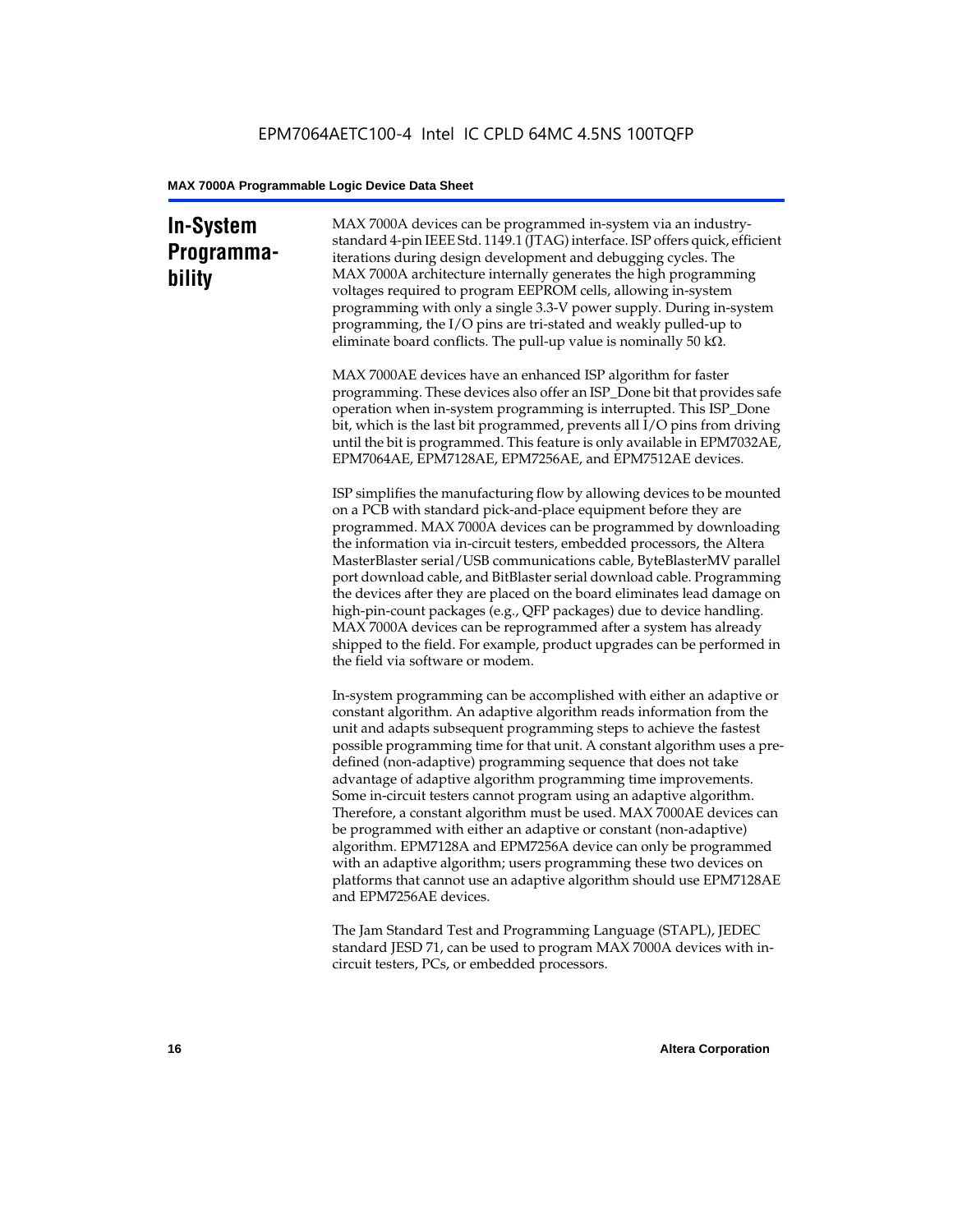

f For more information on using the Jam STAPL language, see *Application Note 88 (Using the Jam Language for ISP & ICR via an Embedded Processor)*  and *Application Note 122 (Using Jam STAPL for ISP & ICR via an Embedded Processor)*.

ISP circuitry in MAX 7000AE devices is compliant with the IEEE Std. 1532 specification. The IEEE Std. 1532 is a standard developed to allow concurrent ISP between multiple PLD vendors.

# **Programming Sequence**

During in-system programming, instructions, addresses, and data are shifted into the MAX 7000A device through the TDI input pin. Data is shifted out through the TDO output pin and compared against the expected data.

Programming a pattern into the device requires the following six ISP stages. A stand-alone verification of a programmed pattern involves only stages 1, 2, 5, and 6.

- 1. *Enter ISP*. The enter ISP stage ensures that the I/O pins transition smoothly from user mode to ISP mode. The enter ISP stage requires 1 ms.
- 2. *Check ID*. Before any program or verify process, the silicon ID is checked. The time required to read this silicon ID is relatively small compared to the overall programming time.
- 3. *Bulk Erase*. Erasing the device in-system involves shifting in the instructions to erase the device and applying one erase pulse of 100 ms.
- 4. *Program*. Programming the device in-system involves shifting in the address and data and then applying the programming pulse to program the EEPROM cells. This process is repeated for each EEPROM address.
- 5. *Verify*. Verifying an Altera device in-system involves shifting in addresses, applying the read pulse to verify the EEPROM cells, and shifting out the data for comparison. This process is repeated for each EEPROM address.
- 6. *Exit ISP*. An exit ISP stage ensures that the I/O pins transition smoothly from ISP mode to user mode. The exit ISP stage requires 1 ms.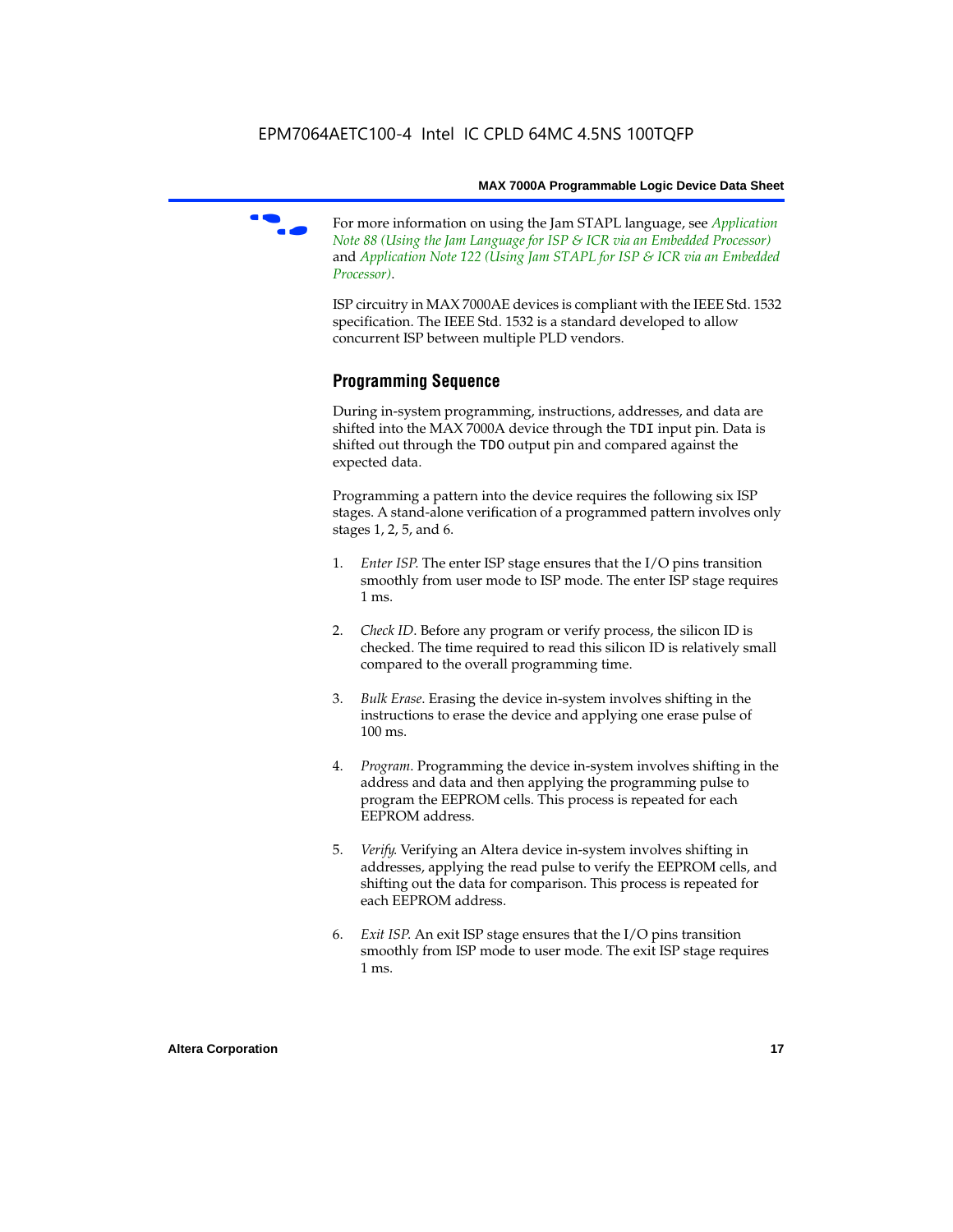# **Programming Times**

The time required to implement each of the six programming stages can be broken into the following two elements:

- A pulse time to erase, program, or read the EEPROM cells.
- A shifting time based on the test clock (TCK) frequency and the number of TCK cycles to shift instructions, address, and data into the device.

By combining the pulse and shift times for each of the programming stages, the program or verify time can be derived as a function of the TCK frequency, the number of devices, and specific target device(s). Because different ISP-capable devices have a different number of EEPROM cells, both the total fixed and total variable times are unique for a single device.

## *Programming a Single MAX 7000A Device*

The time required to program a single MAX 7000A device in-system can be calculated from the following formula:

$$
t_{PROG} = t_{PPULSE} + \frac{c_{ycle_{PTCK}}}{f_{TCK}}
$$
  
where:  $t_{PROG}$  = Programming time  
 $t_{PPULSE}$  = Sum of the fixed times to erase, program, and  
verify the EEPROM cells  
 $C_{ycle_{PTCK}}$  = Number of TCK cycles to program a device  
 $f_{TCK}$  = TCK frequency

The ISP times for a stand-alone verification of a single MAX 7000A device can be calculated from the following formula:

| $t_{VER} = t_{VPULSE} + \frac{Cycle_{VTCK}}{f_{TCK}}$ |                                                                                                                                    |
|-------------------------------------------------------|------------------------------------------------------------------------------------------------------------------------------------|
| where: $t_{VFR}$<br>$t_{VPULSE}$                      | $=$ Verify time<br>= Sum of the fixed times to verify the EEPROM cells<br>$Cycle_{VTCK}$ = Number of TCK cycles to verify a device |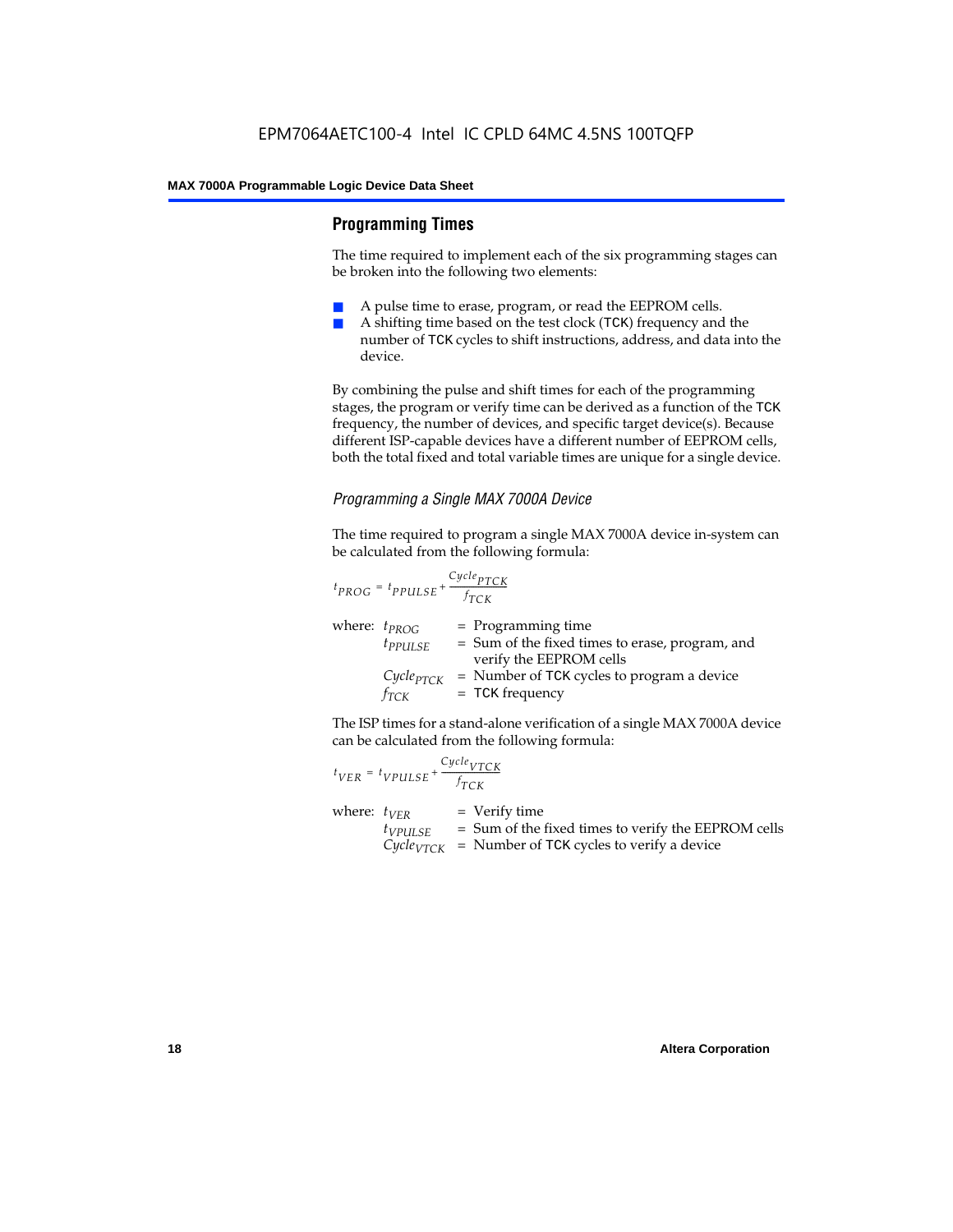The programming times described in Tables 5 through 7 are associated with the worst-case method using the enhanced ISP algorithm.

| Table 5. MAX 7000A t <sub>PULSE</sub> & Cycle <sub>TCK</sub> Values |                 |                             |                 |                                 |  |  |  |  |
|---------------------------------------------------------------------|-----------------|-----------------------------|-----------------|---------------------------------|--|--|--|--|
| <b>Device</b>                                                       |                 | <b>Programming</b>          |                 | <b>Stand-Alone Verification</b> |  |  |  |  |
|                                                                     | $t_{PPULSE}(s)$ | <i>Cycle<sub>PTCK</sub></i> | $t_{VPULSE}(s)$ | Cycle <sub>VTCK</sub>           |  |  |  |  |
| <b>EPM7032AE</b>                                                    | 2.00            | 55,000                      | 0.002           | 18,000                          |  |  |  |  |
| EPM7064AE                                                           | 2.00            | 105.000                     | 0.002           | 35.000                          |  |  |  |  |
| EPM7128AE                                                           | 2.00            | 205.000                     | 0.002           | 68.000                          |  |  |  |  |
| EPM7256AE                                                           | 2.00            | 447.000                     | 0.002           | 149.000                         |  |  |  |  |
| <b>EPM7512AE</b>                                                    | 2.00            | 890,000                     | 0.002           | 297,000                         |  |  |  |  |
| EPM7128A (1)                                                        | 5.11            | 832,000                     | 0.03            | 528,000                         |  |  |  |  |
| EPM7256A (1)                                                        | 6.43            | 1,603,000                   | 0.03            | 1,024,000                       |  |  |  |  |

Tables 6 and 7 show the in-system programming and stand alone verification times for several common test clock frequencies.

| Table 6. MAX 7000A In-System Programming Times for Different Test Clock Frequencies |               |                  |       |       |                |                |                |               |   |
|-------------------------------------------------------------------------------------|---------------|------------------|-------|-------|----------------|----------------|----------------|---------------|---|
| <b>Device</b>                                                                       |               | t <sub>тск</sub> |       |       |                |                |                |               |   |
|                                                                                     | <b>10 MHz</b> | 5 MHz            | 2 MHz | 1 MHz | <b>500 kHz</b> | <b>200 kHz</b> | <b>100 kHz</b> | <b>50 kHz</b> |   |
| <b>EPM7032AE</b>                                                                    | 2.01          | 2.01             | 2.03  | 2.06  | 2.11           | 2.28           | 2.55           | 3.10          | s |
| EPM7064AE                                                                           | 2.01          | 2.02             | 2.05  | 2.11  | 2.21           | 2.53           | 3.05           | 4.10          | s |
| EPM7128AE                                                                           | 2.02          | 2.04             | 2.10  | 2.21  | 2.41           | 3.03           | 4.05           | 6.10          | s |
| EPM7256AE                                                                           | 2.05          | 2.09             | 2.23  | 2.45  | 2.90           | 4.24           | 6.47           | 10.94         | s |
| <b>EPM7512AE</b>                                                                    | 2.09          | 2.18             | 2.45  | 2.89  | 3.78           | 6.45           | 10.90          | 19.80         | s |
| EPM7128A (1)                                                                        | 5.19          | 5.27             | 5.52  | 5.94  | 6.77           | 9.27           | 13.43          | 21.75         | s |
| EPM7256A (1)                                                                        | 6.59          | 6.75             | 7.23  | 8.03  | 9.64           | 14.45          | 22.46          | 38.49         | s |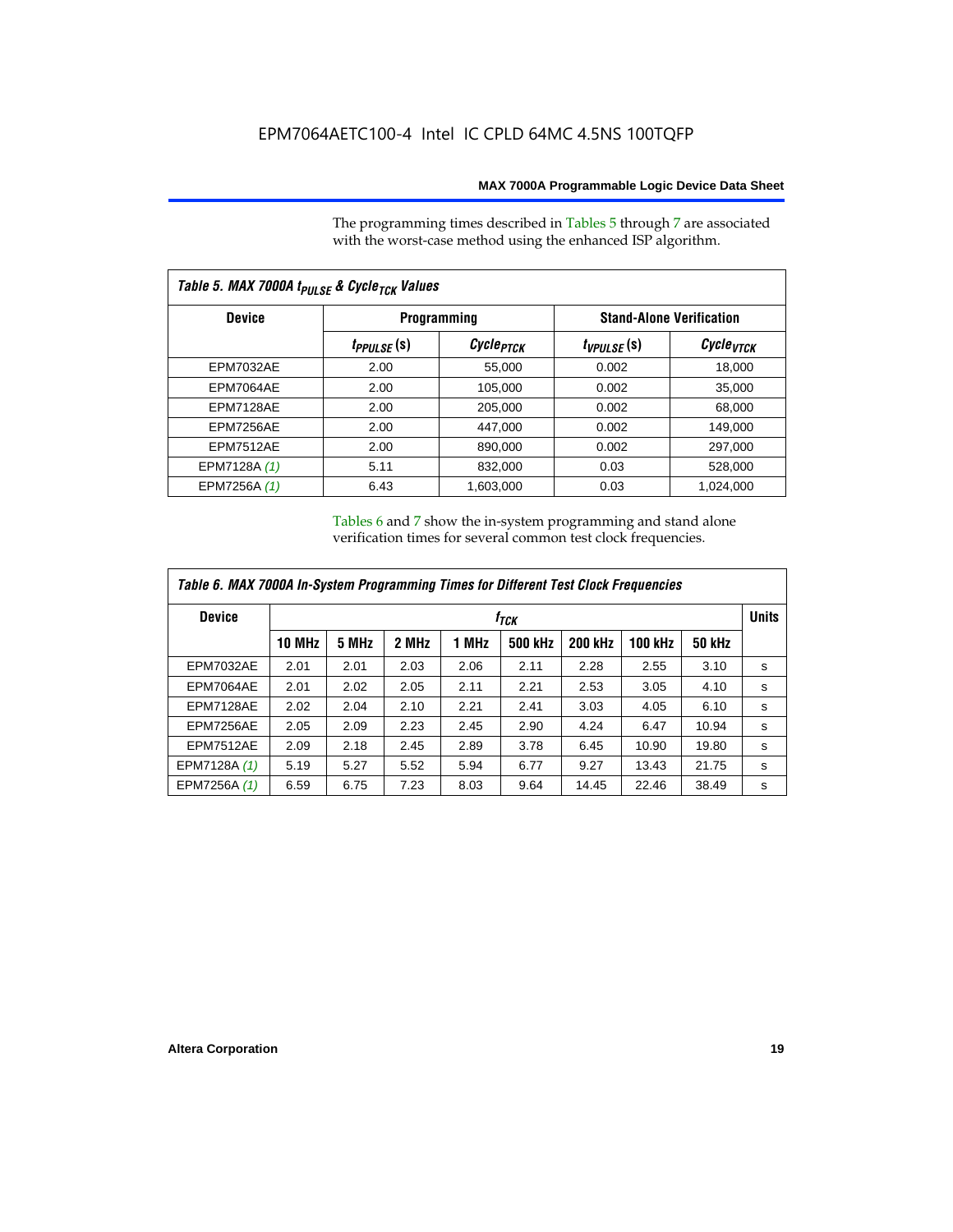| Table 7. MAX 7000A Stand-Alone Verification Times for Different Test Clock Frequencies |               |                               |       |       |                |                |                |               |   |
|----------------------------------------------------------------------------------------|---------------|-------------------------------|-------|-------|----------------|----------------|----------------|---------------|---|
| <b>Device</b>                                                                          |               | <b>Units</b><br>$t_{\rm TCK}$ |       |       |                |                |                |               |   |
|                                                                                        | <b>10 MHz</b> | 5 MHz                         | 2 MHz | 1 MHz | <b>500 kHz</b> | <b>200 kHz</b> | <b>100 kHz</b> | <b>50 kHz</b> |   |
| <b>EPM7032AE</b>                                                                       | 0.00          | 0.01                          | 0.01  | 0.02  | 0.04           | 0.09           | 0.18           | 0.36          | s |
| EPM7064AE                                                                              | 0.01          | 0.01                          | 0.02  | 0.04  | 0.07           | 0.18           | 0.35           | 0.70          | s |
| EPM7128AE                                                                              | 0.01          | 0.02                          | 0.04  | 0.07  | 0.14           | 0.34           | 0.68           | 1.36          | s |
| EPM7256AE                                                                              | 0.02          | 0.03                          | 0.08  | 0.15  | 0.30           | 0.75           | 1.49           | 2.98          | S |
| <b>EPM7512AE</b>                                                                       | 0.03          | 0.06                          | 0.15  | 0.30  | 0.60           | 1.49           | 2.97           | 5.94          | s |
| EPM7128A (1)                                                                           | 0.08          | 0.14                          | 0.29  | 0.56  | 1.09           | 2.67           | 5.31           | 10.59         | s |
| EPM7256A (1)                                                                           | 0.13          | 0.24                          | 0.54  | 1.06  | 2.08           | 5.15           | 10.27          | 20.51         | s |

#### *Note to tables:*

(1) EPM7128A and EPM7256A devices can only be programmed with an adaptive algorithm; users programming these two devices on platforms that cannot use an adaptive algorithm should use EPM7128AE and EPM7256AE devices.

# **Programming with External Hardware**

MAX 7000A devices can be programmed on Windows-based PCs with an Altera Logic Programmer card, the MPU, and the appropriate device adapter. The MPU performs continuity checks to ensure adequate electrical contact between the adapter and the device.



For more information, see the *Altera Programming Hardware Data Sheet*.

The Altera software can use text- or waveform-format test vectors created with the Altera Text Editor or Waveform Editor to test the programmed device. For added design verification, designers can perform functional testing to compare the functional device behavior with the results of simulation.

Data I/O, BP Microsystems, and other programming hardware manufacturers provide programming support for Altera devices.



For more information, see *Programming Hardware Manufacturers*.

# **IEEE Std. 1149.1 (JTAG) Boundary-Scan Support**

MAX 7000A devices include the JTAG BST circuitry defined by IEEE Std. 1149.1. Table 8 describes the JTAG instructions supported by MAX 7000A devices. The pin-out tables, available from the Altera web site (**http://www.altera.com**), show the location of the JTAG control pins for each device. If the JTAG interface is not required, the JTAG pins are available as user I/O pins.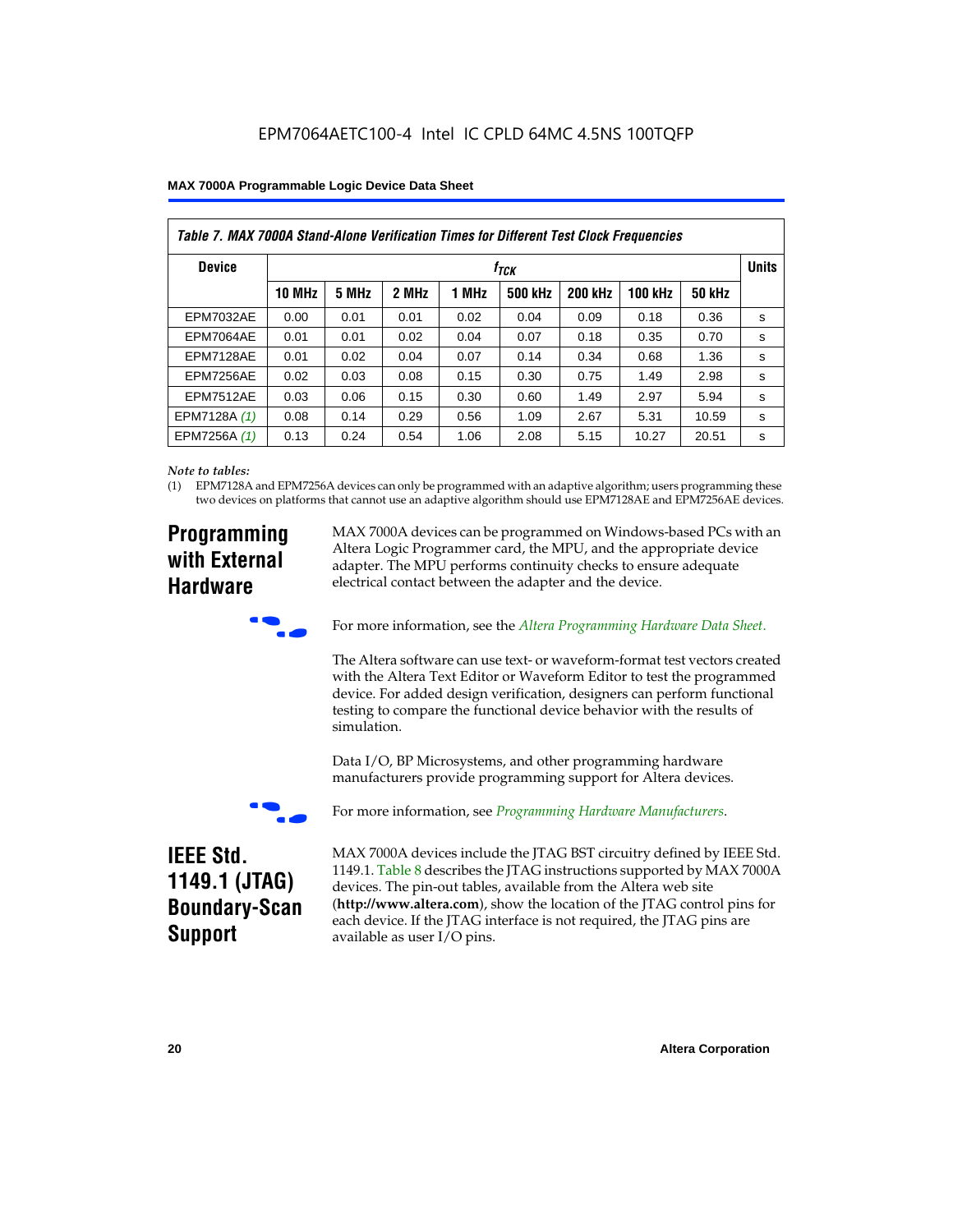| Table 8. MAX 7000A JTAG Instructions |                                                                                                                                                                                                                                                            |  |  |  |  |  |
|--------------------------------------|------------------------------------------------------------------------------------------------------------------------------------------------------------------------------------------------------------------------------------------------------------|--|--|--|--|--|
| <b>JTAG Instruction</b>              | <b>Description</b>                                                                                                                                                                                                                                         |  |  |  |  |  |
| SAMPLE/PRELOAD                       | Allows a snapshot of signals at the device pins to be captured and examined during<br>normal device operation, and permits an initial data pattern output at the device pins                                                                               |  |  |  |  |  |
| <b>EXTEST</b>                        | Allows the external circuitry and board-level interconnections to be tested by forcing a<br>test pattern at the output pins and capturing test results at the input pins                                                                                   |  |  |  |  |  |
| <b>BYPASS</b>                        | Places the 1-bit bypass register between the TDI and TDO pins, which allows the BST<br>data to pass synchronously through a selected device to adjacent devices during normal<br>device operation                                                          |  |  |  |  |  |
| <b>IDCODE</b>                        | Selects the IDCODE register and places it between the TDI and TDO pins, allowing the<br><b>IDCODE</b> to be serially shifted out of TDO                                                                                                                    |  |  |  |  |  |
| <b>USERCODE</b>                      | Selects the 32-bit USERCODE register and places it between the TDI and TDO pins,<br>allowing the USERCODE value to be shifted out of TDO. The USERCODE instruction is<br>available for MAX 7000AE devices only                                             |  |  |  |  |  |
| <b>UESCODE</b>                       | These instructions select the user electronic signature (UESCODE) and allow the<br>UESCODE to be shifted out of TDO. UESCODE instructions are available for EPM7128A<br>and EPM7256A devices only.                                                         |  |  |  |  |  |
| <b>ISP</b> Instructions              | These instructions are used when programming MAX 7000A devices via the JTAG ports<br>with the MasterBlaster, ByteBlasterMV, or BitBlaster download cable, or using a Jam<br>STAPL File, JBC File, or SVF File via an embedded processor or test equipment. |  |  |  |  |  |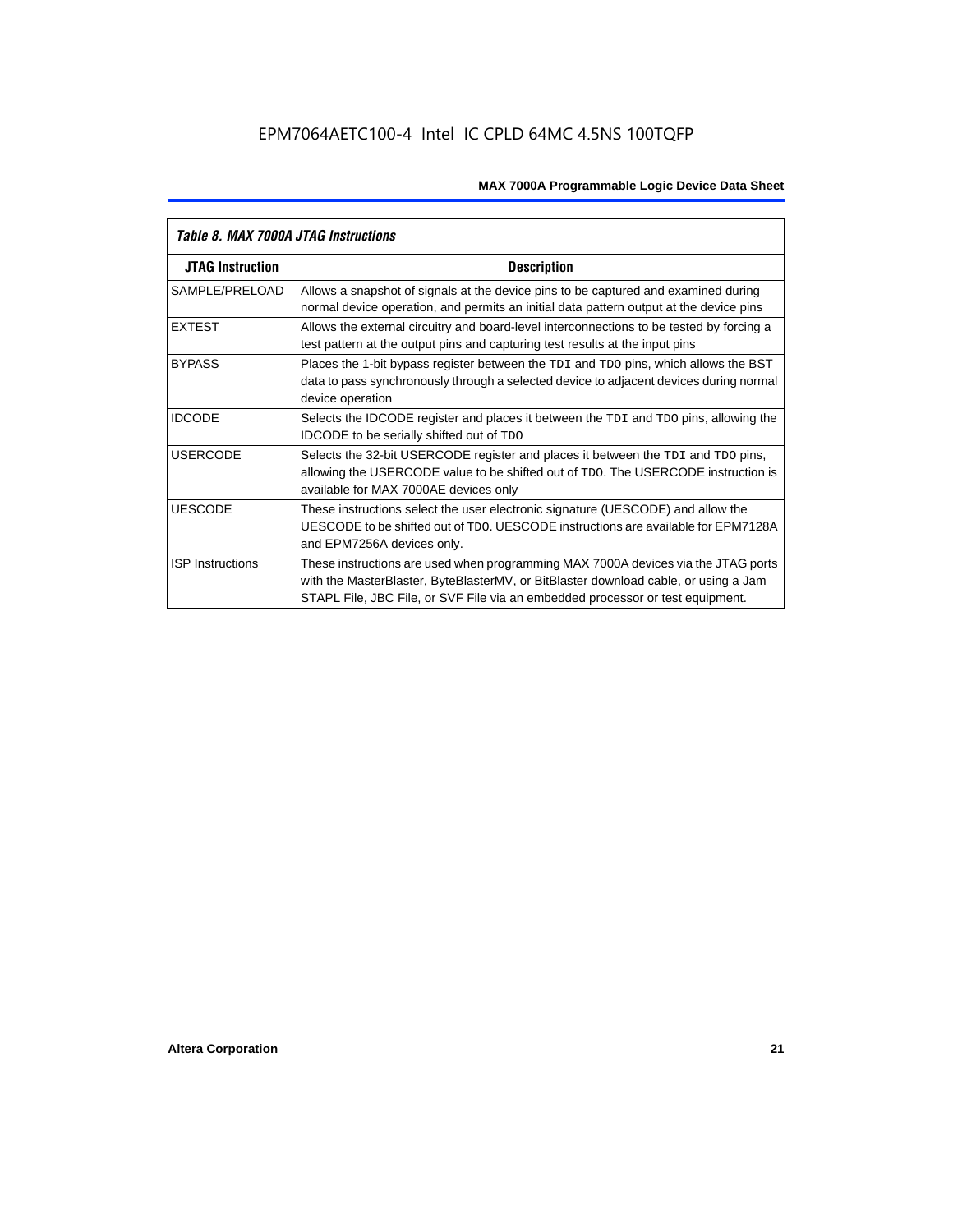The instruction register length of MAX 7000A devices is 10 bits. The user electronic signature (UES) register length in MAX 7000A devices is 16 bits. The MAX 7000AE USERCODE register length is 32 bits. Tables 9 and 10 show the boundary-scan register length and device IDCODE information for MAX 7000A devices.

| Table 9. MAX 7000A Boundary-Scan Register Length |                                      |  |  |  |  |
|--------------------------------------------------|--------------------------------------|--|--|--|--|
| <b>Device</b>                                    | <b>Boundary-Scan Register Length</b> |  |  |  |  |
| <b>EPM7032AE</b>                                 | 96                                   |  |  |  |  |
| EPM7064AE                                        | 192                                  |  |  |  |  |
| <b>EPM7128A</b>                                  | 288                                  |  |  |  |  |
| EPM7128AE                                        | 288                                  |  |  |  |  |
| <b>EPM7256A</b>                                  | 480                                  |  |  |  |  |
| EPM7256AE                                        | 480                                  |  |  |  |  |
| EPM7512AE                                        | 624                                  |  |  |  |  |

| Table 10. 32-Bit MAX 7000A Device IDCODE<br>Note (1) |                            |                              |                                                    |                               |  |  |  |  |  |
|------------------------------------------------------|----------------------------|------------------------------|----------------------------------------------------|-------------------------------|--|--|--|--|--|
| <b>Device</b>                                        |                            | <b>IDCODE (32 Bits)</b>      |                                                    |                               |  |  |  |  |  |
|                                                      | <b>Version</b><br>(4 Bits) | Part Number (16 Bits)        | <b>Manufacturer's</b><br><b>Identity (11 Bits)</b> | $(1 \text{ Bit})$<br>1<br>(2) |  |  |  |  |  |
| <b>EPM7032AE</b>                                     | 0001                       | 0000<br>0011<br>0010<br>0111 | 00001101110                                        | $\mathbf{1}$                  |  |  |  |  |  |
| EPM7064AE                                            | 0001                       | 0000<br>0110<br>0100<br>0111 | 00001101110                                        | $\mathbf{1}$                  |  |  |  |  |  |
| <b>EPM7128A</b>                                      | 0000                       | 0111 0001 0010<br>1000       | 00001101110                                        | 1                             |  |  |  |  |  |
| EPM7128AE                                            | 0001                       | 0111 0001 0010<br>1000       | 00001101110                                        | 1                             |  |  |  |  |  |
| <b>EPM7256A</b>                                      | 0000                       | 0111 0010 0101 0110          | 00001101110                                        | 1                             |  |  |  |  |  |
| EPM7256AE                                            | 0001                       | 0111 0010 0101 0110          | 00001101110                                        | $\mathbf{1}$                  |  |  |  |  |  |
| <b>EPM7512AE</b>                                     | 0001                       | 0111 0101 0001 0010          | 00001101110                                        | $\mathbf{1}$                  |  |  |  |  |  |

#### *Notes:*

(1) The most significant bit (MSB) is on the left.

(2) The least significant bit (LSB) for all JTAG IDCODEs is 1.



**Figure 39 (IEEE 1149.1 (JTAG) Boundary-Scan Testing in Altera** *Devices)* for more information on JTAG BST.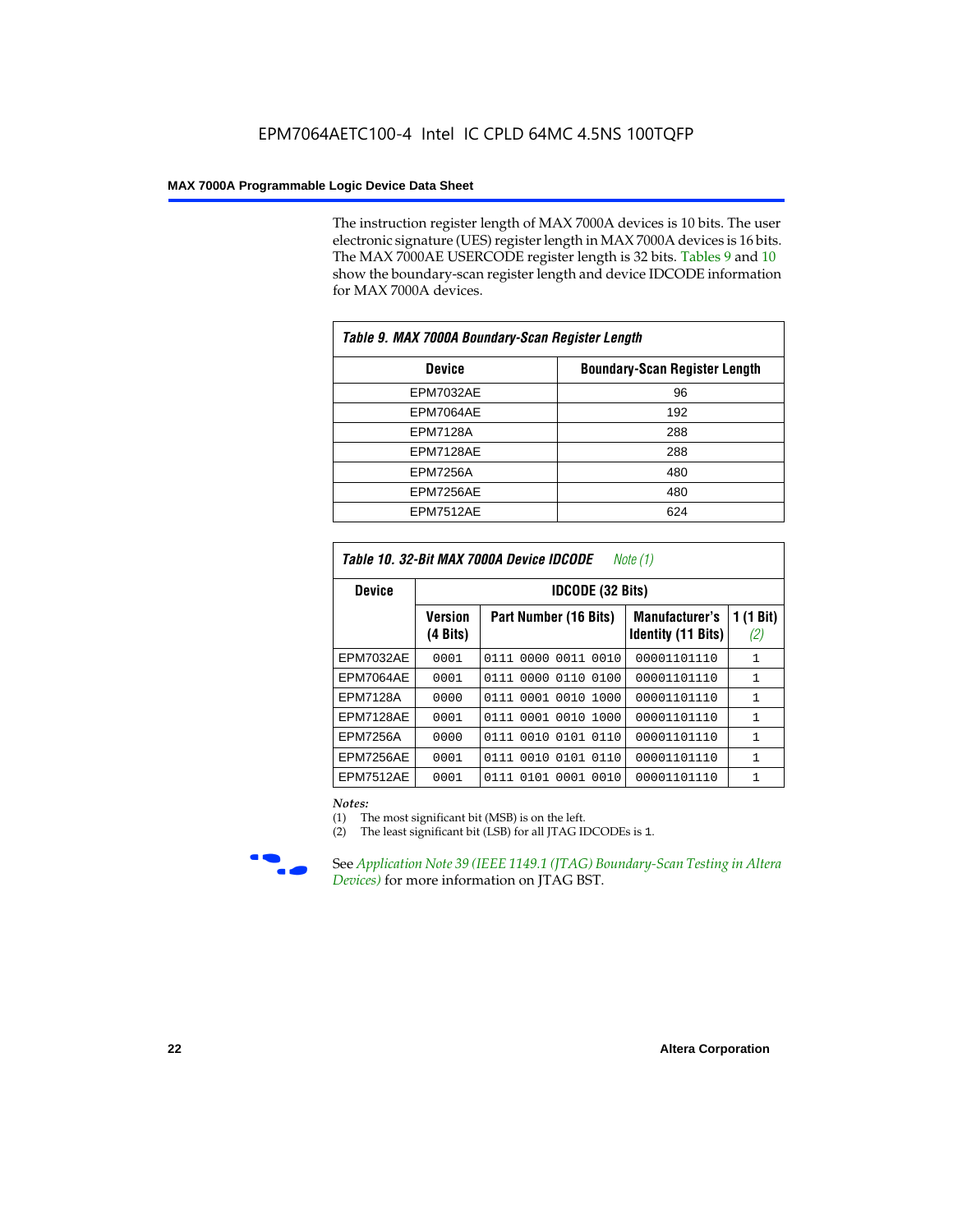Figure 8 shows timing information for the JTAG signals.



*Figure 8. MAX 7000A JTAG Waveforms*

Table 11 shows the JTAG timing parameters and values for MAX 7000A devices.

| <b>Table 11. JTAG Timing Parameters &amp; Values for MAX 7000A Devices Note (1)</b> |                                                |     |     |             |  |  |  |
|-------------------------------------------------------------------------------------|------------------------------------------------|-----|-----|-------------|--|--|--|
| <b>Symbol</b>                                                                       | <b>Parameter</b>                               | Min | Max | <b>Unit</b> |  |  |  |
| t <sub>JCP</sub>                                                                    | TCK clock period                               | 100 |     | ns          |  |  |  |
| tjch                                                                                | TCK clock high time                            | 50  |     | ns          |  |  |  |
| tjcl                                                                                | TCK clock low time                             | 50  |     | ns          |  |  |  |
| tjpsu                                                                               | JTAG port setup time                           | 20  |     | ns          |  |  |  |
| t <sub>JPH</sub>                                                                    | JTAG port hold time                            | 45  |     | ns          |  |  |  |
| t <sub>JPCO</sub>                                                                   | JTAG port clock to output                      |     | 25  | ns          |  |  |  |
| t <sub>JPZX</sub>                                                                   | JTAG port high impedance to valid output       |     | 25  | ns          |  |  |  |
| t <sub>JPXZ</sub>                                                                   | JTAG port valid output to high impedance       |     | 25  | ns          |  |  |  |
| tjssu                                                                               | Capture register setup time                    | 20  |     | ns          |  |  |  |
| $t_{JSH}$                                                                           | Capture register hold time                     | 45  |     | ns          |  |  |  |
| t <sub>JSCO</sub>                                                                   | Update register clock to output                |     | 25  | ns          |  |  |  |
| t <sub>JSZX</sub>                                                                   | Update register high impedance to valid output |     | 25  | ns          |  |  |  |
| t <sub>JSXZ</sub>                                                                   | Update register valid output to high impedance |     | 25  | ns          |  |  |  |

*Note:*

(1) Timing parameters shown in this table apply for all specified VCCIO levels.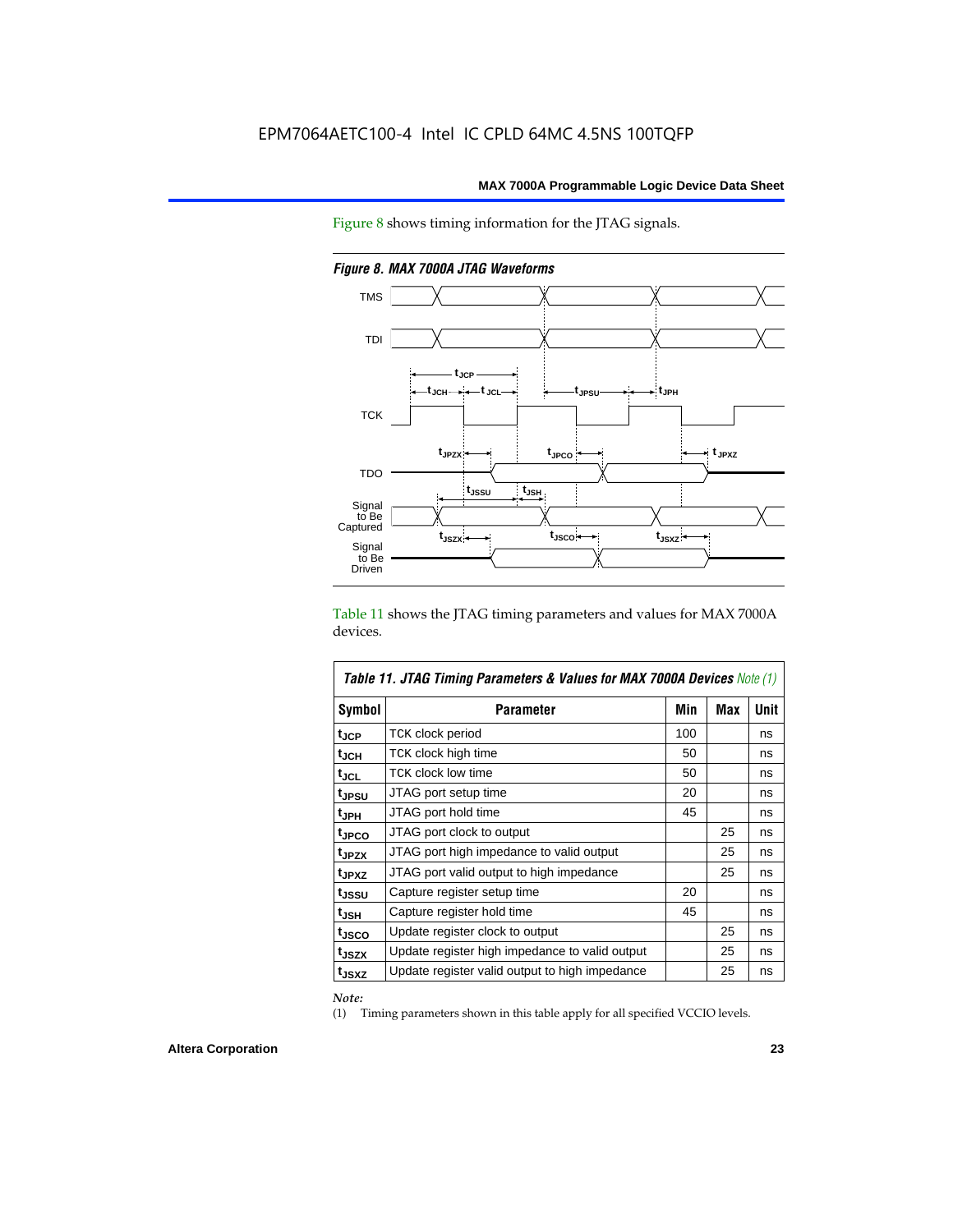# **Programmable Speed/Power Control**

MAX 7000A devices offer a power-saving mode that supports low-power operation across user-defined signal paths or the entire device. This feature allows total power dissipation to be reduced by 50% or more because most logic applications require only a small fraction of all gates to operate at maximum frequency.

The designer can program each individual macrocell in a MAX 7000A device for either high-speed (i.e., with the Turbo  $Bit^{TM}$  option turned on) or low-power operation (i.e., with the Turbo Bit option turned off). As a result, speed-critical paths in the design can run at high speed, while the remaining paths can operate at reduced power. Macrocells that run at low power incur a nominal timing delay adder ( $t_{LPA}$ ) for the  $t_{LAD}$ ,  $t_{LAC}$ ,  $t_{IC}$ ,  $t_{EN}$ ,  $t_{SEXP}$ ,  $t_{ACL}$ , and  $t_{CPPW}$  parameters.

# **Output Configuration**

MAX 7000A device outputs can be programmed to meet a variety of system-level requirements.

# **MultiVolt I/O Interface**

The MAX 7000A device architecture supports the MultiVolt I/O interface feature, which allows MAX 7000A devices to connect to systems with differing supply voltages. MAX 7000A devices in all packages can be set for 2.5-V, 3.3-V, or 5.0-V I/O pin operation. These devices have one set of VCC pins for internal operation and input buffers (VCCINT), and another set for I/O output drivers (VCCIO).

The VCCIO pins can be connected to either a 3.3-V or 2.5-V power supply, depending on the output requirements. When the VCCIO pins are connected to a 2.5-V power supply, the output levels are compatible with 2.5-V systems. When the VCCIO pins are connected to a 3.3-V power supply, the output high is at 3.3 V and is therefore compatible with 3.3-V or 5.0-V systems. Devices operating with  $V_{\text{CCIO}}$  levels lower than 3.0 V incur a slightly greater timing delay of  $t_{OD2}$  instead of  $t_{OD1}$ . Inputs can always be driven by 2.5-V, 3.3-V, or 5.0-V signals.

|                           | Table 12. MAX 7000A MultiVolt I/O Support |                  |     |     |                          |     |  |  |  |  |
|---------------------------|-------------------------------------------|------------------|-----|-----|--------------------------|-----|--|--|--|--|
| V <sub>CCIO</sub> Voltage |                                           | Input Signal (V) |     |     | <b>Output Signal (V)</b> |     |  |  |  |  |
|                           | 2.5                                       | 3.3              | 5.0 | 2.5 | 3.3                      | 5.0 |  |  |  |  |
| 2.5                       |                                           |                  |     |     |                          |     |  |  |  |  |
| 3.3                       |                                           |                  |     |     |                          |     |  |  |  |  |

Table 12 describes the MAX 7000A MultiVolt I/O support.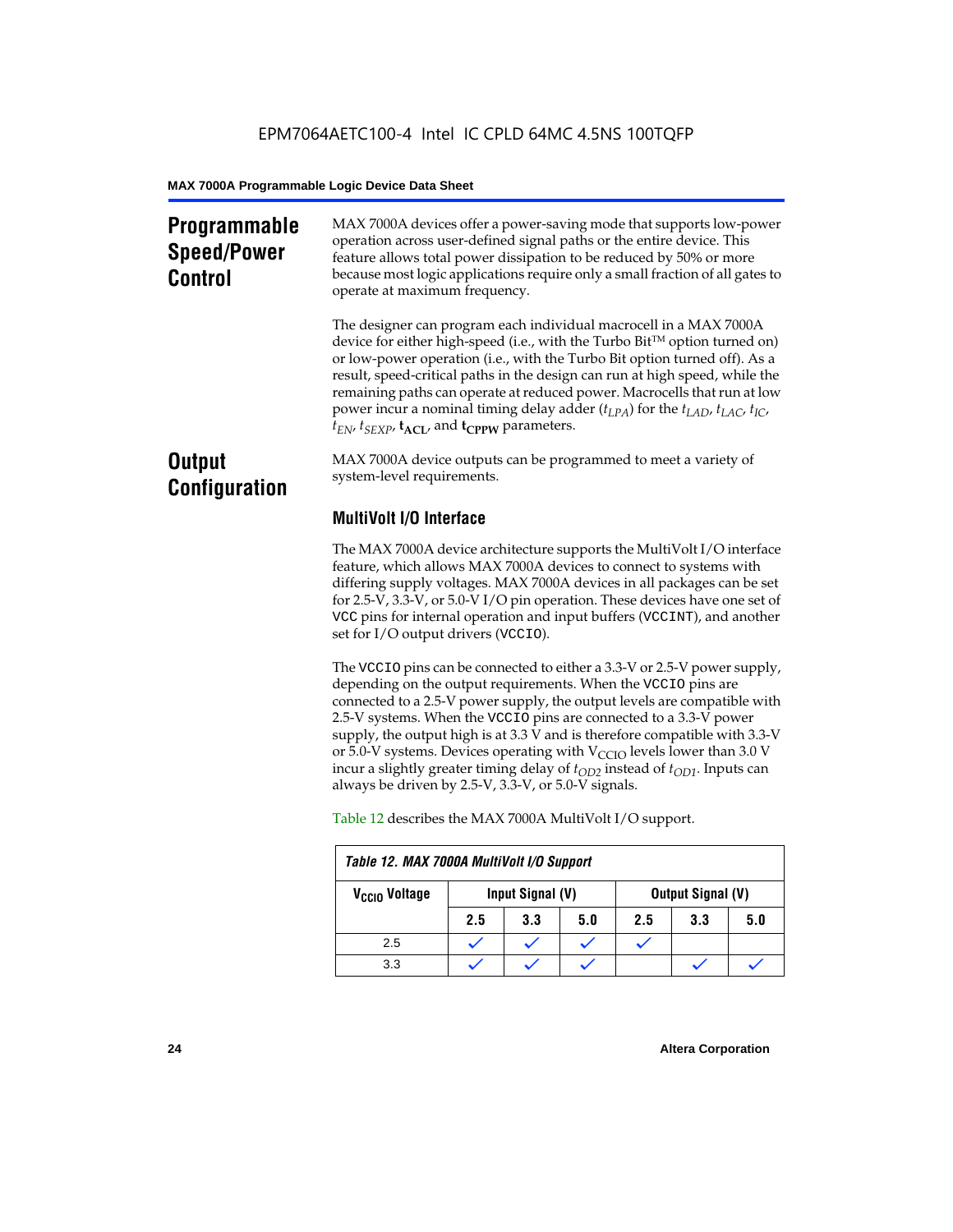# **Open-Drain Output Option**

MAX 7000A devices provide an optional open-drain (equivalent to open-collector) output for each I/O pin. This open-drain output enables the device to provide system-level control signals (e.g., interrupt and write enable signals) that can be asserted by any of several devices. This output can also provide an additional wired-OR plane.

Open-drain output pins on MAX 7000A devices (with a pull-up resistor to the 5.0-V supply) can drive 5.0-V CMOS input pins that require a high  $V<sub>IH</sub>$ . When the open-drain pin is active, it will drive low. When the pin is inactive, the resistor will pull up the trace to  $5.0$  V to meet CMOS V<sub>OH</sub> requirements. The open-drain pin will only drive low or tri-state; it will never drive high. The rise time is dependent on the value of the pull-up resistor and load impedance. The  $I_{OL}$  current specification should be considered when selecting a pull-up resistor.

# **Programmable Ground Pins**

Each unused I/O pin on MAX 7000A devices may be used as an additional ground pin. In EPM7128A and EPM7256A devices, utilizing unused I/O pins as additional ground pins requires using the associated macrocell. In MAX 7000AE devices, this programmable ground feature does not require the use of the associated macrocell; therefore, the buried macrocell is still available for user logic.

# **Slew-Rate Control**

The output buffer for each MAX 7000A I/O pin has an adjustable output slew rate that can be configured for low-noise or high-speed performance. A faster slew rate provides high-speed transitions for high-performance systems. However, these fast transitions may introduce noise transients into the system. A slow slew rate reduces system noise, but adds a nominal delay of 4 to 5 ns. When the configuration cell is turned off, the slew rate is set for low-noise performance. Each I/O pin has an individual EEPROM bit that controls the slew rate, allowing designers to specify the slew rate on a pin-by-pin basis. The slew rate control affects both the rising and falling edges of the output signal.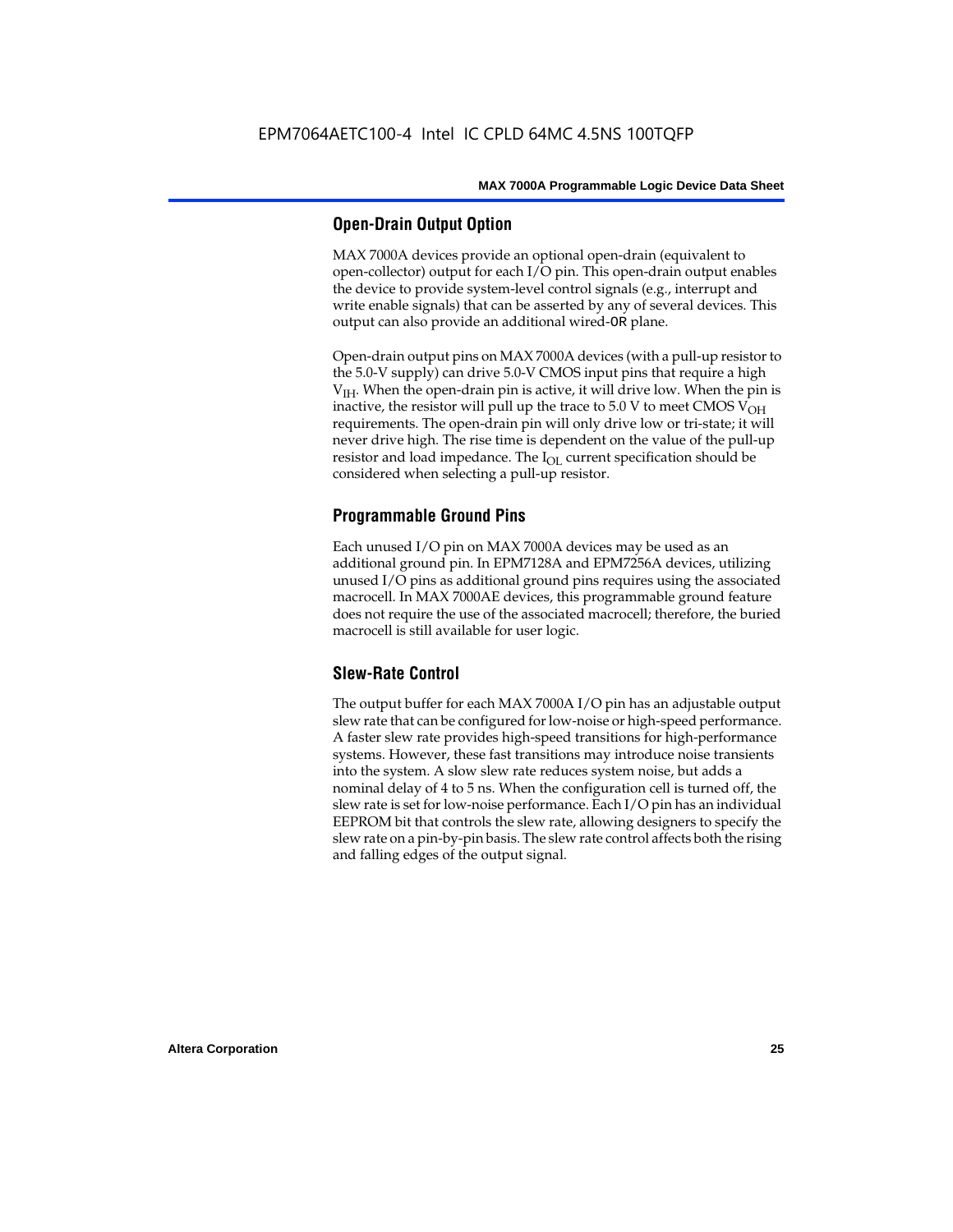| <b>Power</b><br>Sequencing &<br><b>Hot-Socketing</b> | Because MAX 7000A devices can be used in a mixed-voltage environment,<br>they have been designed specifically to tolerate any possible power-up<br>sequence. The $V_{\text{CCIO}}$ and $V_{\text{CCINT}}$ power planes can be powered in any<br>order.                                                                                                                                                                                                                                     |
|------------------------------------------------------|--------------------------------------------------------------------------------------------------------------------------------------------------------------------------------------------------------------------------------------------------------------------------------------------------------------------------------------------------------------------------------------------------------------------------------------------------------------------------------------------|
|                                                      | Signals can be driven into MAX 7000AE devices before and during power-<br>up (and power-down) without damaging the device. Additionally,<br>MAX 7000AE devices do not drive out during power-up. Once operating<br>conditions are reached, MAX 7000AE devices operate as specified by the<br>user.                                                                                                                                                                                         |
|                                                      | MAX 7000AE device I/O pins will not source or sink more than 300 µA of<br>DC current during power-up. All pins can be driven up to 5.75 V during<br>hot-socketing, except the OE1 and GLCRn pins. The OE1 and GLCRn pins<br>can be driven up to 3.6 V during hot-socketing. After $V_{\text{CCINT}}$ and $V_{\text{CCIO}}$<br>reach the recommended operating conditions, these two pins are 5.0-V<br>tolerant.                                                                            |
|                                                      | EPM7128A and EPM7256A devices do not support hot-socketing and may<br>drive out during power-up.                                                                                                                                                                                                                                                                                                                                                                                           |
| <b>Design Security</b>                               | All MAX 7000A devices contain a programmable security bit that controls<br>access to the data programmed into the device. When this bit is<br>programmed, a design implemented in the device cannot be copied or<br>retrieved. This feature provides a high level of design security because<br>programmed data within EEPROM cells is invisible. The security bit that<br>controls this function, as well as all other programmed data, is reset only<br>when the device is reprogrammed. |
| <b>Generic Testing</b>                               | MAX 7000A devices are fully tested. Complete testing of each<br>programmable EEPROM bit and all internal logic elements ensures 100%<br>programming yield. AC test measurements are taken under conditions<br>equivalent to those shown in Figure 9. Test patterns can be used and then<br>erased during early stages of the production flow.                                                                                                                                              |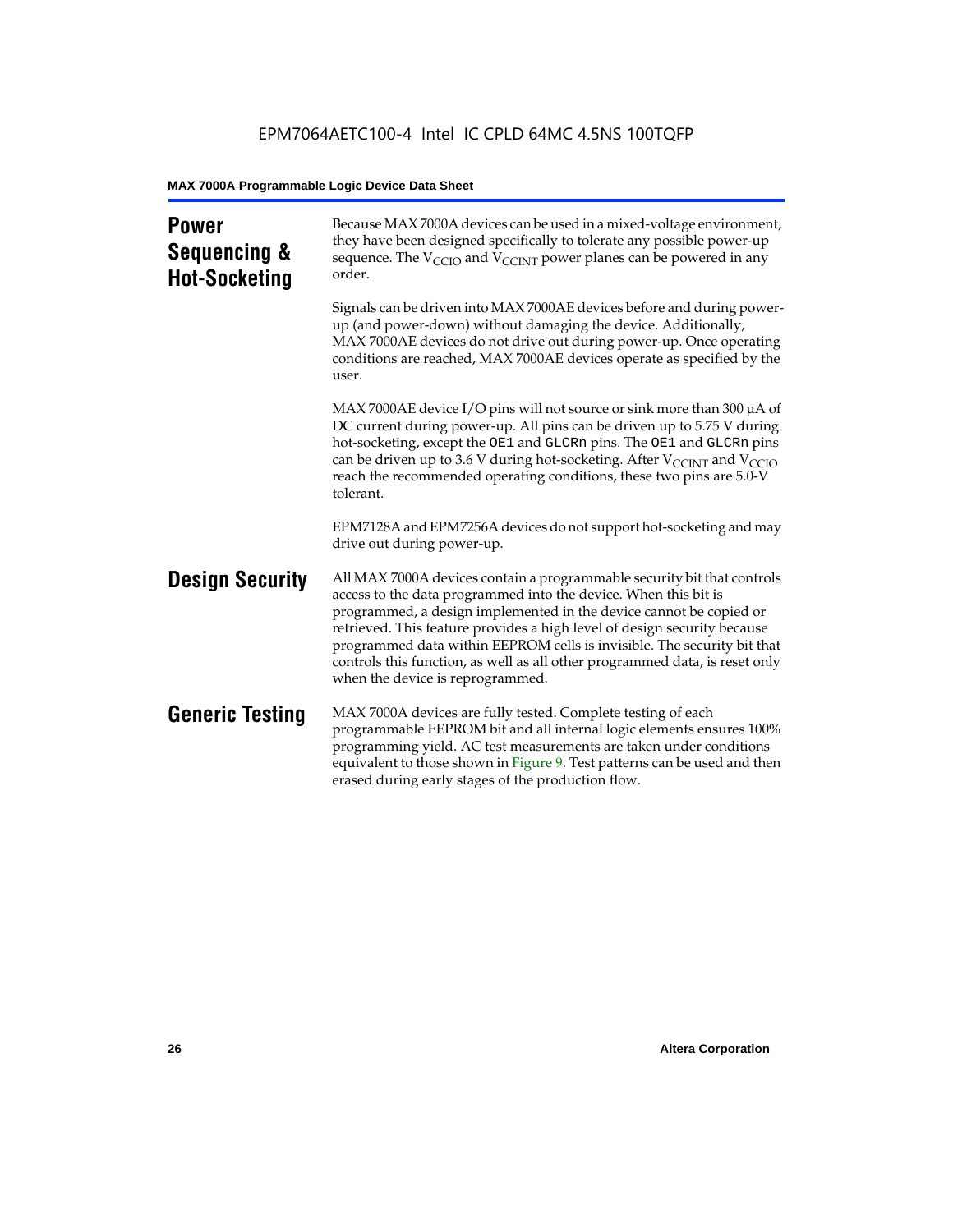#### *Figure 9. MAX 7000A AC Test Conditions*

*3.3-V outputs.*



# **Operating Conditions**

Tables 13 through 16 provide information on absolute maximum ratings, recommended operating conditions, operating conditions, and capacitance for MAX 7000A devices.

|                | Table 13. MAX 7000A Device Absolute Maximum Ratings<br>Note $(1)$ |                                                           |        |      |              |  |  |  |  |  |  |
|----------------|-------------------------------------------------------------------|-----------------------------------------------------------|--------|------|--------------|--|--|--|--|--|--|
| Symbol         | <b>Parameter</b>                                                  | <b>Conditions</b>                                         | Min    | Max  | Unit         |  |  |  |  |  |  |
| $V_{CC}$       | Supply voltage                                                    | With respect to ground $(2)$                              | $-0.5$ | 4.6  | V            |  |  |  |  |  |  |
| V <sub>1</sub> | DC input voltage                                                  |                                                           | $-2.0$ | 5.75 | V            |  |  |  |  |  |  |
| $I_{OUT}$      | DC output current, per pin                                        |                                                           | $-25$  | 25   | mA           |  |  |  |  |  |  |
| $T_{STG}$      | Storage temperature                                               | No bias                                                   | $-65$  | 150  | $^{\circ}$ C |  |  |  |  |  |  |
| $T_A$          | Ambient temperature                                               | Under bias                                                | $-65$  | 135  | ° C          |  |  |  |  |  |  |
| $T_{\rm J}$    | Junction temperature                                              | BGA, FineLine BGA, PQFP, and<br>TQFP packages, under bias |        | 135  | $^{\circ}$ C |  |  |  |  |  |  |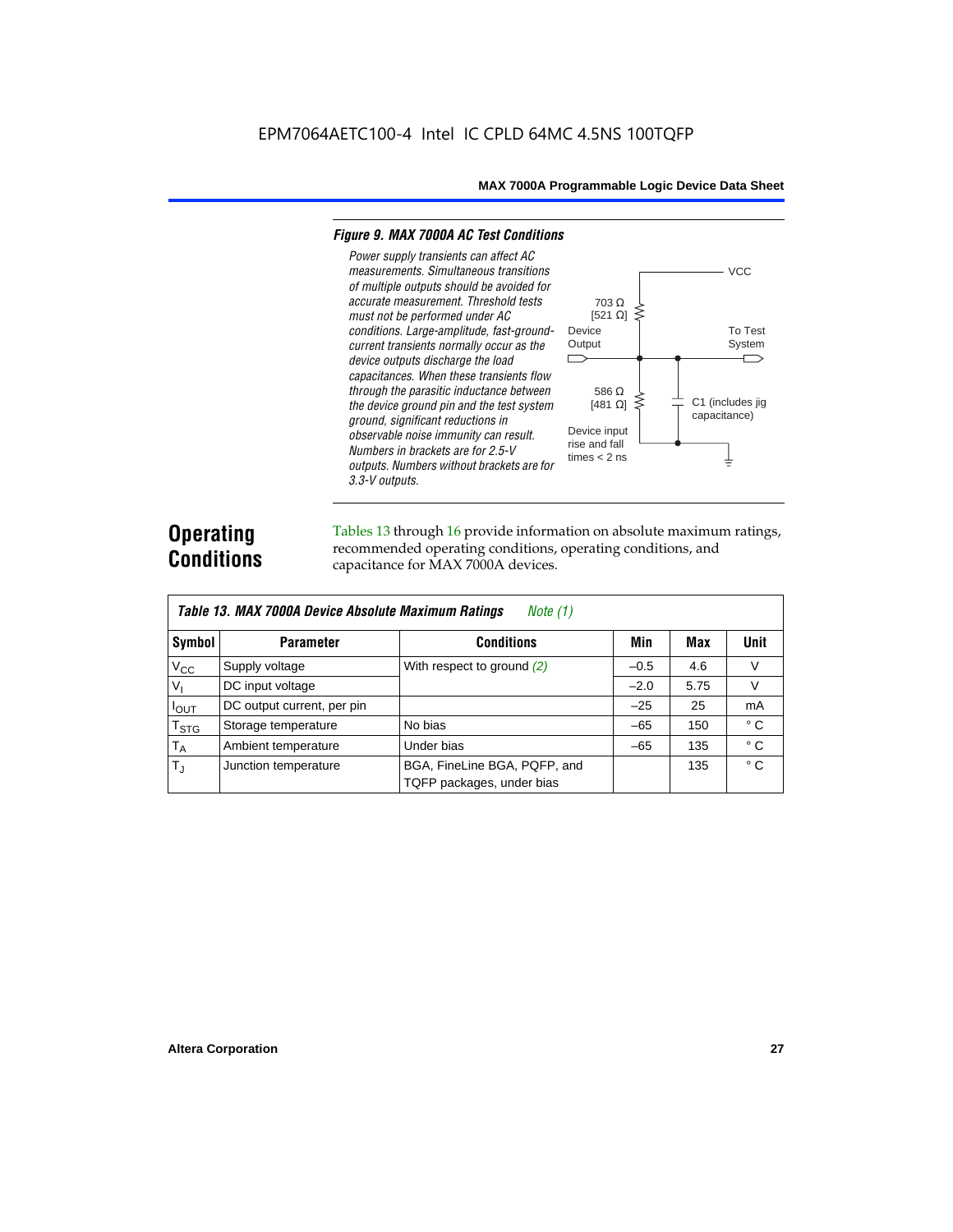# EPM7064AETC100-4 Intel IC CPLD 64MC 4.5NS 100TQFP

|                             | Table 14. MAX 7000A Device Recommended Operating Conditions |                      |          |                   |              |  |  |  |  |  |
|-----------------------------|-------------------------------------------------------------|----------------------|----------|-------------------|--------------|--|--|--|--|--|
| Symbol                      | <b>Parameter</b>                                            | <b>Conditions</b>    | Min      | Max               | Unit         |  |  |  |  |  |
| $V_{\rm CCINT}$             | Supply voltage for internal logic<br>and input buffers      | (3), (13)            | 3.0      | 3.6               | $\vee$       |  |  |  |  |  |
| V <sub>CCIO</sub>           | Supply voltage for output<br>drivers, 3.3-V operation       | (3)                  | 3.0      | 3.6               | $\vee$       |  |  |  |  |  |
|                             | Supply voltage for output<br>drivers, 2.5-V operation       | (3)                  | 2.3      | 2.7               | $\vee$       |  |  |  |  |  |
| $V_{\text{CCISP}}$          | Supply voltage during in-<br>system programming             |                      | 3.0      | 3.6               | $\vee$       |  |  |  |  |  |
| $V_{I}$                     | Input voltage                                               | (4)                  | $-0.5$   | 5.75              | $\vee$       |  |  |  |  |  |
| $V_{\rm O}$                 | Output voltage                                              |                      | $\Omega$ | V <sub>CCIO</sub> | $\vee$       |  |  |  |  |  |
| $\mathsf{T}_\mathsf{A}$     | Ambient temperature                                         | Commercial range     | $\Omega$ | 70                | $^{\circ}$ C |  |  |  |  |  |
|                             |                                                             | Industrial range (5) | $-40$    | 85                | $\circ$ C    |  |  |  |  |  |
| $T_{\rm J}$                 | Junction temperature                                        | Commercial range     | $\Omega$ | 90                | $^{\circ}$ C |  |  |  |  |  |
|                             |                                                             | Industrial range (5) | $-40$    | 105               | $^{\circ}$ C |  |  |  |  |  |
|                             |                                                             | Extended range (5)   | $-40$    | 130               | $^{\circ}$ C |  |  |  |  |  |
| $\mathfrak{t}_{\mathsf{R}}$ | Input rise time                                             |                      |          | 40                | ns           |  |  |  |  |  |
| $\mathfrak{t}_{\mathsf{F}}$ | Input fall time                                             |                      |          | 40                | ns           |  |  |  |  |  |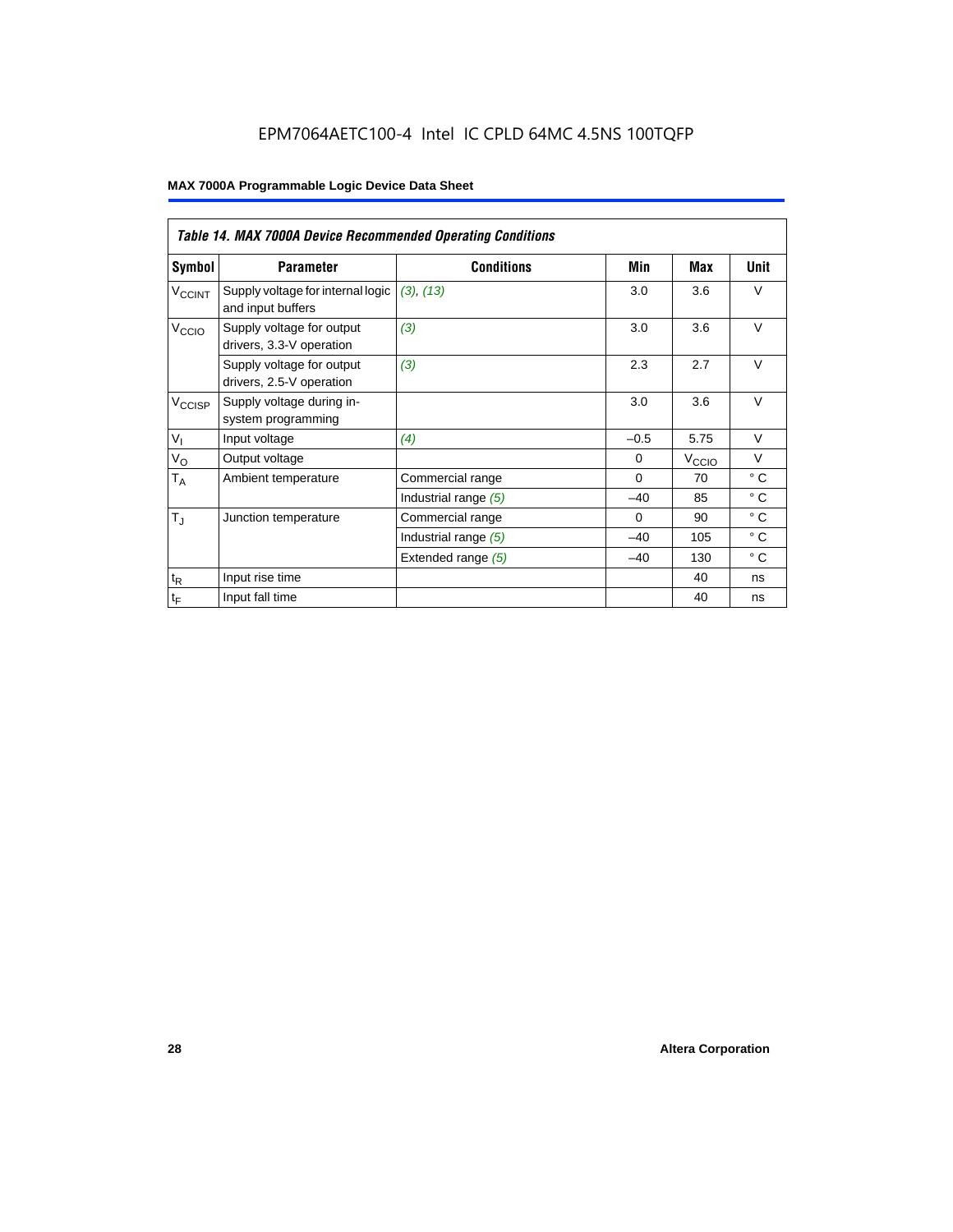|                 | <b>Table 15. MAX 7000A Device DC Operating Conditions</b><br><i>Note</i> $(6)$ |                                                                                        |                         |      |           |  |  |  |  |  |
|-----------------|--------------------------------------------------------------------------------|----------------------------------------------------------------------------------------|-------------------------|------|-----------|--|--|--|--|--|
| Symbol          | <b>Parameter</b>                                                               | <b>Conditions</b>                                                                      | Min                     | Max  | Unit      |  |  |  |  |  |
| $V_{\text{IH}}$ | High-level input voltage                                                       |                                                                                        | 1.7                     | 5.75 | $\vee$    |  |  |  |  |  |
| $V_{IL}$        | Low-level input voltage                                                        |                                                                                        | $-0.5$                  | 0.8  | V         |  |  |  |  |  |
| V <sub>OH</sub> | 3.3-V high-level TTL output<br>voltage                                         | $I_{OH} = -8$ mA DC, $V_{CCIO} = 3.00$ V (7)                                           | 2.4                     |      | V         |  |  |  |  |  |
|                 | 3.3-V high-level CMOS output<br>voltage                                        | $I_{OH} = -0.1$ mA DC, $V_{CCIO} = 3.00$ V<br>(7)                                      | $V_{\text{CCIO}} - 0.2$ |      | $\vee$    |  |  |  |  |  |
|                 |                                                                                | 2.5-V high-level output voltage $ I_{OH} = -100 \mu A DC$ , $V_{CClO} = 2.30 V$<br>(7) | 2.1                     |      | V         |  |  |  |  |  |
|                 |                                                                                | $I_{OH} = -1$ mA DC, $V_{CCIO} = 2.30$ V (7)                                           | 2.0                     |      | $\vee$    |  |  |  |  |  |
|                 |                                                                                | $I_{OH} = -2$ mA DC, $V_{CCIO} = 2.30$ V (7)                                           | 1.7                     |      | $\vee$    |  |  |  |  |  |
| $V_{OL}$        | 3.3-V low-level TTL output<br>voltage                                          | $I_{\text{OI}}$ = 8 mA DC, $V_{\text{CCl}}$ = 3.00 V (8)                               |                         | 0.45 | $\vee$    |  |  |  |  |  |
|                 | 3.3-V low-level CMOS output<br>voltage                                         | $I_{\text{OI}} = 0.1 \text{ mA DC}$ , $V_{\text{CCl}} = 3.00 \text{ V}$ (8)            |                         | 0.2  | V         |  |  |  |  |  |
|                 | 2.5-V low-level output voltage                                                 | $I_{OL}$ = 100 µA DC, $V_{CCIO}$ = 2.30 V (8)                                          |                         | 0.2  | $\vee$    |  |  |  |  |  |
|                 |                                                                                | $I_{OL}$ = 1 mA DC, $V_{CCIO}$ = 2.30 V (8)                                            |                         | 0.4  | $\vee$    |  |  |  |  |  |
|                 |                                                                                | $I_{OL}$ = 2 mA DC, $V_{CCIO}$ = 2.30 V (8)                                            |                         | 0.7  | $\vee$    |  |  |  |  |  |
|                 | Input leakage current                                                          | $V_1 = -0.5$ to 5.5 V (9)                                                              | $-10$                   | 10   | μA        |  |  |  |  |  |
| $I_{OZ}$        | Tri-state output off-state<br>current                                          | $V_1 = -0.5$ to 5.5 V (9)                                                              | $-10$                   | 10   | μA        |  |  |  |  |  |
| $R_{ISP}$       | Value of I/O pin pull-up resistor                                              | $V_{\text{CCIO}}$ = 3.0 to 3.6 V (10)                                                  | 20                      | 50   | $k\Omega$ |  |  |  |  |  |
|                 | during in-system programming                                                   | $V_{\text{CCIO}}$ = 2.3 to 2.7 V (10)                                                  | 30                      | 80   | $k\Omega$ |  |  |  |  |  |
|                 | or during power-up                                                             | $V_{\text{CCIO}} = 2.3$ to 3.6 V (11)                                                  | 20                      | 74   | $k\Omega$ |  |  |  |  |  |

| Table 16. MAX 7000A Device Capacitance | Note (12) |
|----------------------------------------|-----------|
|                                        |           |

| Symbol    | <b>Parameter</b>      | <b>Conditions</b>                   | Min | Max | Unit |
|-----------|-----------------------|-------------------------------------|-----|-----|------|
| $C_{IN}$  | Input pin capacitance | $V_{IN} = 0$ V, f = 1.0 MHz         |     |     | рF   |
| $v_{1/0}$ | I/O pin capacitance   | $V_{\text{OUT}} = 0 V, f = 1.0 MHz$ |     |     | рF   |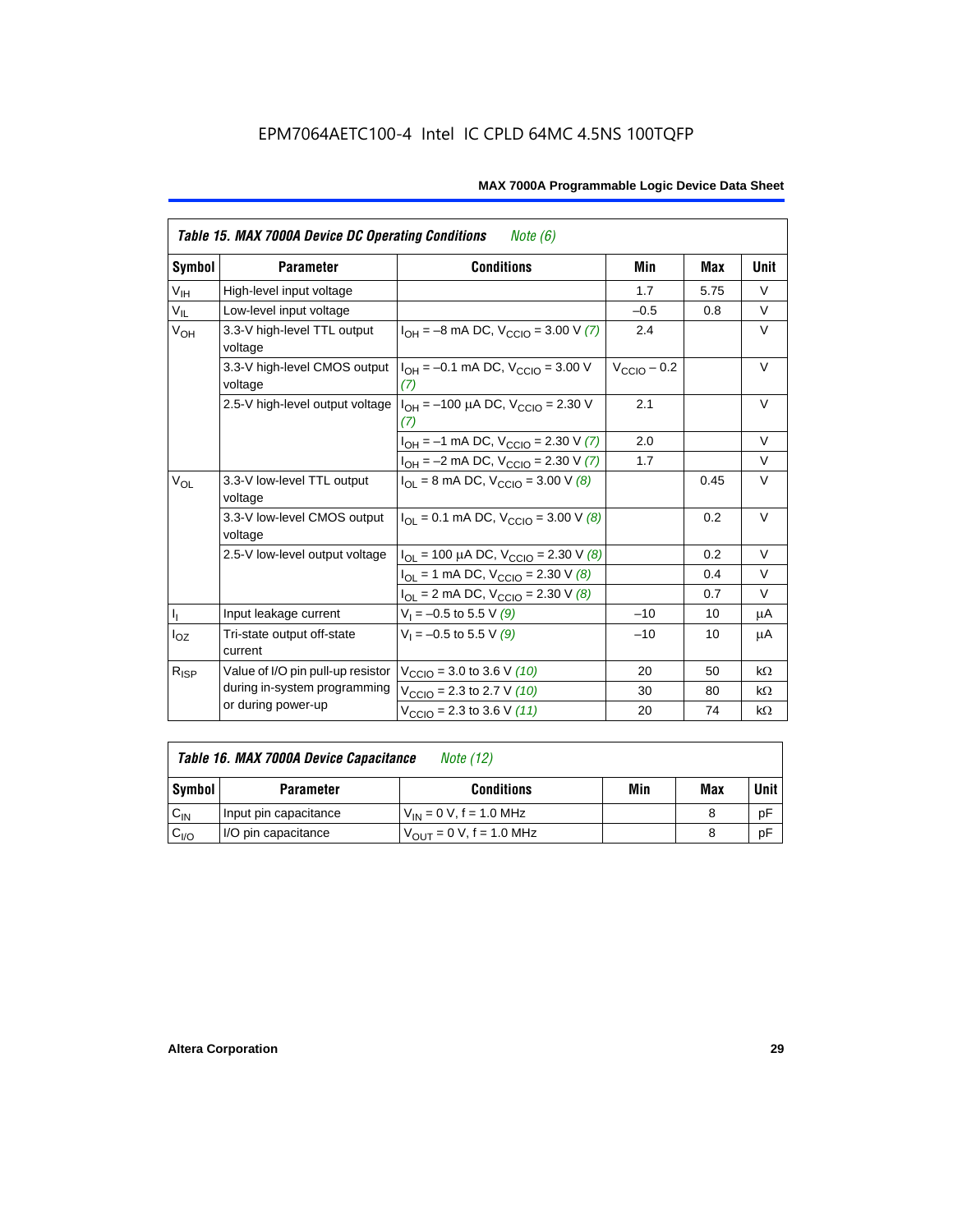#### *Notes to tables:*

- (1) See the *Operating Requirements for Altera Devices Data Sheet.*
- Minimum DC input voltage is –0.5 V. During transitions, the inputs may undershoot to –2.0 V for input currents less than 100 mA and periods shorter than 20 ns.
- (3) For EPM7128A and EPM7256A devices only,  $V_{CC}$  must rise monotonically.
- (4) In MAX 7000AE devices, all pins, including dedicated inputs, I/O pins, and JTAG pins, may be driven before V<sub>CCINT</sub> and V<sub>CCIO</sub> are powered.
- (5) These devices support in-system programming for –40° to 100° C. For in-system programming support between –40° and 0° C, contact Altera Applications.
- (6) These values are specified under the recommended operating conditions shown in Table 14 on page 28.
- (7) The parameter is measured with 50% of the outputs each sourcing the specified current. The  $I_{OH}$  parameter refers to high-level TTL or CMOS output current.
- (8) The parameter is measured with 50% of the outputs each sinking the specified current. The  $I_{OL}$  parameter refers to low-level TTL or CMOS output current.
- (9) This value is specified for normal device operation. For MAX 7000AE devices, the maximum leakage current during power-up is ±300 µA. For EPM7128A and EPM7256A devices, leakage current during power-up is not specified.
- (10) For EPM7128A and EPM7256A devices, this pull-up exists while a device is programmed in-system.
- (11) For MAX 7000AE devices, this pull-up exists while devices are programmed in-system and in unprogrammed devices during power-up.
- (12) Capacitance is measured at 25 °C and is sample-tested only. The OE1 pin (high-voltage pin during programming) has a maximum capacitance of 20 pF.
- (13) The POR time for MAX 7000AE devices (except MAX 7128A and MAX 7256A devices) does not exceed 100 µs. The sufficient V<sub>CCINT</sub> voltage level for POR is 3.0 V. The device is fully initialized within the POR time after V<sub>CCINT</sub> reaches the sufficient POR voltage level.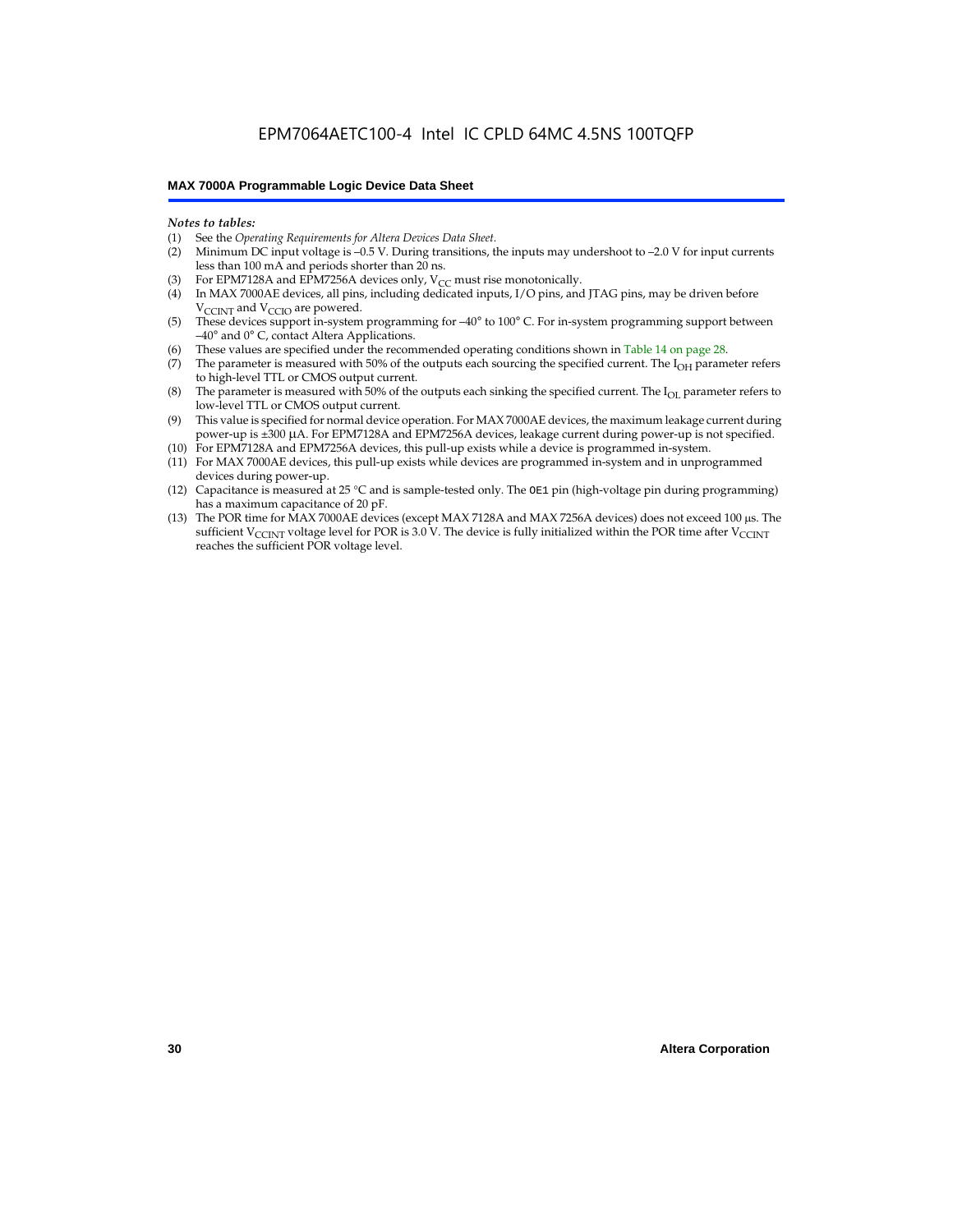Figure 10 shows the typical output drive characteristics of MAX 7000A devices.





**Timing Model** MAX 7000A device timing can be analyzed with the Altera software, a variety of popular industry-standard EDA simulators and timing analyzers, or with the timing model shown in Figure 11. MAX 7000A devices have predictable internal delays that enable the designer to determine the worst-case timing of any design. The software provides timing simulation, point-to-point delay prediction, and detailed timing analysis for device-wide performance evaluation.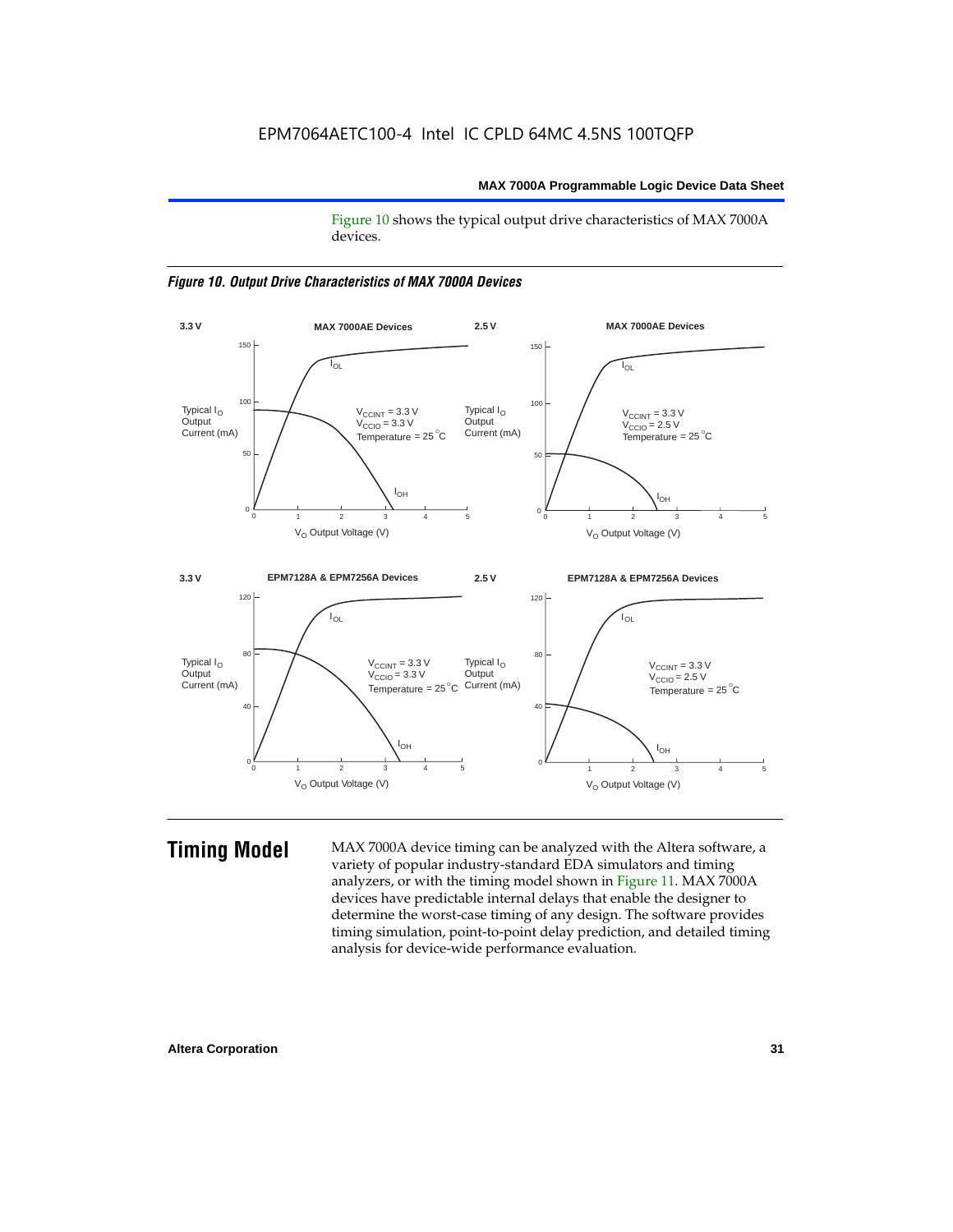



The timing characteristics of any signal path can be derived from the timing model and parameters of a particular device. External timing parameters, which represent pin-to-pin timing delays, can be calculated as the sum of internal parameters. Figure 12 shows the timing relationship between internal and external delay parameters.



f See *Application Note 94 (Understanding MAX 7000 Timing)* for more information.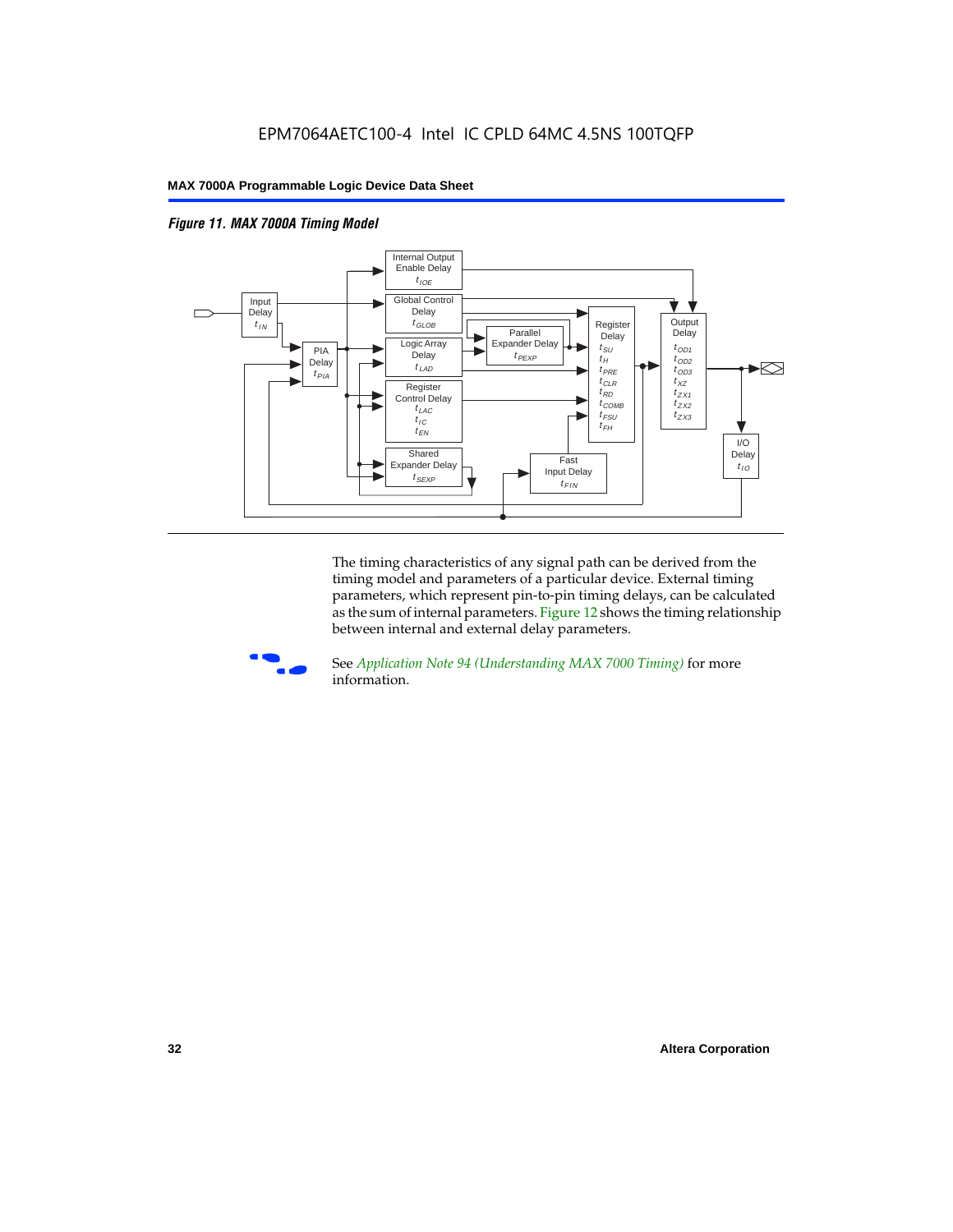#### *Figure 12. MAX 7000A Switching Waveforms*

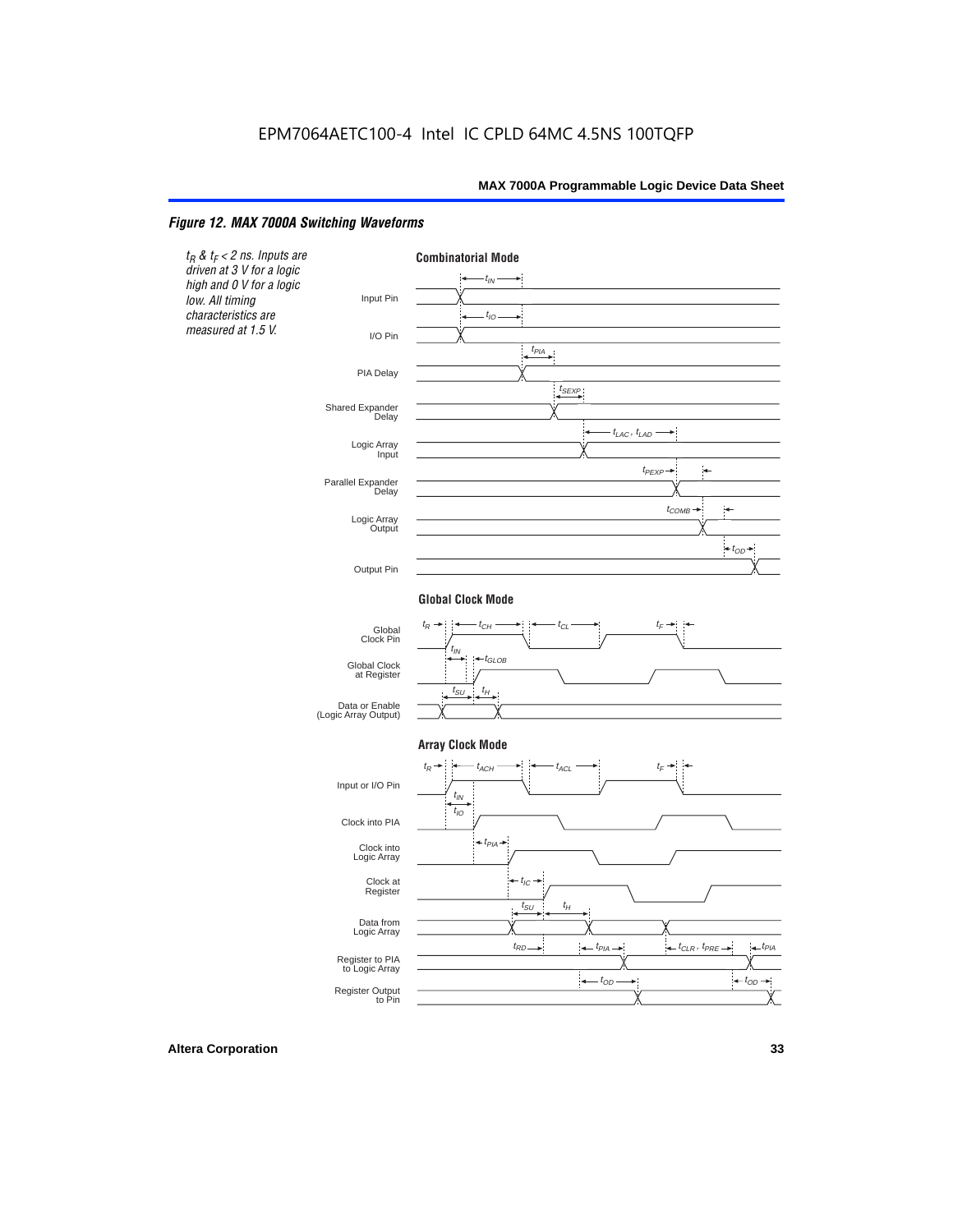Tables 17 through 30 show EPM7032AE, EPM7064AE, EPM7128AE, EPM7256AE, EPM7512AE, EPM7128A, and EPM7256A timing information.

|                  | <b>Table 17. EPM7032AE External Timing Parameters</b><br>Note $(1)$ |                   |       |            |                    |            |       |       |             |  |
|------------------|---------------------------------------------------------------------|-------------------|-------|------------|--------------------|------------|-------|-------|-------------|--|
| Symbol           | <b>Parameter</b>                                                    | <b>Conditions</b> |       |            | <b>Speed Grade</b> |            |       |       | <b>Unit</b> |  |
|                  |                                                                     |                   |       | $-4$       |                    | $-7$       |       | $-10$ |             |  |
|                  |                                                                     |                   | Min   | <b>Max</b> | Min                | <b>Max</b> | Min   | Max   |             |  |
| t <sub>PD1</sub> | Input to non-registered<br>output                                   | $C1 = 35 pF(2)$   |       | 4.5        |                    | 7.5        |       | 10    | ns          |  |
| t <sub>PD2</sub> | I/O input to non-registered<br>output                               | $C1 = 35 pF(2)$   |       | 4.5        |                    | 7.5        |       | 10    | ns          |  |
| $t_{\text{SU}}$  | Global clock setup time                                             | (2)               | 2.9   |            | 4.7                |            | 6.3   |       | ns          |  |
| $t_H$            | Global clock hold time                                              | (2)               | 0.0   |            | 0.0                |            | 0.0   |       | ns          |  |
| t <sub>FSU</sub> | Global clock setup time of<br>fast input                            |                   | 2.5   |            | 3.0                |            | 3.0   |       | ns          |  |
| $t_{FH}$         | Global clock hold time of<br>fast input                             |                   | 0.0   |            | 0.0                |            | 0.0   |       | ns          |  |
| $t_{CO1}$        | Global clock to output delay                                        | $C1 = 35 pF$      | 1.0   | 3.0        | 1.0                | 5.0        | 1.0   | 6.7   | ns          |  |
| $t_{CH}$         | Global clock high time                                              |                   | 2.0   |            | 3.0                |            | 4.0   |       | ns          |  |
| $t_{CL}$         | Global clock low time                                               |                   | 2.0   |            | 3.0                |            | 4.0   |       | ns          |  |
| $t_{ASU}$        | Array clock setup time                                              | (2)               | 1.6   |            | 2.5                |            | 3.6   |       | ns          |  |
| t <sub>AH</sub>  | Array clock hold time                                               | (2)               | 0.3   |            | 0.5                |            | 0.5   |       | ns          |  |
| $t_{ACO1}$       | Array clock to output delay                                         | $C1 = 35 pF(2)$   | 1.0   | 4.3        | 1.0                | 7.2        | 1.0   | 9.4   | ns          |  |
| $t_{ACH}$        | Array clock high time                                               |                   | 2.0   |            | 3.0                |            | 4.0   |       | ns          |  |
| $t_{ACL}$        | Array clock low time                                                |                   | 2.0   |            | 3.0                |            | 4.0   |       | ns          |  |
| tcppw            | Minimum pulse width for<br>clear and preset                         | (3)               | 2.0   |            | 3.0                |            | 4.0   |       | ns          |  |
| $t_{\text{CNT}}$ | Minimum global clock<br>period                                      | (2)               |       | 4.4        |                    | 7.2        |       | 9.7   | ns          |  |
| $f_{CNT}$        | Maximum internal global<br>clock frequency                          | (2), (4)          | 227.3 |            | 138.9              |            | 103.1 |       | <b>MHz</b>  |  |
| $t_{ACNT}$       | Minimum array clock period                                          | (2)               |       | 4.4        |                    | 7.2        |       | 9.7   | ns          |  |
| <b>fACNT</b>     | Maximum internal array<br>clock frequency                           | (2), (4)          | 227.3 |            | 138.9              |            | 103.1 |       | <b>MHz</b>  |  |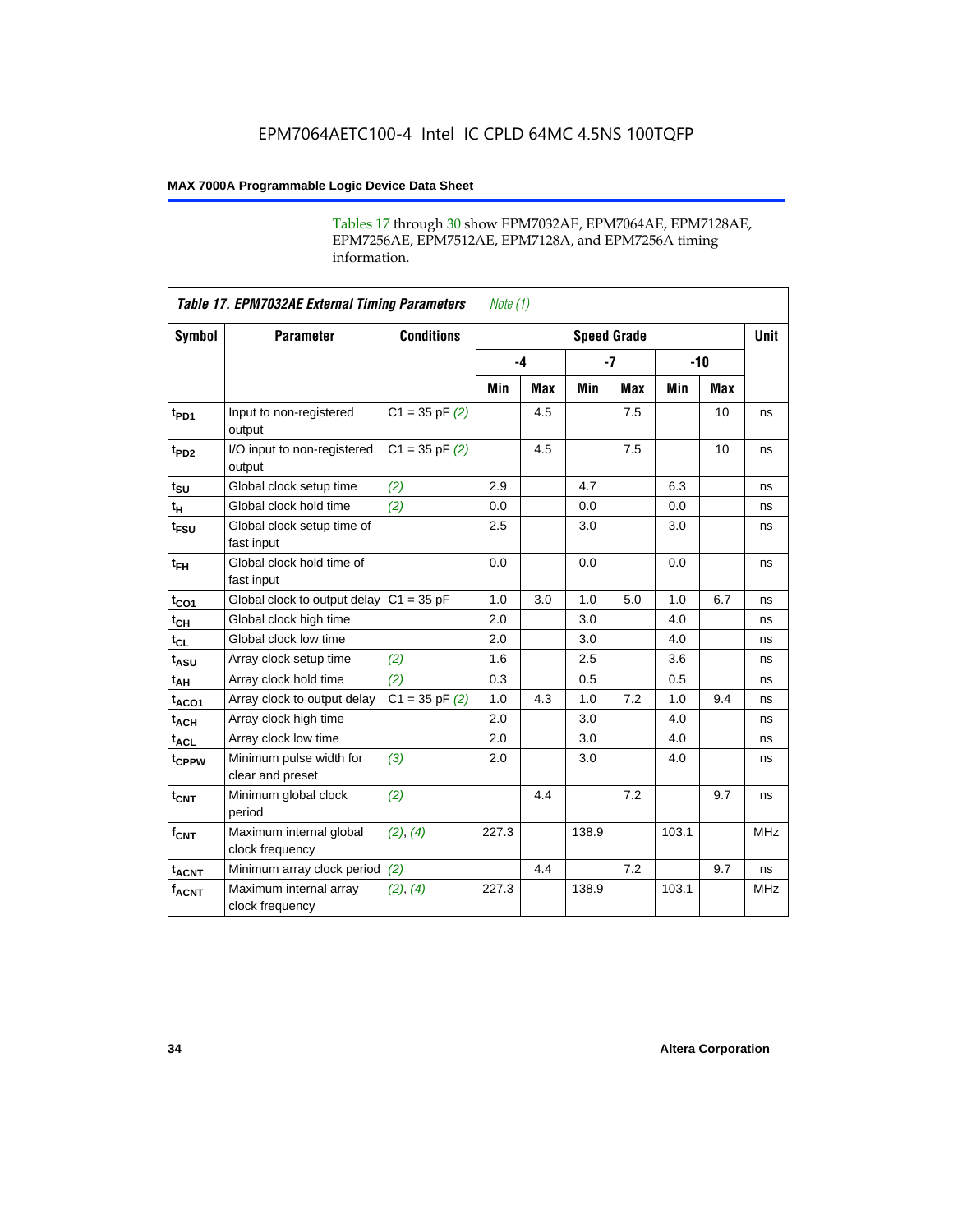|                   | Table 18. EPM7032AE Internal Timing Parameters (Part 1 of 2)<br>Note $(1)$                                   |                     |     |      |     |                    |       |            |      |  |
|-------------------|--------------------------------------------------------------------------------------------------------------|---------------------|-----|------|-----|--------------------|-------|------------|------|--|
| Symbol            | <b>Parameter</b>                                                                                             | <b>Conditions</b>   |     |      |     | <b>Speed Grade</b> |       |            | Unit |  |
|                   |                                                                                                              |                     |     | $-4$ |     | -7                 | $-10$ |            |      |  |
|                   |                                                                                                              |                     | Min | Max  | Min | Max                | Min   | <b>Max</b> |      |  |
| $t_{IN}$          | Input pad and buffer delay                                                                                   |                     |     | 0.7  |     | 1.2                |       | 1.5        | ns   |  |
| $t_{IO}$          | I/O input pad and buffer<br>delay                                                                            |                     |     | 0.7  |     | 1.2                |       | 1.5        | ns   |  |
| $t_{\sf FIN}$     | Fast input delay                                                                                             |                     |     | 2.3  |     | 2.8                |       | 3.4        | ns   |  |
| t <sub>SEXP</sub> | Shared expander delay                                                                                        |                     |     | 1.9  |     | 3.1                |       | 4.0        | ns   |  |
| t <sub>PEXP</sub> | Parallel expander delay                                                                                      |                     |     | 0.5  |     | 0.8                |       | 1.0        | ns   |  |
| $t_{LAD}$         | Logic array delay                                                                                            |                     |     | 1.5  |     | 2.5                |       | 3.3        | ns   |  |
| $t_{LAC}$         | Logic control array delay                                                                                    |                     |     | 0.6  |     | 1.0                |       | 1.2        | ns   |  |
| $t_{IOE}$         | Internal output enable delay                                                                                 |                     |     | 0.0  |     | 0.0                |       | 0.0        | ns   |  |
| $t_{OD1}$         | Output buffer and pad<br>delay, slow slew rate $=$ off<br>$V_{\text{CCIO}} = 3.3 \text{ V}$                  | $C1 = 35 pF$        |     | 0.8  |     | 1.3                |       | 1.8        | ns   |  |
| $t_{OD2}$         | Output buffer and pad<br>delay, slow slew rate $=$ off<br>$VCCIO = 2.5 V$                                    | $C1 = 35 pF$<br>(5) |     | 1.3  |     | 1.8                |       | 2.3        | ns   |  |
| $t_{OD3}$         | Output buffer and pad<br>delay, slow slew rate $=$ on<br>$V_{\text{CCIO}} = 2.5 \text{ V or } 3.3 \text{ V}$ | $C1 = 35 pF$        |     | 5.8  |     | 6.3                |       | 6.8        | ns   |  |
| $t_{ZX1}$         | Output buffer enable delay,<br>slow slew rate $=$ off<br>$V_{\text{CCIO}} = 3.3 \text{ V}$                   | $C1 = 35 pF$        |     | 4.0  |     | 4.0                |       | 5.0        | ns   |  |
| $t_{ZX2}$         | Output buffer enable delay,<br>slow slew rate $=$ off<br>$V_{\text{CCIO}}$ = 2.5 V                           | $C1 = 35 pF$<br>(5) |     | 4.5  |     | 4.5                |       | 5.5        | ns   |  |
| $t_{ZX3}$         | Output buffer enable delay,<br>slow slew rate $=$ on<br>$V_{\text{CCIO}} = 3.3 \text{ V}$                    | $C1 = 35 pF$        |     | 9.0  |     | 9.0                |       | 10.0       | ns   |  |
| $t_{XZ}$          | Output buffer disable delay                                                                                  | $C1 = 5pF$          |     | 4.0  |     | 4.0                |       | 5.0        | ns   |  |
| $t_{\text{SU}}$   | Register setup time                                                                                          |                     | 1.3 |      | 2.0 |                    | 2.8   |            | ns   |  |
| $t_H$             | Register hold time                                                                                           |                     | 0.6 |      | 1.0 |                    | 1.3   |            | ns   |  |
| $t_{FSU}$         | Register setup time of fast<br>input                                                                         |                     | 1.0 |      | 1.5 |                    | 1.5   |            | ns   |  |
| $t_{FH}$          | Register hold time of fast<br>input                                                                          |                     | 1.5 |      | 1.5 |                    | 1.5   |            | ns   |  |
| $t_{RD}$          | Register delay                                                                                               |                     |     | 0.7  |     | 1.2                |       | 1.5        | ns   |  |
| $t_{COMB}$        | Combinatorial delay                                                                                          |                     |     | 0.6  |     | 1.0                |       | 1.3        | ns   |  |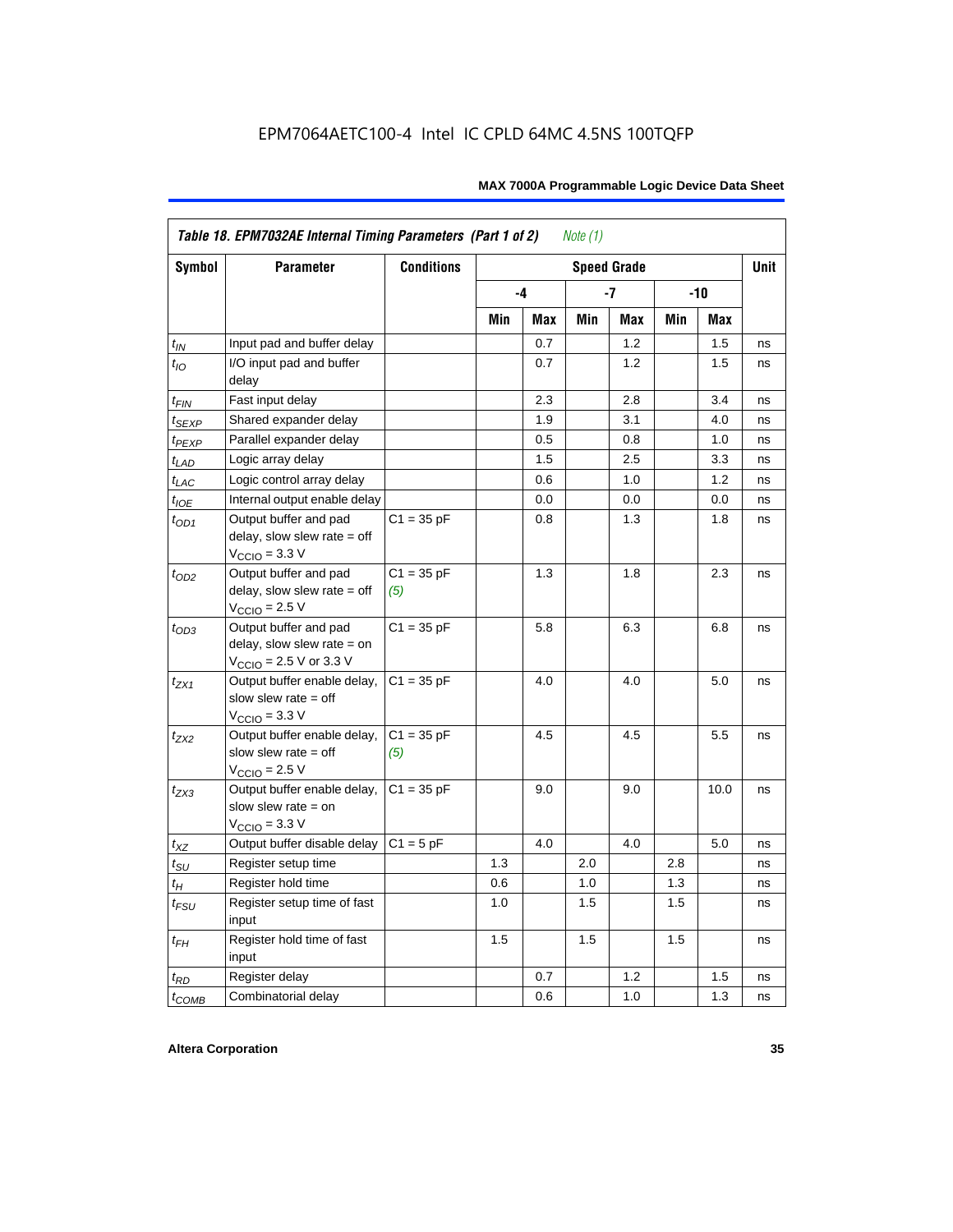| Table 18. EPM7032AE Internal Timing Parameters (Part 2 of 2)<br>Note (1) |                      |                   |                    |     |     |     |     |     |             |
|--------------------------------------------------------------------------|----------------------|-------------------|--------------------|-----|-----|-----|-----|-----|-------------|
| Symbol                                                                   | <b>Parameter</b>     | <b>Conditions</b> | <b>Speed Grade</b> |     |     |     |     |     | <b>Unit</b> |
|                                                                          |                      |                   |                    | -4  |     | -7  |     | -10 |             |
|                                                                          |                      |                   | Min                | Max | Min | Max | Min | Max |             |
| $t_{IC}$                                                                 | Array clock delay    |                   |                    | 1.2 |     | 2.0 |     | 2.5 | ns          |
| $t_{EN}$                                                                 | Register enable time |                   |                    | 0.6 |     | 1.0 |     | 1.2 | ns          |
| $t_{GLOB}$                                                               | Global control delay |                   |                    | 0.8 |     | 1.3 |     | 1.9 | ns          |
| $t_{PRE}$                                                                | Register preset time |                   |                    | 1.2 |     | 1.9 |     | 2.6 | ns          |
| $t_{CLR}$                                                                | Register clear time  |                   |                    | 1.2 |     | 1.9 |     | 2.6 | ns          |
| t <sub>PIA</sub>                                                         | PIA delay            | (2)               |                    | 0.9 |     | 1.5 |     | 2.1 | ns          |
| $t_{LPA}$                                                                | Low-power adder      | (6)               |                    | 2.5 |     | 4.0 |     | 5.0 | ns          |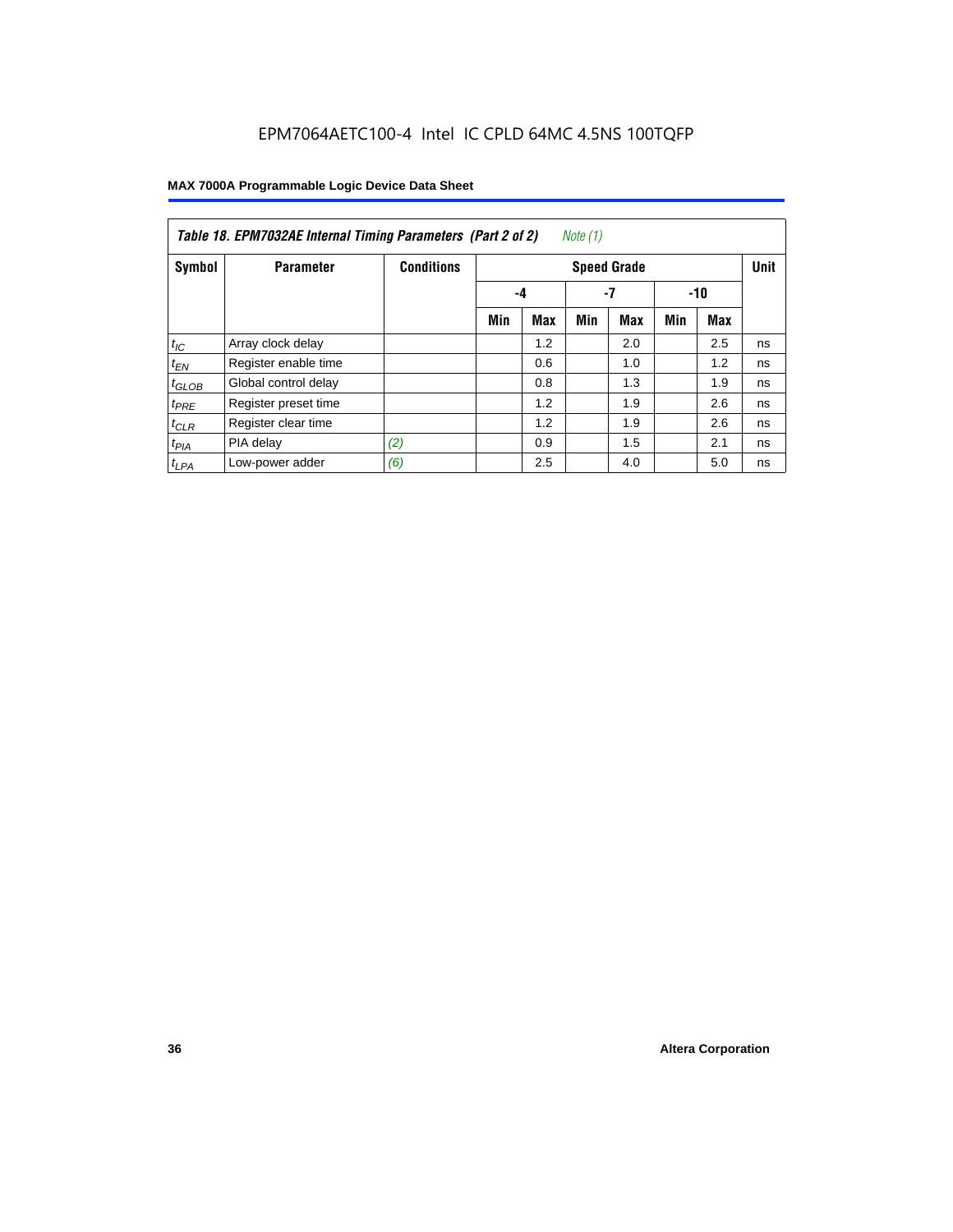| Symbol            | <b>Parameter</b>                            | <b>Conditions</b>   |       |     | <b>Speed Grade</b> |            |       |            | <b>Unit</b> |
|-------------------|---------------------------------------------|---------------------|-------|-----|--------------------|------------|-------|------------|-------------|
|                   |                                             |                     | -4    |     |                    | $-7$       |       | $-10$      |             |
|                   |                                             |                     | Min   | Max | Min                | <b>Max</b> | Min   | <b>Max</b> |             |
| $t_{PD1}$         | Input to non-<br>registered output          | $C1 = 35 pF$<br>(2) |       | 4.5 |                    | 7.5        |       | 10.0       | ns          |
| t <sub>PD2</sub>  | I/O input to non-<br>registered output      | $C1 = 35 pF$<br>(2) |       | 4.5 |                    | 7.5        |       | 10.0       | ns          |
| $t_{\text{SU}}$   | Global clock setup<br>time                  | (2)                 | 2.8   |     | 4.7                |            | 6.2   |            | ns          |
| tμ                | Global clock hold time                      | (2)                 | 0.0   |     | 0.0                |            | 0.0   |            | ns          |
| $t_{FSU}$         | Global clock setup<br>time of fast input    |                     | 2.5   |     | 3.0                |            | 3.0   |            | ns          |
| $t_{FH}$          | Global clock hold time<br>of fast input     |                     | 0.0   |     | 0.0                |            | 0.0   |            | ns          |
| $t_{CO1}$         | Global clock to output<br>delay             | $C1 = 35 pF$        | 1.0   | 3.1 | 1.0                | 5.1        | 1.0   | 7.0        | ns          |
| $t_{CH}$          | Global clock high time                      |                     | 2.0   |     | 3.0                |            | 4.0   |            | ns          |
| $t_{CL}$          | Global clock low time                       |                     | 2.0   |     | 3.0                |            | 4.0   |            | ns          |
| t <sub>ASU</sub>  | Array clock setup time                      | (2)                 | 1.6   |     | 2.6                |            | 3.6   |            | ns          |
| $t_{AH}$          | Array clock hold time                       | (2)                 | 0.3   |     | 0.4                |            | 0.6   |            | ns          |
| t <sub>ACO1</sub> | Array clock to output<br>delay              | $C1 = 35 pF$<br>(2) | 1.0   | 4.3 | 1.0                | 7.2        | 1.0   | 9.6        | ns          |
| $t_{ACH}$         | Array clock high time                       |                     | 2.0   |     | 3.0                |            | 4.0   |            | ns          |
| t <sub>ACL</sub>  | Array clock low time                        |                     | 2.0   |     | 3.0                |            | 4.0   |            | ns          |
| t <sub>CPPW</sub> | Minimum pulse width<br>for clear and preset | (3)                 | 2.0   |     | 3.0                |            | 4.0   |            | ns          |
| $t_{\text{CNT}}$  | Minimum global clock<br>period              | (2)                 |       | 4.5 |                    | 7.4        |       | 10.0       | ns          |
| $f_{CNT}$         | Maximum internal<br>global clock frequency  | (2), (4)            | 222.2 |     | 135.1              |            | 100.0 |            | <b>MHz</b>  |
| $t_{ACNT}$        | Minimum array clock<br>period               | (2)                 |       | 4.5 |                    | 7.4        |       | 10.0       | ns          |
| <b>fACNT</b>      | Maximum internal<br>array clock frequency   | (2), (4)            | 222.2 |     | 135.1              |            | 100.0 |            | <b>MHz</b>  |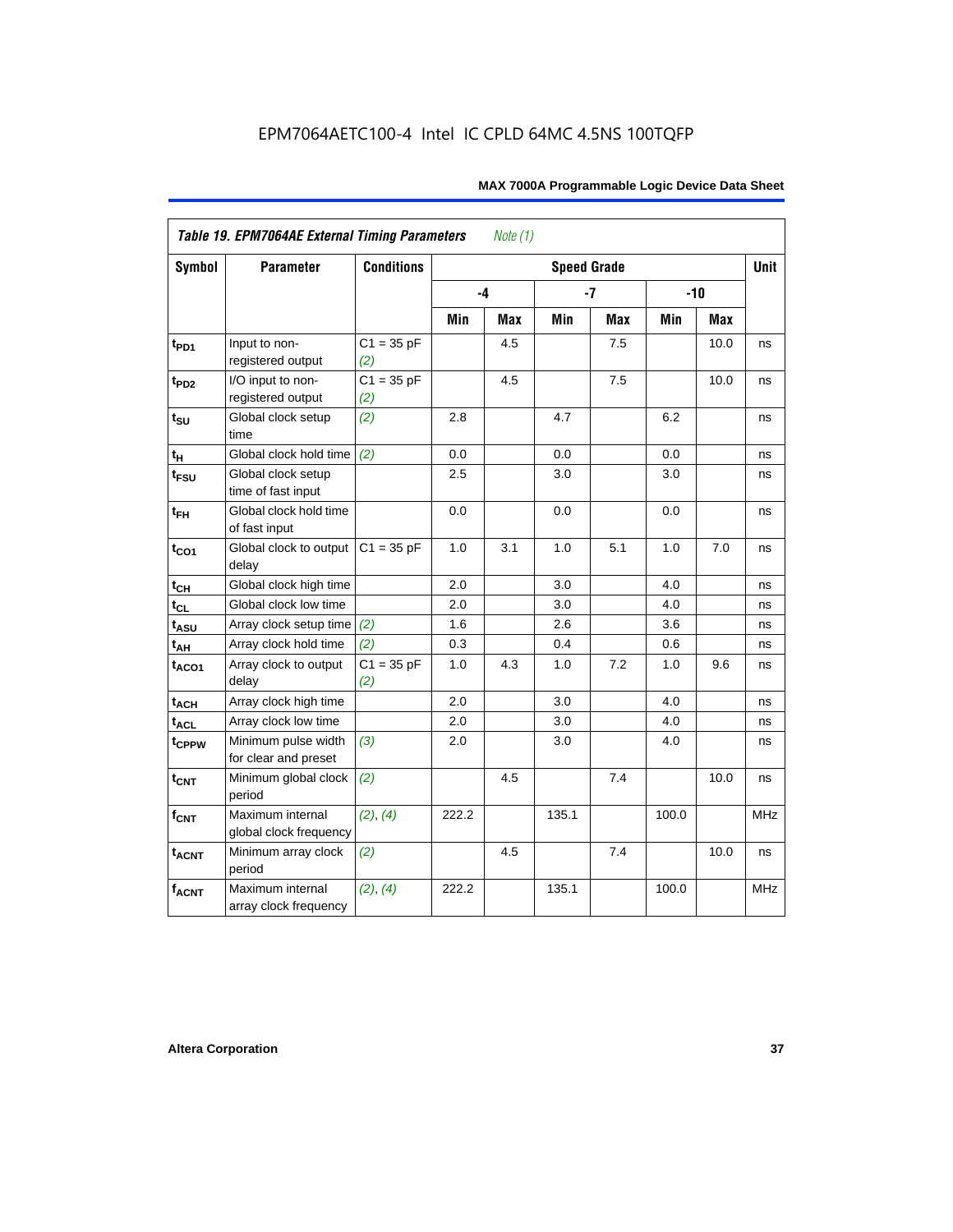|                    | Table 20. EPM7064AE Internal Timing Parameters (Part 1 of 2)<br>Note (1)                                     |                     |     |     |     |                    |     |      |      |  |
|--------------------|--------------------------------------------------------------------------------------------------------------|---------------------|-----|-----|-----|--------------------|-----|------|------|--|
| Symbol             | Parameter                                                                                                    | <b>Conditions</b>   |     |     |     | <b>Speed Grade</b> |     |      | Unit |  |
|                    |                                                                                                              |                     |     | -4  |     | -7                 | -10 |      |      |  |
|                    |                                                                                                              |                     | Min | Max | Min | Max                | Min | Max  |      |  |
| $t_{IN}$           | Input pad and buffer delay                                                                                   |                     |     | 0.6 |     | 1.1                |     | 1.4  | ns   |  |
| $t_{IO}$           | I/O input pad and buffer<br>delay                                                                            |                     |     | 0.6 |     | 1.1                |     | 1.4  | ns   |  |
| $t_{\mathsf{FIN}}$ | Fast input delay                                                                                             |                     |     | 2.5 |     | 3.0                |     | 3.7  | ns   |  |
| $t_{SEXP}$         | Shared expander delay                                                                                        |                     |     | 1.8 |     | 3.0                |     | 3.9  | ns   |  |
| t <sub>PEXP</sub>  | Parallel expander delay                                                                                      |                     |     | 0.4 |     | 0.7                |     | 0.9  | ns   |  |
| $t_{LAD}$          | Logic array delay                                                                                            |                     |     | 1.5 |     | 2.5                |     | 3.2  | ns   |  |
| $t_{LAC}$          | Logic control array delay                                                                                    |                     |     | 0.6 |     | 1.0                |     | 1.2  | ns   |  |
| $t_{IOE}$          | Internal output enable delay                                                                                 |                     |     | 0.0 |     | 0.0                |     | 0.0  | ns   |  |
| $t_{OD1}$          | Output buffer and pad<br>delay, slow slew rate = off<br>$VCCIO = 3.3 V$                                      | $C1 = 35 pF$        |     | 0.8 |     | 1.3                |     | 1.8  | ns   |  |
| $t_{OD2}$          | Output buffer and pad<br>delay, slow slew rate $=$ off<br>$V_{\rm CClO}$ = 2.5 V                             | $C1 = 35 pF$<br>(5) |     | 1.3 |     | 1.8                |     | 2.3  | ns   |  |
| $t_{OD3}$          | Output buffer and pad<br>delay, slow slew rate $=$ on<br>$V_{\text{CCIO}} = 2.5 \text{ V or } 3.3 \text{ V}$ | $C1 = 35 pF$        |     | 5.8 |     | 6.3                |     | 6.8  | ns   |  |
| $t_{ZX1}$          | Output buffer enable delay,<br>slow slew rate = off<br>$V_{\rm CClO}$ = 3.3 V                                | $C1 = 35 pF$        |     | 4.0 |     | 4.0                |     | 5.0  | ns   |  |
| t <sub>ZX2</sub>   | Output buffer enable delay,<br>slow slew rate $=$ off<br>$VCCIO = 2.5 V$                                     | $C1 = 35 pF$<br>(5) |     | 4.5 |     | 4.5                |     | 5.5  | ns   |  |
| $t_{ZX3}$          | Output buffer enable delay,<br>slow slew rate $=$ on<br>$V_{\text{CCIO}} = 3.3 \text{ V}$                    | $C1 = 35 pF$        |     | 9.0 |     | 9.0                |     | 10.0 | ns   |  |
| $t_{XZ}$           | Output buffer disable delay                                                                                  | $C1 = 5pF$          |     | 4.0 |     | 4.0                |     | 5.0  | ns   |  |
| $t_{\text{SU}}$    | Register setup time                                                                                          |                     | 1.3 |     | 2.0 |                    | 2.9 |      | ns   |  |
| $t_H$              | Register hold time                                                                                           |                     | 0.6 |     | 1.0 |                    | 1.3 |      | ns   |  |
| $t_{\mathit{FSU}}$ | Register setup time of fast<br>input                                                                         |                     | 1.0 |     | 1.5 |                    | 1.5 |      | ns   |  |
| $t_{FH}$           | Register hold time of fast<br>input                                                                          |                     | 1.5 |     | 1.5 |                    | 1.5 |      | ns   |  |
| $t_{RD}$           | Register delay                                                                                               |                     |     | 0.7 |     | 1.2                |     | 1.6  | ns   |  |
| $t_{COMB}$         | Combinatorial delay                                                                                          |                     |     | 0.6 |     | 0.9                |     | 1.3  | ns   |  |
| $t_{IC}$           | Array clock delay                                                                                            |                     |     | 1.2 |     | 1.9                |     | 2.5  | ns   |  |

**38 Altera Corporation**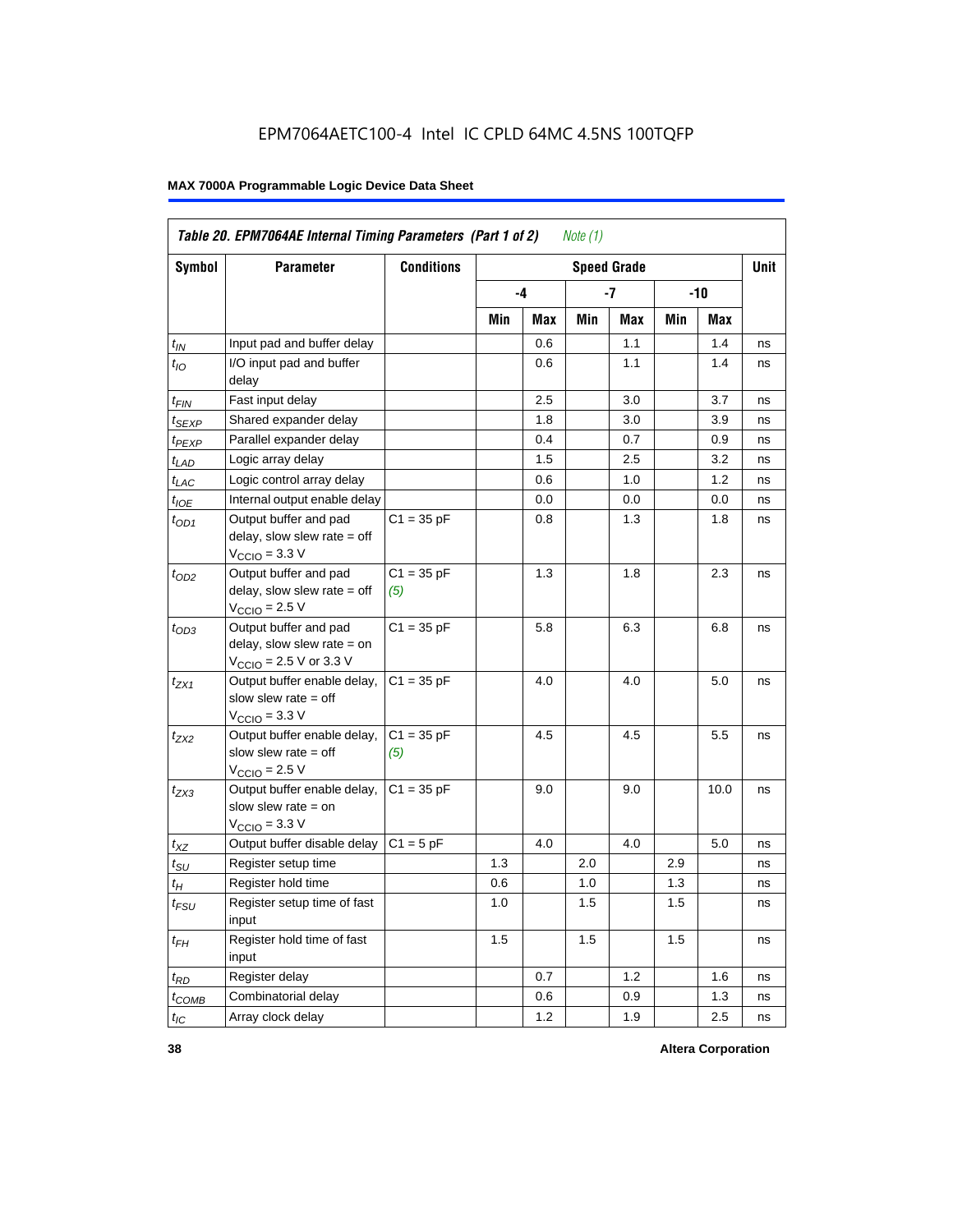| Note $(1)$<br>Table 20. EPM7064AE Internal Timing Parameters (Part 2 of 2) |                      |                   |     |                 |     |                    |     |     |             |  |  |  |
|----------------------------------------------------------------------------|----------------------|-------------------|-----|-----------------|-----|--------------------|-----|-----|-------------|--|--|--|
| Symbol                                                                     | <b>Parameter</b>     | <b>Conditions</b> |     |                 |     | <b>Speed Grade</b> |     |     | <b>Unit</b> |  |  |  |
|                                                                            |                      |                   |     | -7<br>-10<br>-4 |     |                    |     |     |             |  |  |  |
|                                                                            |                      |                   | Min | Max             | Min | <b>Max</b>         | Min | Max |             |  |  |  |
| $t_{EN}$                                                                   | Register enable time |                   |     | 0.6             |     | 1.0                |     | 1.2 | ns          |  |  |  |
| $t_{GLOB}$                                                                 | Global control delay |                   |     | 1.0             |     | 1.5                |     | 2.2 | ns          |  |  |  |
| $t_{PRE}$                                                                  | Register preset time |                   |     | 1.3             |     | 2.1                |     | 2.9 | ns          |  |  |  |
| $t_{CLR}$                                                                  | Register clear time  |                   |     | 1.3             |     | 2.1                |     | 2.9 | ns          |  |  |  |
| $t_{PIA}$                                                                  | PIA delay            | (2)               |     | 1.0             |     | 1.7                |     | 2.3 | ns          |  |  |  |
| $t_{LPA}$                                                                  | Low-power adder      | (6)               |     | 3.5             |     | 4.0                |     | 5.0 | ns          |  |  |  |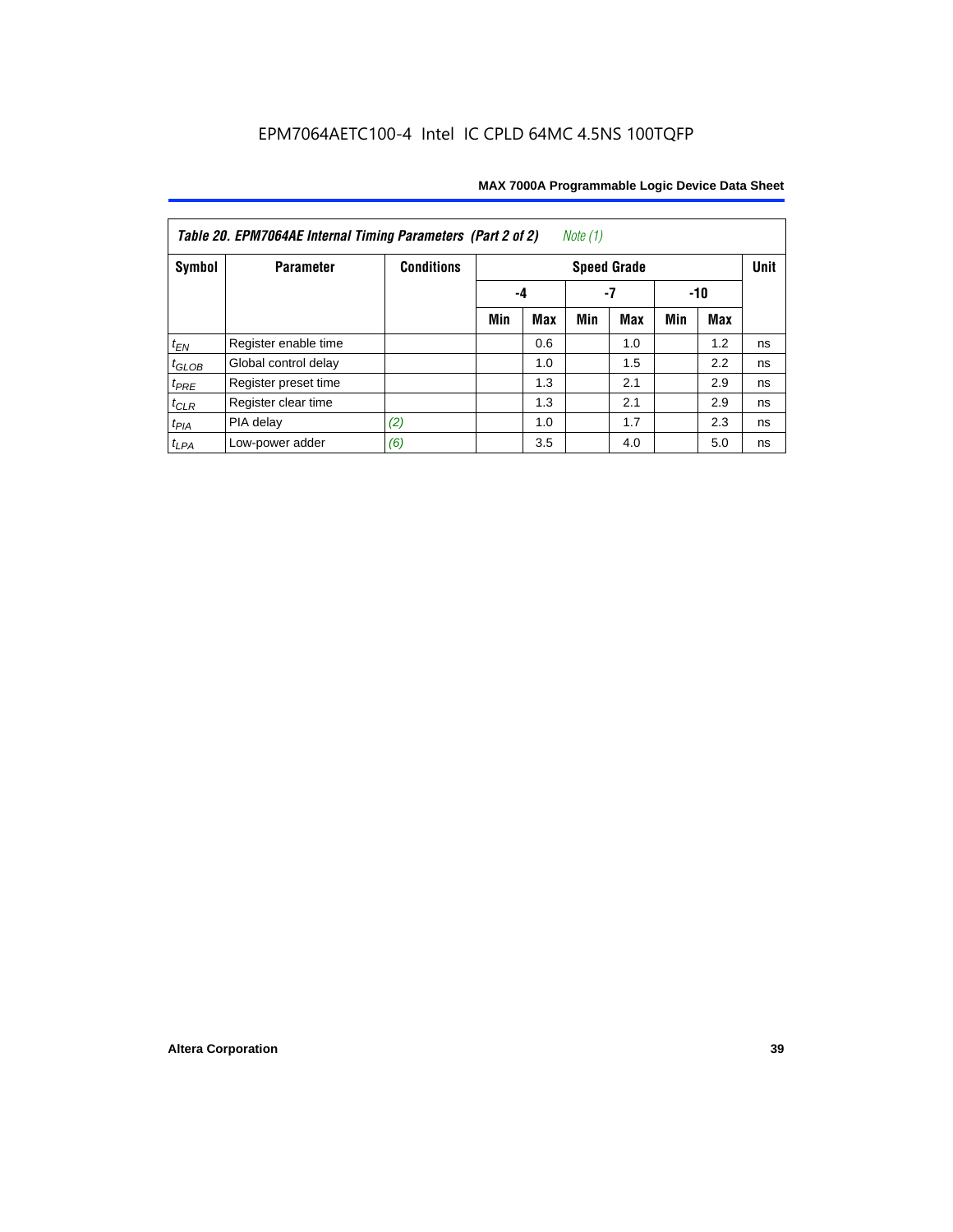|                   | <b>Table 21. EPM7128AE External Timing Parameters</b> |                     |       | Note $(1)$ |                    |            |      |            |            |
|-------------------|-------------------------------------------------------|---------------------|-------|------------|--------------------|------------|------|------------|------------|
| Symbol            | <b>Parameter</b>                                      | <b>Conditions</b>   |       |            | <b>Speed Grade</b> |            |      |            | Unit       |
|                   |                                                       |                     | -5    |            |                    | $-7$       |      | $-10$      |            |
|                   |                                                       |                     | Min   | <b>Max</b> | Min                | <b>Max</b> | Min  | <b>Max</b> |            |
| t <sub>PD1</sub>  | Input to non-<br>registered output                    | $C1 = 35 pF$<br>(2) |       | 5.0        |                    | 7.5        |      | 10         | ns         |
| t <sub>PD2</sub>  | I/O input to non-<br>registered output                | $C1 = 35 pF$<br>(2) |       | 5.0        |                    | 7.5        |      | 10         | ns         |
| $t_{\text{SU}}$   | Global clock setup<br>time                            | (2)                 | 3.3   |            | 4.9                |            | 6.6  |            | ns         |
| $t_H$             | Global clock hold time                                | (2)                 | 0.0   |            | 0.0                |            | 0.0  |            | ns         |
| t <sub>FSU</sub>  | Global clock setup<br>time of fast input              |                     | 2.5   |            | 3.0                |            | 3.0  |            | ns         |
| $t_{FH}$          | Global clock hold time<br>of fast input               |                     | 0.0   |            | 0.0                |            | 0.0  |            | ns         |
| $t_{CO1}$         | Global clock to output<br>delay                       | $C1 = 35 pF$        | 1.0   | 3.4        | $1.0$              | 5.0        | 1.0  | 6.6        | ns         |
| $t_{CH}$          | Global clock high time                                |                     | 2.0   |            | 3.0                |            | 4.0  |            | ns         |
| $t_{CL}$          | Global clock low time                                 |                     | 2.0   |            | 3.0                |            | 4.0  |            | ns         |
| $t_{ASU}$         | Array clock setup time                                | (2)                 | 1.8   |            | 2.8                |            | 3.8  |            | ns         |
| $t_{AH}$          | Array clock hold time                                 | (2)                 | 0.2   |            | 0.3                |            | 0.4  |            | ns         |
| $t_{ACO1}$        | Array clock to output<br>delay                        | $C1 = 35 pF$<br>(2) | 1.0   | 4.9        | 1.0                | 7.1        | 1.0  | 9.4        | ns         |
| $t_{ACH}$         | Array clock high time                                 |                     | 2.0   |            | 3.0                |            | 4.0  |            | ns         |
| t <sub>ACL</sub>  | Array clock low time                                  |                     | 2.0   |            | 3.0                |            | 4.0  |            | ns         |
| t <sub>CPPW</sub> | Minimum pulse width<br>for clear and preset           | (3)                 | 2.0   |            | 3.0                |            | 4.0  |            | ns         |
| $t_{\text{CNT}}$  | Minimum global clock<br>period                        | (2)                 |       | 5.2        |                    | 7.7        |      | 10.2       | ns         |
| $f_{CNT}$         | Maximum internal<br>global clock frequency            | (2), (4)            | 192.3 |            | 129.9              |            | 98.0 |            | <b>MHz</b> |
| $t_{ACNT}$        | Minimum array clock<br>period                         | (2)                 |       | 5.2        |                    | 7.7        |      | 10.2       | ns         |
| <b>fACNT</b>      | Maximum internal<br>array clock frequency             | (2), (4)            | 192.3 |            | 129.9              |            | 98.0 |            | <b>MHz</b> |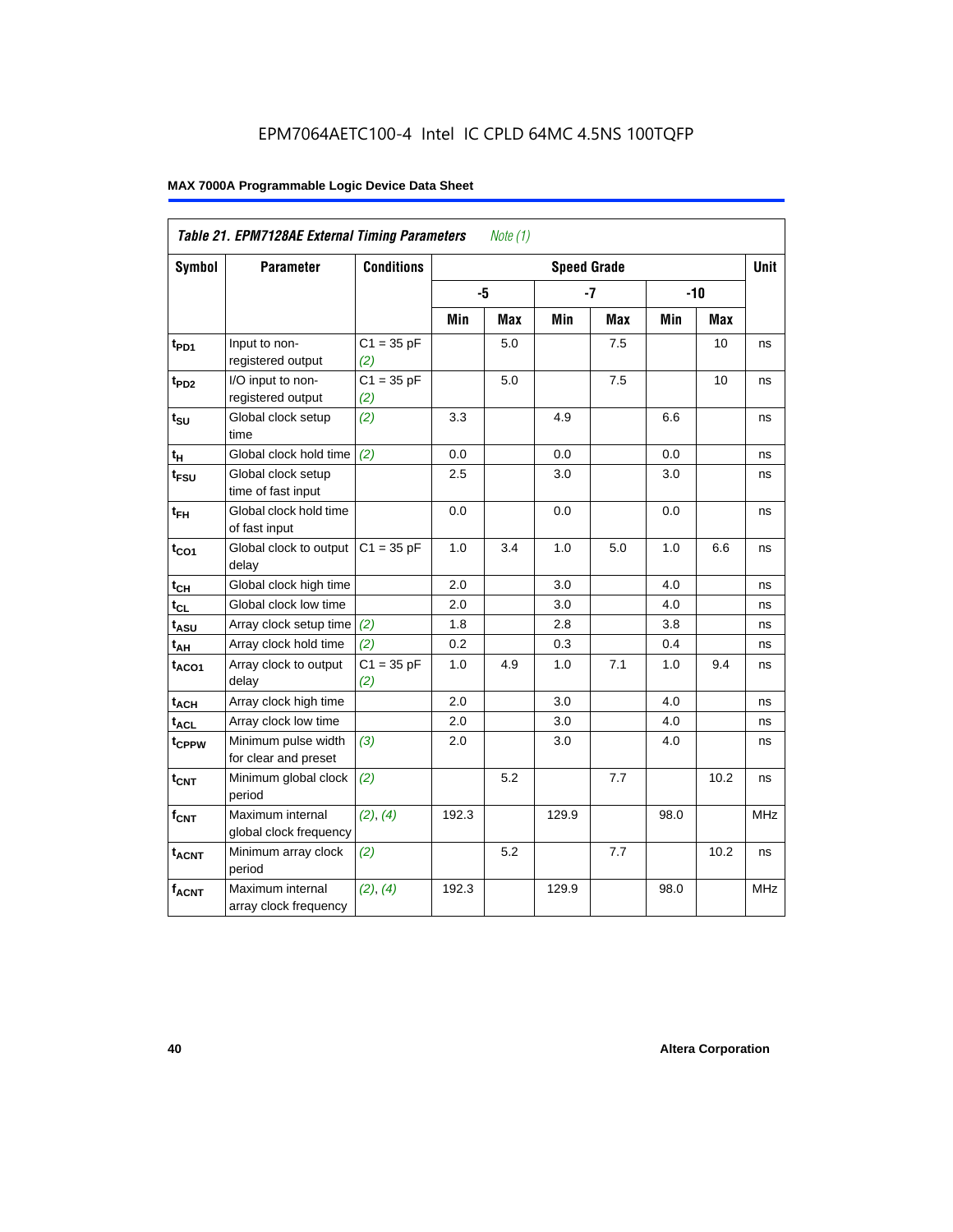|                    | Table 22. EPM7128AE Internal Timing Parameters (Part 1 of 2)                                                 |                     |     |      | Note $(1)$ |                    |     |            |             |
|--------------------|--------------------------------------------------------------------------------------------------------------|---------------------|-----|------|------------|--------------------|-----|------------|-------------|
| <b>Symbol</b>      | <b>Parameter</b>                                                                                             | <b>Conditions</b>   |     |      |            | <b>Speed Grade</b> |     |            | <b>Unit</b> |
|                    |                                                                                                              |                     |     | $-5$ |            | $-7$               |     | $-10$      |             |
|                    |                                                                                                              |                     | Min | Max  | Min        | Max                | Min | <b>Max</b> |             |
| $t_{IN}$           | Input pad and buffer delay                                                                                   |                     |     | 0.7  |            | 1.0                |     | 1.4        | ns          |
| $t_{IO}$           | I/O input pad and buffer<br>delay                                                                            |                     |     | 0.7  |            | 1.0                |     | 1.4        | ns          |
| $t_{FIN}$          | Fast input delay                                                                                             |                     |     | 2.5  |            | 3.0                |     | 3.4        | ns          |
| $t_{SEXP}$         | Shared expander delay                                                                                        |                     |     | 2.0  |            | 2.9                |     | 3.8        | ns          |
| t <sub>PEXP</sub>  | Parallel expander delay                                                                                      |                     |     | 0.4  |            | 0.7                |     | 0.9        | ns          |
| $t_{LAD}$          | Logic array delay                                                                                            |                     |     | 1.6  |            | 2.4                |     | 3.1        | ns          |
| $t_{LAC}$          | Logic control array delay                                                                                    |                     |     | 0.7  |            | 1.0                |     | 1.3        | ns          |
| $t_{IOE}$          | Internal output enable delay                                                                                 |                     |     | 0.0  |            | 0.0                |     | 0.0        | ns          |
| $t_{OD1}$          | Output buffer and pad<br>delay, slow slew rate = off<br>$VCCIO$ = 3.3 V                                      | $C1 = 35 pF$        |     | 0.8  |            | 1.2                |     | 1.6        | ns          |
| $t_{OD2}$          | Output buffer and pad<br>$delay$ , slow slew rate = off<br>$VCCIO = 2.5 V$                                   | $C1 = 35 pF$<br>(5) |     | 1.3  |            | 1.7                |     | 2.1        | ns          |
| $t_{OD3}$          | Output buffer and pad<br>delay, slow slew rate $=$ on<br>$V_{\text{CCIO}} = 2.5 \text{ V or } 3.3 \text{ V}$ | $C1 = 35 pF$        |     | 5.8  |            | 6.2                |     | 6.6        | ns          |
| $t_{ZX1}$          | Output buffer enable delay,<br>slow slew rate = off<br>$VCCIO = 3.3 V$                                       | $C1 = 35 pF$        |     | 4.0  |            | 4.0                |     | 5.0        | ns          |
| $t_{ZX2}$          | Output buffer enable delay,<br>slow slew rate $=$ off<br>$VCCIO = 2.5 V$                                     | $C1 = 35 pF$<br>(5) |     | 4.5  |            | 4.5                |     | 5.5        | ns          |
| $t_{ZX3}$          | Output buffer enable delay,<br>slow slew rate = on<br>$V_{\text{CCIO}} = 3.3 \text{ V}$                      | $C1 = 35 pF$        |     | 9.0  |            | 9.0                |     | 10.0       | ns          |
| $t_{XZ}$           | Output buffer disable delay                                                                                  | $C1 = 5pF$          |     | 4.0  |            | 4.0                |     | 5.0        | ns          |
| $t_{\text{SU}}$    | Register setup time                                                                                          |                     | 1.4 |      | 2.1        |                    | 2.9 |            | ns          |
| $t_{\mathcal{H}}$  | Register hold time                                                                                           |                     | 0.6 |      | 1.0        |                    | 1.3 |            | ns          |
| $t_{\mathit{FSU}}$ | Register setup time of fast<br>input                                                                         |                     | 1.1 |      | 1.6        |                    | 1.6 |            | ns          |
| $t_{FH}$           | Register hold time of fast<br>input                                                                          |                     | 1.4 |      | 1.4        |                    | 1.4 |            | ns          |
| $t_{RD}$           | Register delay                                                                                               |                     |     | 0.8  |            | 1.2                |     | 1.6        | ns          |
| $t_{COMB}$         | Combinatorial delay                                                                                          |                     |     | 0.5  |            | 0.9                |     | 1.3        | ns          |
| $t_{IC}$           | Array clock delay                                                                                            |                     |     | 1.2  |            | 1.7                |     | 2.2        | ns          |

**Altera Corporation 41**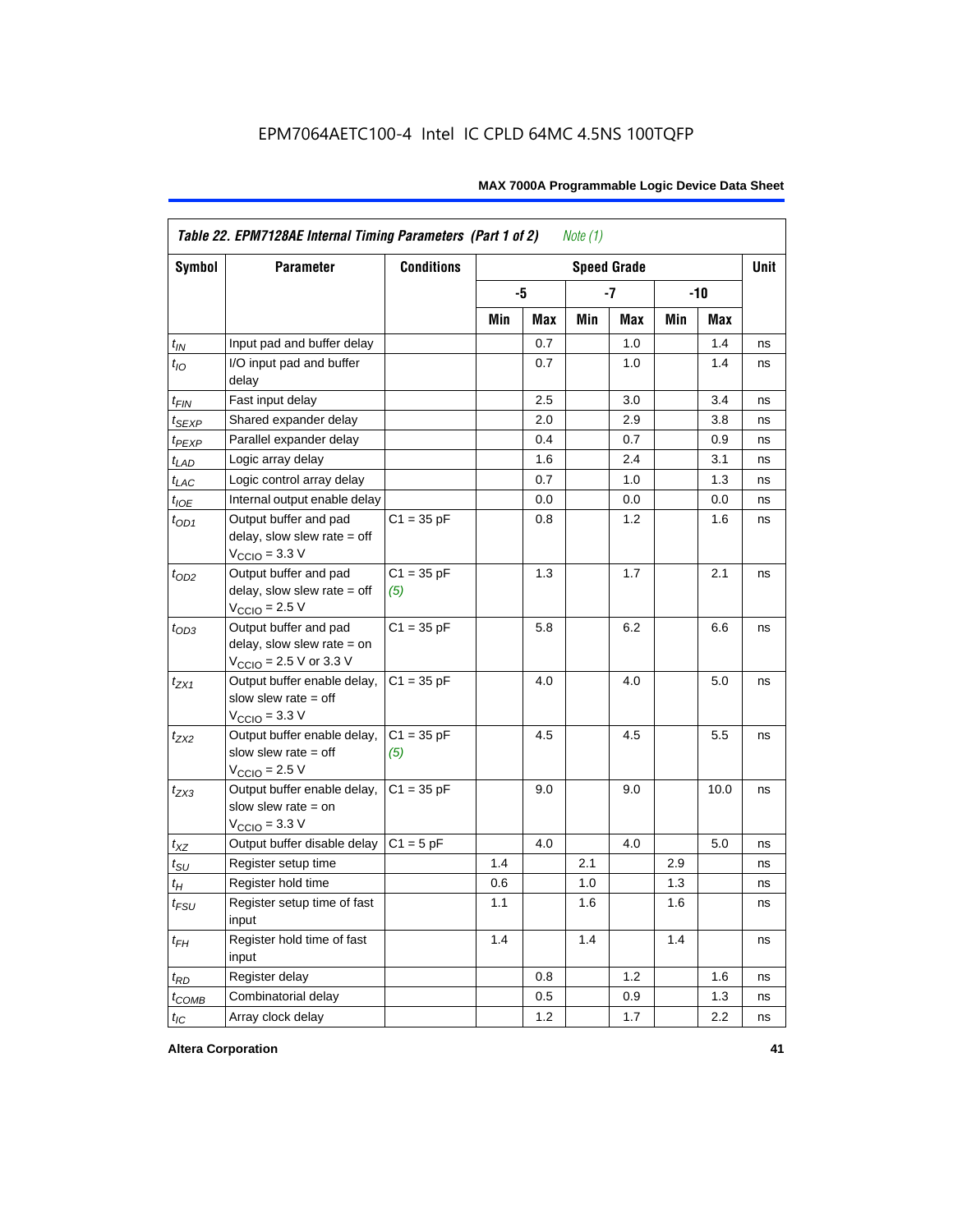| Note (1)<br>Table 22. EPM7128AE Internal Timing Parameters (Part 2 of 2) |                      |                   |     |                   |     |                    |     |            |             |  |  |
|--------------------------------------------------------------------------|----------------------|-------------------|-----|-------------------|-----|--------------------|-----|------------|-------------|--|--|
| Symbol                                                                   | <b>Parameter</b>     | <b>Conditions</b> |     |                   |     | <b>Speed Grade</b> |     |            | <b>Unit</b> |  |  |
|                                                                          |                      |                   |     | -5<br>$-7$<br>-10 |     |                    |     |            |             |  |  |
|                                                                          |                      |                   | Min | <b>Max</b>        | Min | <b>Max</b>         | Min | <b>Max</b> |             |  |  |
| $t_{EN}$                                                                 | Register enable time |                   |     | 0.7               |     | 1.0                |     | 1.3        | ns          |  |  |
| $t_{GLOB}$                                                               | Global control delay |                   |     | 1.1               |     | 1.6                |     | 2.0        | ns          |  |  |
| $t_{PRE}$                                                                | Register preset time |                   |     | 1.4               |     | 2.0                |     | 2.7        | ns          |  |  |
| $t_{CLR}$                                                                | Register clear time  |                   |     | 1.4               |     | 2.0                |     | 2.7        | ns          |  |  |
| t <sub>PIA</sub>                                                         | PIA delay            | (2)               |     | 1.4               |     | 2.0                |     | 2.6        | ns          |  |  |
| $t_{LPA}$                                                                | Low-power adder      | (6)               |     | 4.0               |     | 4.0                |     | 5.0        | ns          |  |  |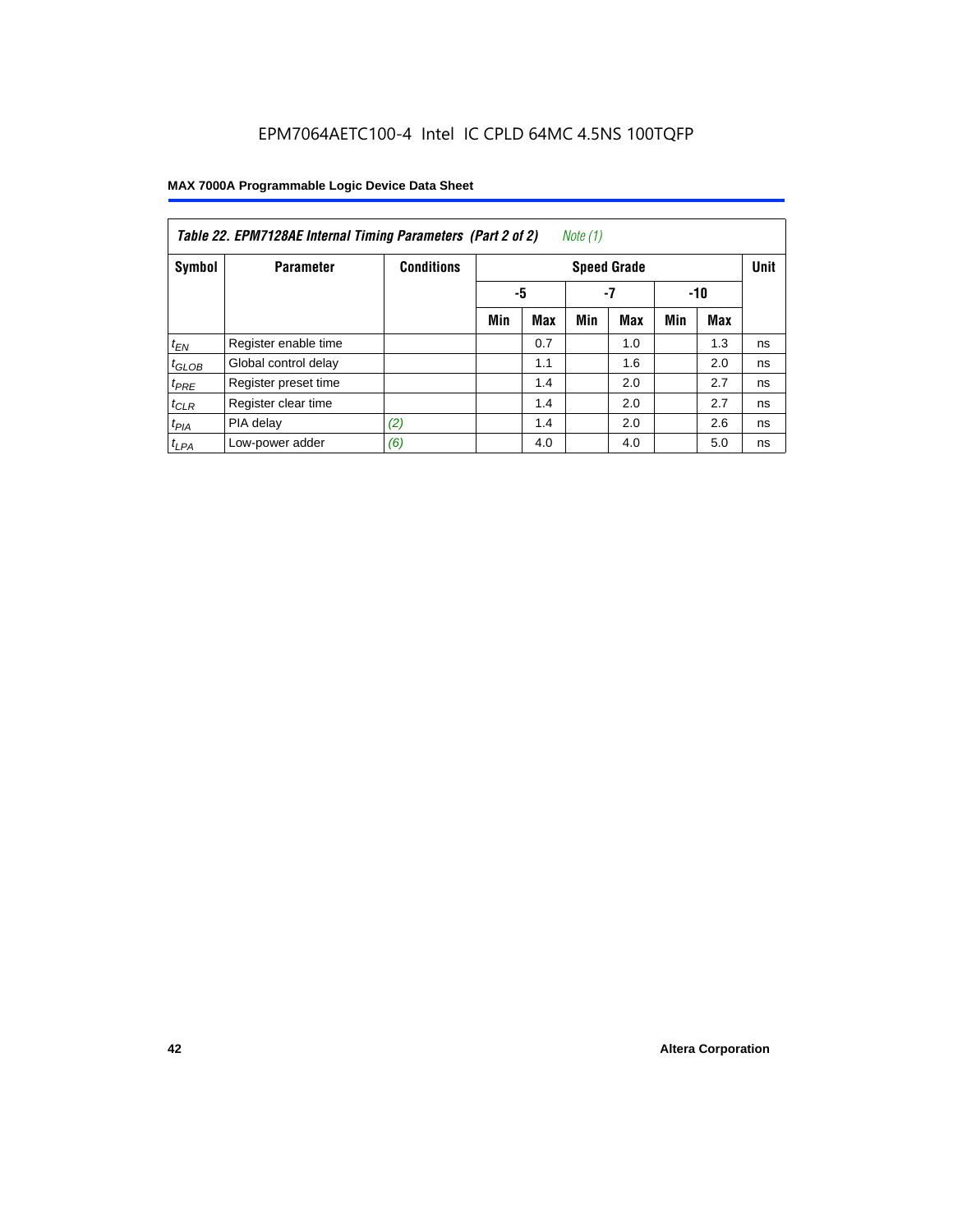| Symbol                      | <b>Parameter</b>                            | <b>Conditions</b>   | <b>Speed Grade</b> |     |       |            |      |       |            |  |  |
|-----------------------------|---------------------------------------------|---------------------|--------------------|-----|-------|------------|------|-------|------------|--|--|
|                             |                                             |                     | -5                 |     |       | $-7$       |      | $-10$ |            |  |  |
|                             |                                             |                     | Min                | Max | Min   | <b>Max</b> | Min  | Max   |            |  |  |
| $t_{PD1}$                   | Input to non-<br>registered output          | $C1 = 35 pF$<br>(2) |                    | 5.5 |       | 7.5        |      | 10    | ns         |  |  |
| $t_{PD2}$                   | I/O input to non-<br>registered output      | $C1 = 35 pF$<br>(2) |                    | 5.5 |       | 7.5        |      | 10    | ns         |  |  |
| $t_{\scriptstyle\text{SU}}$ | Global clock setup<br>time                  | (2)                 | 3.9                |     | 5.2   |            | 6.9  |       | ns         |  |  |
| $t_H$                       | Global clock hold time                      | (2)                 | 0.0                |     | 0.0   |            | 0.0  |       | ns         |  |  |
| t <sub>FSU</sub>            | Global clock setup<br>time of fast input    |                     | 2.5                |     | 3.0   |            | 3.0  |       | ns         |  |  |
| $t_{FH}$                    | Global clock hold time<br>of fast input     |                     | 0.0                |     | 0.0   |            | 0.0  |       | ns         |  |  |
| $t_{CO1}$                   | Global clock to output<br>delay             | $C1 = 35 pF$        | 1.0                | 3.5 | 1.0   | 4.8        | 1.0  | 6.4   | ns         |  |  |
| $t_{CH}$                    | Global clock high time                      |                     | 2.0                |     | 3.0   |            | 4.0  |       | ns         |  |  |
| $t_{CL}$                    | Global clock low time                       |                     | 2.0                |     | 3.0   |            | 4.0  |       | ns         |  |  |
| t <sub>ASU</sub>            | Array clock setup time                      | (2)                 | 2.0                |     | 2.7   |            | 3.6  |       | ns         |  |  |
| $t_{AH}$                    | Array clock hold time                       | (2)                 | 0.2                |     | 0.3   |            | 0.5  |       | ns         |  |  |
| t <sub>ACO1</sub>           | Array clock to output<br>delay              | $C1 = 35 pF$<br>(2) | 1.0                | 5.4 | 1.0   | 7.3        | 1.0  | 9.7   | ns         |  |  |
| $t_{ACH}$                   | Array clock high time                       |                     | 2.0                |     | 3.0   |            | 4.0  |       | ns         |  |  |
| t <sub>ACL</sub>            | Array clock low time                        |                     | 2.0                |     | 3.0   |            | 4.0  |       | ns         |  |  |
| t <sub>CPPW</sub>           | Minimum pulse width<br>for clear and preset | (3)                 | 2.0                |     | 3.0   |            | 4.0  |       | ns         |  |  |
| $t_{\text{CNT}}$            | Minimum global clock<br>period              | (2)                 |                    | 5.8 |       | 7.9        |      | 10.5  | ns         |  |  |
| $f_{CNT}$                   | Maximum internal<br>global clock frequency  | (2), (4)            | 172.4              |     | 126.6 |            | 95.2 |       | <b>MHz</b> |  |  |
| $t_{ACNT}$                  | Minimum array clock<br>period               | (2)                 |                    | 5.8 |       | 7.9        |      | 10.5  | ns         |  |  |
| <b>fACNT</b>                | Maximum internal<br>array clock frequency   | (2), (4)            | 172.4              |     | 126.6 |            | 95.2 |       | <b>MHz</b> |  |  |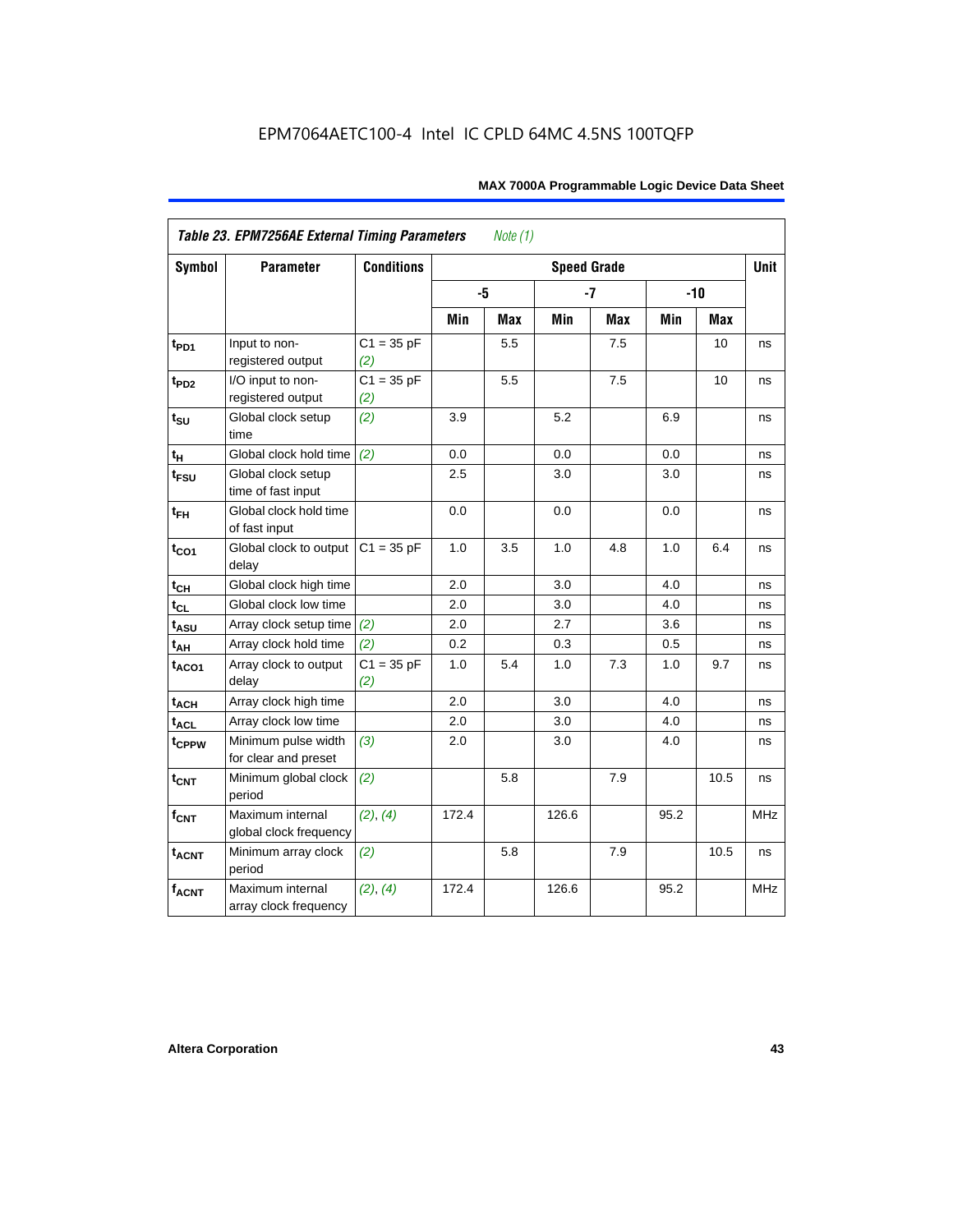| Symbol                      | <b>Parameter</b>                                                                                             | <b>Conditions</b>   |     |     |     | <b>Speed Grade</b> |     |      | <b>Unit</b> |
|-----------------------------|--------------------------------------------------------------------------------------------------------------|---------------------|-----|-----|-----|--------------------|-----|------|-------------|
|                             |                                                                                                              |                     |     | -5  |     | -7                 |     | -10  |             |
|                             |                                                                                                              |                     | Min | Max | Min | Max                | Min | Max  |             |
| $t_{IN}$                    | Input pad and buffer delay                                                                                   |                     |     | 0.7 |     | 0.9                |     | 1.2  | ns          |
| $t_{IO}$                    | I/O input pad and buffer<br>delay                                                                            |                     |     | 0.7 |     | 0.9                |     | 1.2  | ns          |
| t <sub>FIN</sub>            | Fast input delay                                                                                             |                     |     | 2.4 |     | 2.9                |     | 3.4  | ns          |
| $t_{SEXP}$                  | Shared expander delay                                                                                        |                     |     | 2.1 |     | 2.8                |     | 3.7  | ns          |
| t <sub>PEXP</sub>           | Parallel expander delay                                                                                      |                     |     | 0.3 |     | 0.5                |     | 0.6  | ns          |
| $t_{LAD}$                   | Logic array delay                                                                                            |                     |     | 1.7 |     | 2.2                |     | 2.8  | ns          |
| $t_{LAC}$                   | Logic control array delay                                                                                    |                     |     | 0.8 |     | 1.0                |     | 1.3  | ns          |
| $t_{IOE}$                   | Internal output enable delay                                                                                 |                     |     | 0.0 |     | 0.0                |     | 0.0  | ns          |
| $t_{OD1}$                   | Output buffer and pad<br>delay, slow slew rate $=$ off<br>$V_{\text{CCIO}} = 3.3 \text{ V}$                  | $C1 = 35 pF$        |     | 0.9 |     | 1.2                |     | 1.6  | ns          |
| $t_{OD2}$                   | Output buffer and pad<br>delay, slow slew rate $=$ off<br>$V_{\text{CCIO}}$ = 2.5 V                          | $C1 = 35 pF$<br>(5) |     | 1.4 |     | 1.7                |     | 2.1  | ns          |
| $t_{OD3}$                   | Output buffer and pad<br>delay, slow slew rate $=$ on<br>$V_{\text{CCIO}} = 2.5 \text{ V or } 3.3 \text{ V}$ | $C1 = 35 pF$        |     | 5.9 |     | 6.2                |     | 6.6  | ns          |
| t <sub>ZX1</sub>            | Output buffer enable delay,<br>slow slew rate $=$ off<br>$V_{\text{CCIO}} = 3.3 \text{ V}$                   | $C1 = 35 pF$        |     | 4.0 |     | 4.0                |     | 5.0  | ns          |
| t <sub>ZX2</sub>            | Output buffer enable delay,<br>slow slew rate $=$ off<br>$V_{\text{CCIO}} = 2.5 V$                           | $C1 = 35 pF$<br>(5) |     | 4.5 |     | 4.5                |     | 5.5  | ns          |
| $t_{ZX3}$                   | Output buffer enable delay,<br>slow slew rate $=$ on<br>$VCCIO = 3.3 V$                                      | $C1 = 35 pF$        |     | 9.0 |     | 9.0                |     | 10.0 | ns          |
| $t_{XZ}$                    | Output buffer disable delay                                                                                  | $C1 = 5pF$          |     | 4.0 |     | 4.0                |     | 5.0  | ns          |
| $t_{\scriptstyle\text{SU}}$ | Register setup time                                                                                          |                     | 1.5 |     | 2.1 |                    | 2.9 |      | ns          |
| $t_H$                       | Register hold time                                                                                           |                     | 0.7 |     | 0.9 |                    | 1.2 |      | ns          |
| $t_{\it FSU}$               | Register setup time of fast<br>input                                                                         |                     | 1.1 |     | 1.6 |                    | 1.6 |      | ns          |
| $t_{FH}$                    | Register hold time of fast<br>input                                                                          |                     | 1.4 |     | 1.4 |                    | 1.4 |      | ns          |
| $t_{RD}$                    | Register delay                                                                                               |                     |     | 0.9 |     | 1.2                |     | 1.6  | ns          |
| $t_{\text{COMB}}$           | Combinatorial delay                                                                                          |                     |     | 0.5 |     | 0.8                |     | 1.2  | ns          |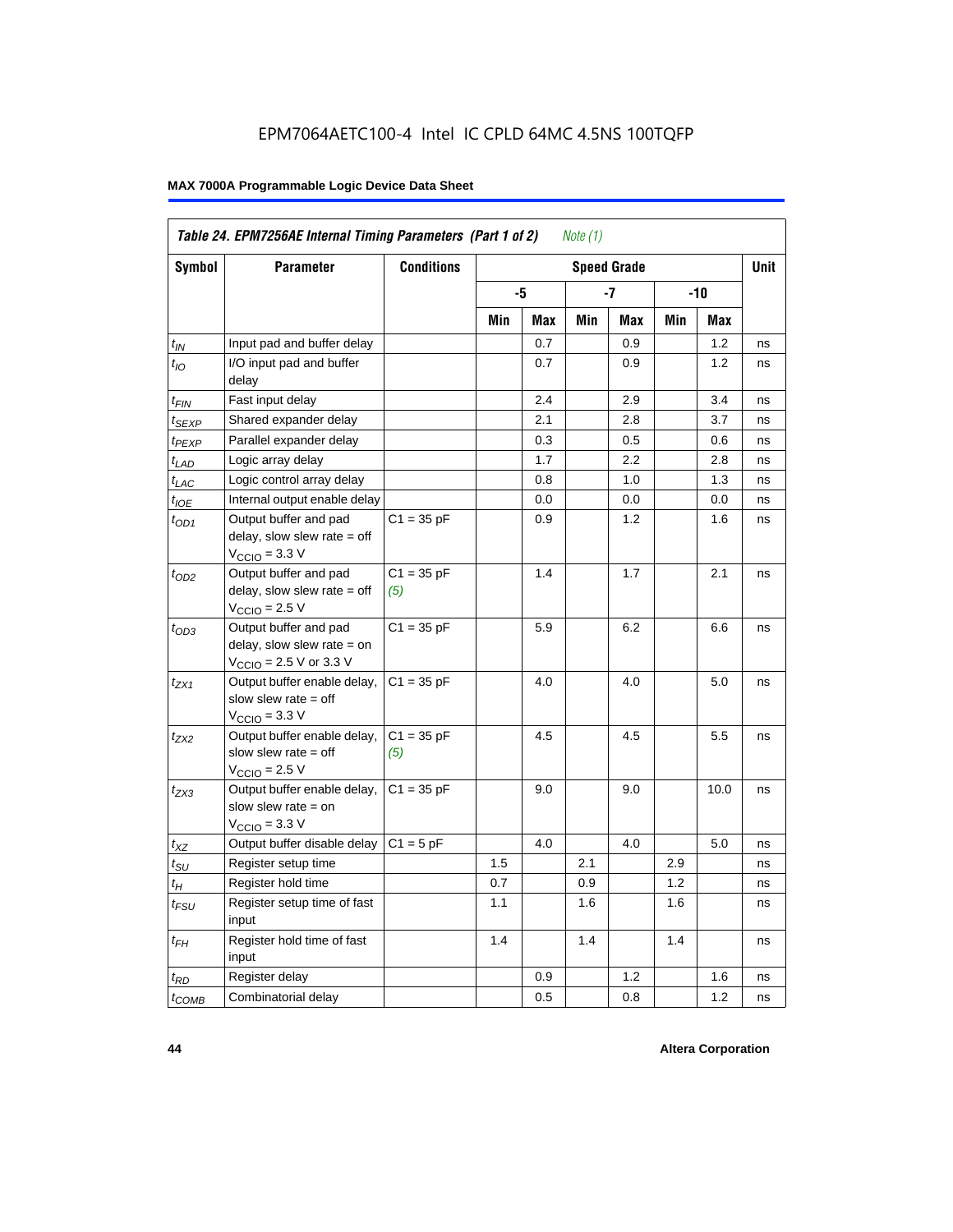| Table 24. EPM7256AE Internal Timing Parameters (Part 2 of 2)<br>Note (1) |                      |                   |          |     |     |                    |     |       |             |  |  |
|--------------------------------------------------------------------------|----------------------|-------------------|----------|-----|-----|--------------------|-----|-------|-------------|--|--|
| Symbol                                                                   | <b>Parameter</b>     | <b>Conditions</b> |          |     |     | <b>Speed Grade</b> |     |       | <b>Unit</b> |  |  |
|                                                                          |                      |                   | -5<br>-7 |     |     |                    |     | $-10$ |             |  |  |
|                                                                          |                      |                   | Min      | Max | Min | Max                | Min | Max   |             |  |  |
| $t_{\mathit{IC}}$                                                        | Array clock delay    |                   |          | 1.2 |     | 1.6                |     | 2.1   | ns          |  |  |
| $t_{EN}$                                                                 | Register enable time |                   |          | 0.8 |     | 1.0                |     | 1.3   | ns          |  |  |
| $t_{GLOB}$                                                               | Global control delay |                   |          | 1.0 |     | 1.5                |     | 2.0   | ns          |  |  |
| $t_{PRE}$                                                                | Register preset time |                   |          | 1.6 |     | 2.3                |     | 3.0   | ns          |  |  |
| $t_{CLR}$                                                                | Register clear time  |                   |          | 1.6 |     | 2.3                |     | 3.0   | ns          |  |  |
| $t_{PIA}$                                                                | PIA delay            | (2)               |          | 1.7 |     | 2.4                |     | 3.2   | ns          |  |  |
| $t_{LPA}$                                                                | Low-power adder      | (6)               |          | 4.0 |     | 4.0                |     | 5.0   | ns          |  |  |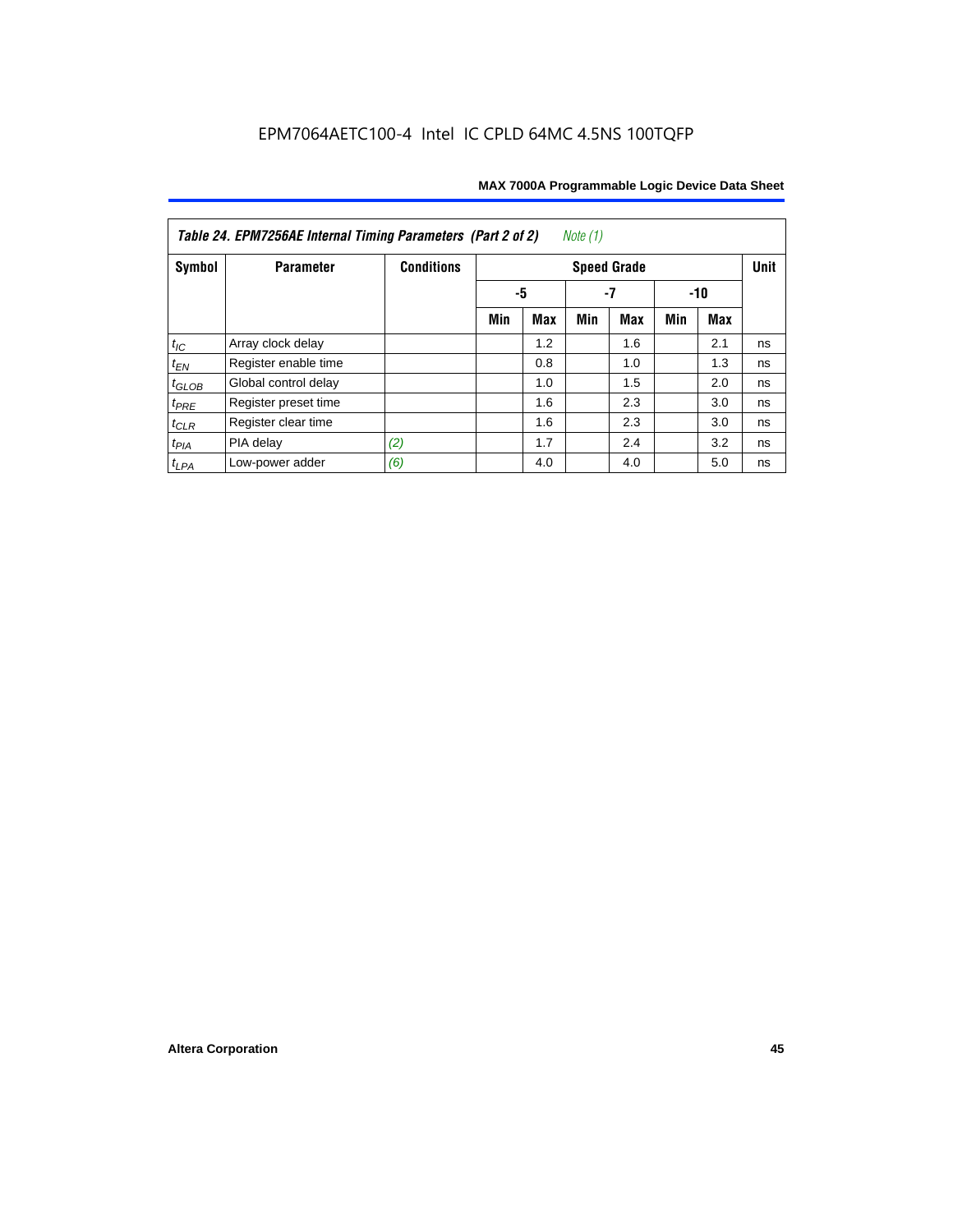|                             | Table 25. EPM7512AE External Timing Parameters |                     |       | Note $(1)$ |                    |       |      |            |             |
|-----------------------------|------------------------------------------------|---------------------|-------|------------|--------------------|-------|------|------------|-------------|
| Symbol                      | <b>Parameter</b>                               | <b>Conditions</b>   |       |            | <b>Speed Grade</b> |       |      |            | <b>Unit</b> |
|                             |                                                |                     | $-7$  |            |                    | $-10$ |      | $-12$      |             |
|                             |                                                |                     | Min   | <b>Max</b> | Min                | Max   | Min  | <b>Max</b> |             |
| $t_{PD1}$                   | Input to non-<br>registered output             | $C1 = 35 pF$<br>(2) |       | 7.5        |                    | 10.0  |      | 12.0       | ns          |
| $t_{PD2}$                   | I/O input to non-<br>registered output         | $C1 = 35 pF$<br>(2) |       | 7.5        |                    | 10.0  |      | 12.0       | ns          |
| $t_{\scriptstyle\text{SU}}$ | Global clock setup<br>time                     | (2)                 | 5.6   |            | 7.6                |       | 9.1  |            | ns          |
| $t_H$                       | Global clock hold time                         | (2)                 | 0.0   |            | 0.0                |       | 0.0  |            | ns          |
| t <sub>FSU</sub>            | Global clock setup<br>time of fast input       |                     | 3.0   |            | 3.0                |       | 3.0  |            | ns          |
| $t_{FH}$                    | Global clock hold time<br>of fast input        |                     | 0.0   |            | 0.0                |       | 0.0  |            | ns          |
| $t_{CO1}$                   | Global clock to output<br>delay                | $C1 = 35 pF$        | 1.0   | 4.7        | 1.0                | 6.3   | 1.0  | 7.5        | ns          |
| $t_{CH}$                    | Global clock high time                         |                     | 3.0   |            | 4.0                |       | 5.0  |            | ns          |
| $t_{CL}$                    | Global clock low time                          |                     | 3.0   |            | 4.0                |       | 5.0  |            | ns          |
| $t_{ASU}$                   | Array clock setup time                         | (2)                 | 2.5   |            | 3.5                |       | 4.1  |            | ns          |
| t <sub>АН</sub>             | Array clock hold time                          | (2)                 | 0.2   |            | $0.3\,$            |       | 0.4  |            | ns          |
| $t_{ACO1}$                  | Array clock to output<br>delay                 | $C1 = 35 pF$<br>(2) | 1.0   | 7.8        | 1.0                | 10.4  | 1.0  | 12.5       | ns          |
| $t_{ACH}$                   | Array clock high time                          |                     | 3.0   |            | 4.0                |       | 5.0  |            | ns          |
| $t_{ACL}$                   | Array clock low time                           |                     | 3.0   |            | 4.0                |       | 5.0  |            | ns          |
| t <sub>CPPW</sub>           | Minimum pulse width<br>for clear and preset    | (3)                 | 3.0   |            | 4.0                |       | 5.0  |            | ns          |
| t <sub>CNT</sub>            | Minimum global clock<br>period                 | (2)                 |       | 8.6        |                    | 11.5  |      | 13.9       | ns          |
| $f_{CNT}$                   | Maximum internal<br>global clock frequency     | (2), (4)            | 116.3 |            | 87.0               |       | 71.9 |            | <b>MHz</b>  |
| $t_{ACNT}$                  | Minimum array clock<br>period                  | (2)                 |       | 8.6        |                    | 11.5  |      | 13.9       | ns          |
| <b>fACNT</b>                | Maximum internal<br>array clock frequency      | (2), (4)            | 116.3 |            | 87.0               |       | 71.9 |            | <b>MHz</b>  |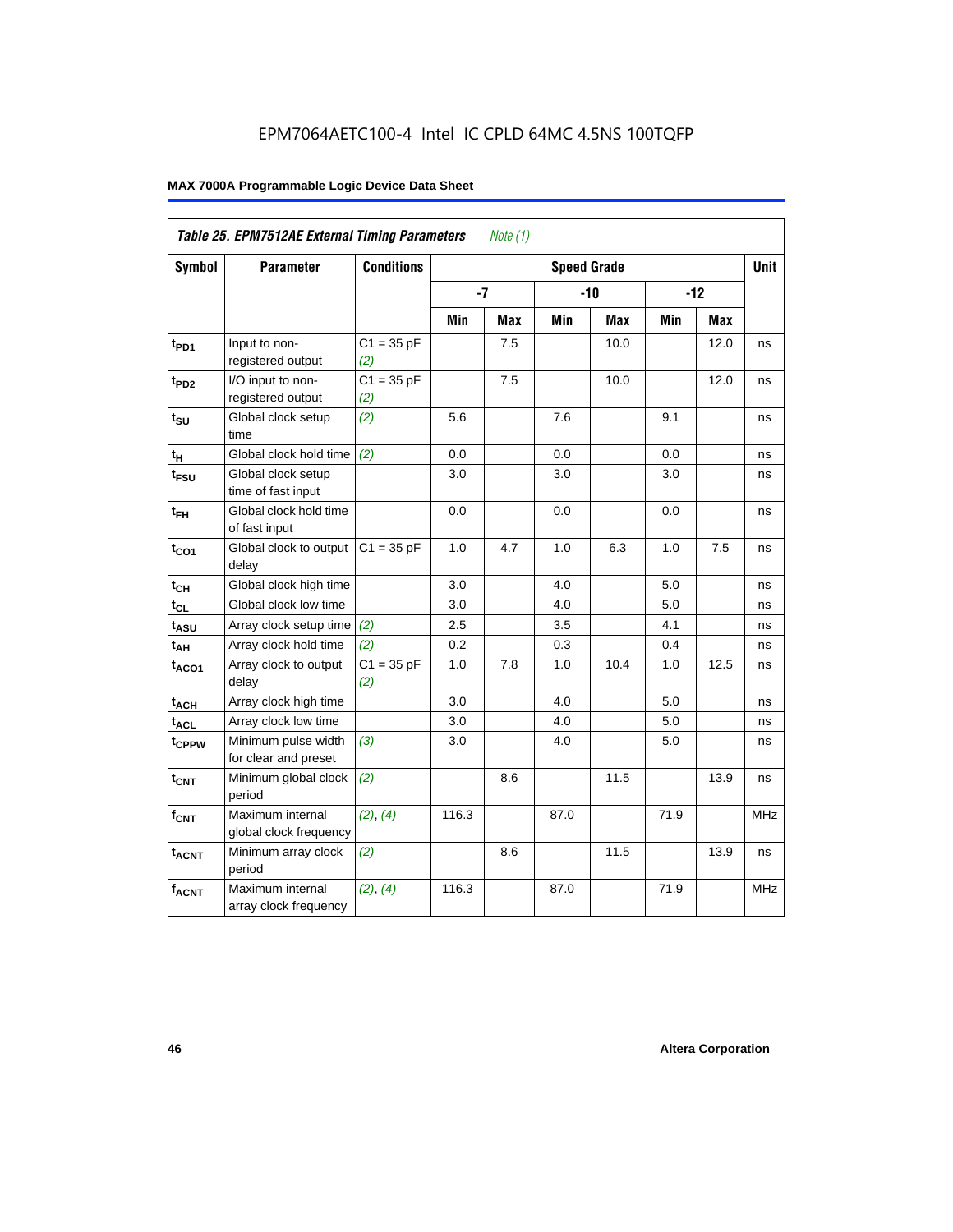|                   | Table 26. EPM7512AE Internal Timing Parameters (Part 1 of 2)                                                 |                     |     |      | Note $(1)$ |                    |     |       |             |
|-------------------|--------------------------------------------------------------------------------------------------------------|---------------------|-----|------|------------|--------------------|-----|-------|-------------|
| Symbol            | <b>Parameter</b>                                                                                             | <b>Conditions</b>   |     |      |            | <b>Speed Grade</b> |     |       | <b>Unit</b> |
|                   |                                                                                                              |                     |     | $-7$ |            | $-10$              |     | $-12$ |             |
|                   |                                                                                                              |                     | Min | Max  | Min        | Max                | Min | Max   |             |
| $t_{IN}$          | Input pad and buffer delay                                                                                   |                     |     | 0.7  |            | 0.9                |     | 1.0   | ns          |
| $t_{IO}$          | I/O input pad and buffer<br>delay                                                                            |                     |     | 0.7  |            | 0.9                |     | 1.0   | ns          |
| $t_{\sf FIN}$     | Fast input delay                                                                                             |                     |     | 3.1  |            | 3.6                |     | 4.1   | ns          |
| $t_{SEXP}$        | Shared expander delay                                                                                        |                     |     | 2.7  |            | 3.5                |     | 4.4   | ns          |
| t <sub>PEXP</sub> | Parallel expander delay                                                                                      |                     |     | 0.4  |            | 0.5                |     | 0.6   | ns          |
| $t_{LAD}$         | Logic array delay                                                                                            |                     |     | 2.2  |            | 2.8                |     | 3.5   | ns          |
| $t_{LAC}$         | Logic control array delay                                                                                    |                     |     | 1.0  |            | 1.3                |     | 1.7   | ns          |
| $t_{IOE}$         | Internal output enable delay                                                                                 |                     |     | 0.0  |            | 0.0                |     | 0.0   | ns          |
| $t_{OD1}$         | Output buffer and pad<br>delay, slow slew rate $=$ off<br>$V_{\text{CCIO}} = 3.3 \text{ V}$                  | $C1 = 35 pF$        |     | 1.0  |            | 1.5                |     | 1.7   | ns          |
| $t_{OD2}$         | Output buffer and pad<br>delay, slow slew rate $=$ off<br>$VCCIO = 2.5 V$                                    | $C1 = 35 pF$<br>(5) |     | 1.5  |            | 2.0                |     | 2.2   | ns          |
| $t_{OD3}$         | Output buffer and pad<br>delay, slow slew rate $=$ on<br>$V_{\text{CCIO}} = 2.5 \text{ V or } 3.3 \text{ V}$ | $C1 = 35 pF$        |     | 6.0  |            | 6.5                |     | 6.7   | ns          |
| $t_{ZX1}$         | Output buffer enable delay,<br>slow slew rate $=$ off<br>$VCCIO = 3.3 V$                                     | $C1 = 35 pF$        |     | 4.0  |            | 5.0                |     | 5.0   | ns          |
| $t_{ZX2}$         | Output buffer enable delay,<br>slow slew rate $=$ off<br>$V_{\text{CCIO}}$ = 2.5 V                           | $C1 = 35 pF$<br>(5) |     | 4.5  |            | 5.5                |     | 5.5   | ns          |
| $t_{ZX3}$         | Output buffer enable delay,<br>slow slew rate $=$ on<br>$VCCIO = 3.3 V$                                      | $C1 = 35 pF$        |     | 9.0  |            | 10.0               |     | 10.0  | ns          |
| $t_{XZ}$          | Output buffer disable delay                                                                                  | $C1 = 5pF$          |     | 4.0  |            | 5.0                |     | 5.0   | ns          |
| $t_{\text{SU}}$   | Register setup time                                                                                          |                     | 2.1 |      | 3.0        |                    | 3.5 |       | ns          |
| $t_H$             | Register hold time                                                                                           |                     | 0.6 |      | 0.8        |                    | 1.0 |       | ns          |
| $t_{FSU}$         | Register setup time of fast<br>input                                                                         |                     | 1.6 |      | 1.6        |                    | 1.6 |       | ns          |
| $t_{FH}$          | Register hold time of fast<br>input                                                                          |                     | 1.4 |      | 1.4        |                    | 1.4 |       | ns          |
| $t_{RD}$          | Register delay                                                                                               |                     |     | 1.3  |            | 1.7                |     | 2.1   | ns          |
| $t_{COMB}$        | Combinatorial delay                                                                                          |                     |     | 0.6  |            | 0.8                |     | 1.0   | ns          |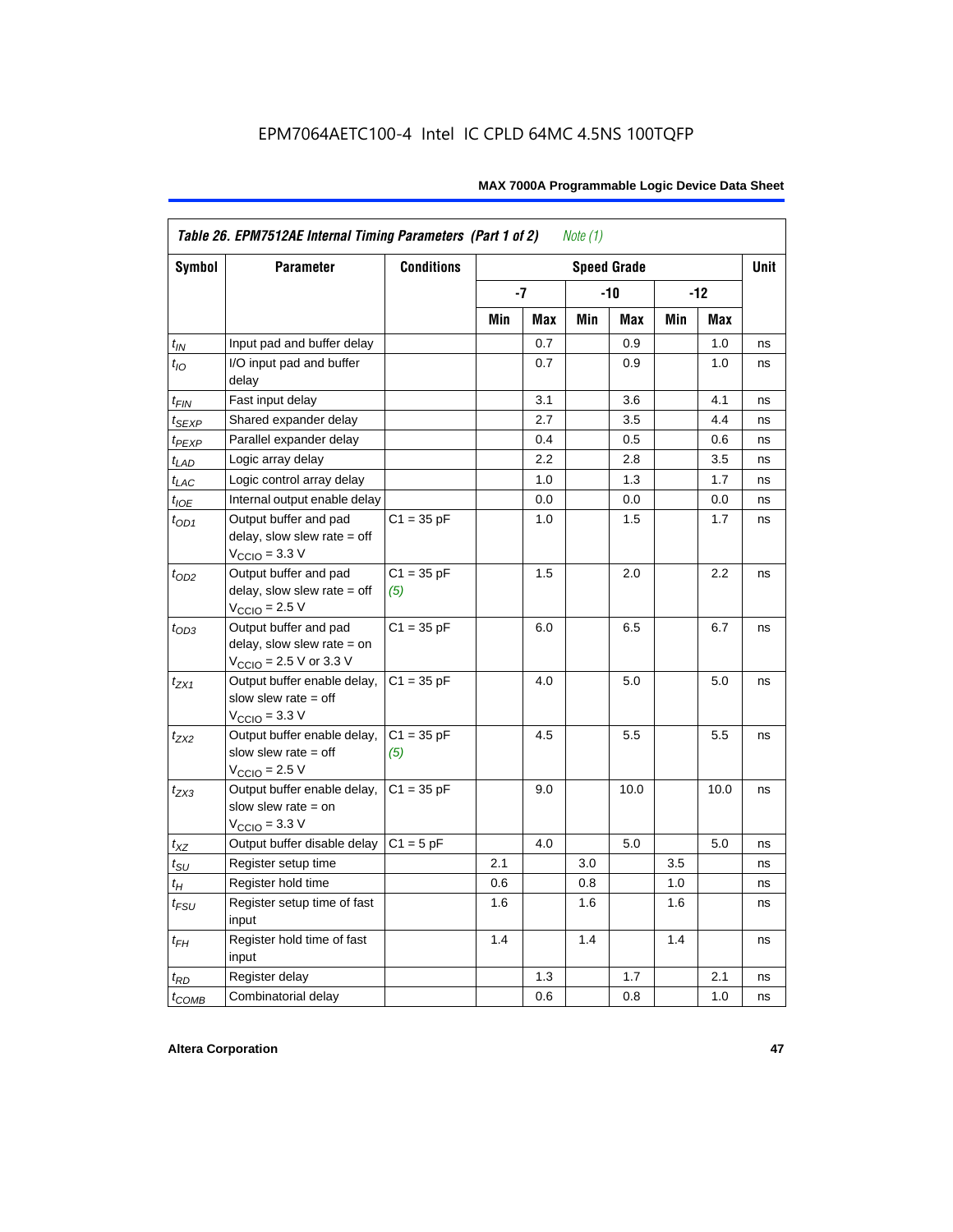| Table 26. EPM7512AE Internal Timing Parameters (Part 2 of 2)<br>Note (1) |                      |                   |                    |            |     |            |       |     |    |  |  |
|--------------------------------------------------------------------------|----------------------|-------------------|--------------------|------------|-----|------------|-------|-----|----|--|--|
| Symbol                                                                   | <b>Parameter</b>     | <b>Conditions</b> | <b>Speed Grade</b> |            |     |            |       |     |    |  |  |
|                                                                          |                      |                   | -7                 |            |     | $-10$      | $-12$ |     |    |  |  |
|                                                                          |                      |                   | Min                | <b>Max</b> | Min | <b>Max</b> | Min   | Max |    |  |  |
| $t_{IC}$                                                                 | Array clock delay    |                   |                    | 1.8        |     | 2.3        |       | 2.9 | ns |  |  |
| $t_{EN}$                                                                 | Register enable time |                   |                    | 1.0        |     | 1.3        |       | 1.7 | ns |  |  |
| $t_{GLOB}$                                                               | Global control delay |                   |                    | 1.7        |     | 2.2        |       | 2.7 | ns |  |  |
| $t_{PRE}$                                                                | Register preset time |                   |                    | 1.0        |     | 1.4        |       | 1.7 | ns |  |  |
| $t_{CLR}$                                                                | Register clear time  |                   |                    | 1.0        |     | 1.4        |       | 1.7 | ns |  |  |
| t <sub>PIA</sub>                                                         | PIA delay            | (2)               |                    | 3.0        |     | 4.0        |       | 4.8 | ns |  |  |
| $t_{LPA}$                                                                | Low-power adder      | (6)               |                    | 4.5        |     | 5.0        |       | 5.0 | ns |  |  |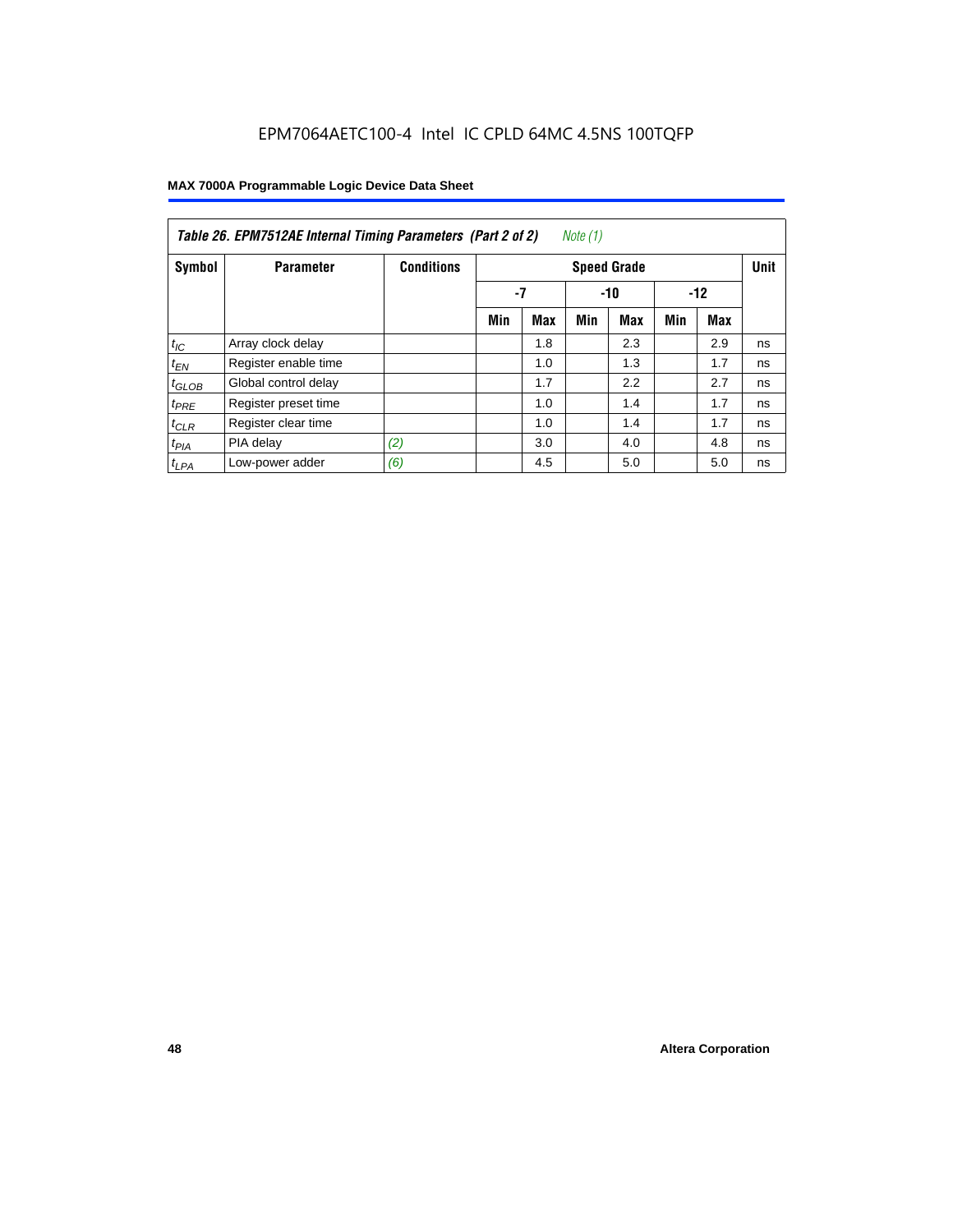|                         | <b>Table 27. EPM7128A External Timing Parameters</b> |                     |         | Note (1)   |       |            |                    |            |      |       |             |
|-------------------------|------------------------------------------------------|---------------------|---------|------------|-------|------------|--------------------|------------|------|-------|-------------|
| <b>Symbol</b>           | <b>Parameter</b>                                     | <b>Conditions</b>   |         |            |       |            | <b>Speed Grade</b> |            |      |       | <b>Unit</b> |
|                         |                                                      |                     |         | -6         | $-7$  |            |                    | $-10$      |      | $-12$ |             |
|                         |                                                      |                     | Min     | <b>Max</b> | Min   | <b>Max</b> | Min                | <b>Max</b> | Min  | Max   |             |
| t <sub>PD1</sub>        | Input to non-registered<br>output                    | $C1 = 35 pF$<br>(2) |         | 6.0        |       | 7.5        |                    | 10.0       |      | 12.0  | ns          |
| t <sub>PD2</sub>        | I/O input to non-<br>registered output               | $C1 = 35 pF$<br>(2) |         | 6.0        |       | 7.5        |                    | 10.0       |      | 12.0  | ns          |
| $t_{\text{SU}}$         | Global clock setup time                              | (2)                 | 4.2     |            | 5.3   |            | 7.0                |            | 8.5  |       | ns          |
| $t_H$                   | Global clock hold time                               | (2)                 | 0.0     |            | 0.0   |            | 0.0                |            | 0.0  |       | ns          |
| t <sub>FSU</sub>        | Global clock setup time<br>of fast input             |                     | $2.5\,$ |            | 3.0   |            | 3.0                |            | 3.0  |       | ns          |
| $t_{FH}$                | Global clock hold time of<br>fast input              |                     | 0.0     |            | 0.0   |            | 0.0                |            | 0.0  |       | ns          |
| $t_{CO1}$               | Global clock to output<br>delay                      | $C1 = 35 pF$        | 1.0     | 3.7        | 1.0   | 4.6        | 1.0                | 6.1        | 1.0  | 7.3   | ns          |
| $t_{CH}$                | Global clock high time                               |                     | 3.0     |            | 3.0   |            | 4.0                |            | 5.0  |       | ns          |
| $t_{CL}$                | Global clock low time                                |                     | 3.0     |            | 3.0   |            | 4.0                |            | 5.0  |       | ns          |
| t <sub>ASU</sub>        | Array clock setup time                               | (2)                 | 1.9     |            | 2.4   |            | 3.1                |            | 3.8  |       | ns          |
| $t_{\underline{AH}}$    | Array clock hold time                                | (2)                 | 1.5     |            | 2.2   |            | 3.3                |            | 4.3  |       | ns          |
| t <sub>ACO1</sub>       | Array clock to output<br>delay                       | $C1 = 35 pF$<br>(2) | 1.0     | 6.0        | 1.0   | 7.5        | 1.0                | 10.0       | 1.0  | 12.0  | ns          |
| $t_{ACH}$               | Array clock high time                                |                     | 3.0     |            | 3.0   |            | 4.0                |            | 5.0  |       | ns          |
| t <sub>ACL</sub>        | Array clock low time                                 |                     | 3.0     |            | 3.0   |            | 4.0                |            | 5.0  |       | ns          |
| t <sub>CPPW</sub>       | Minimum pulse width for<br>clear and preset          | (3)                 | 3.0     |            | 3.0   |            | 4.0                |            | 5.0  |       | ns          |
| $t_{\text{CNT}}$        | Minimum global clock<br>period                       | (2)                 |         | 6.9        |       | 8.6        |                    | 11.5       |      | 13.8  | ns          |
| $f_{\text{CNT}}$        | Maximum internal global<br>clock frequency           | (2), (4)            | 144.9   |            | 116.3 |            | 87.0               |            | 72.5 |       | MHz         |
| <b>t<sub>ACNT</sub></b> | Minimum array clock<br>period                        | (2)                 |         | 6.9        |       | 8.6        |                    | 11.5       |      | 13.8  | ns          |
| <b>fACNT</b>            | Maximum internal array<br>clock frequency            | (2), (4)            | 144.9   |            | 116.3 |            | 87                 |            | 72.5 |       | <b>MHz</b>  |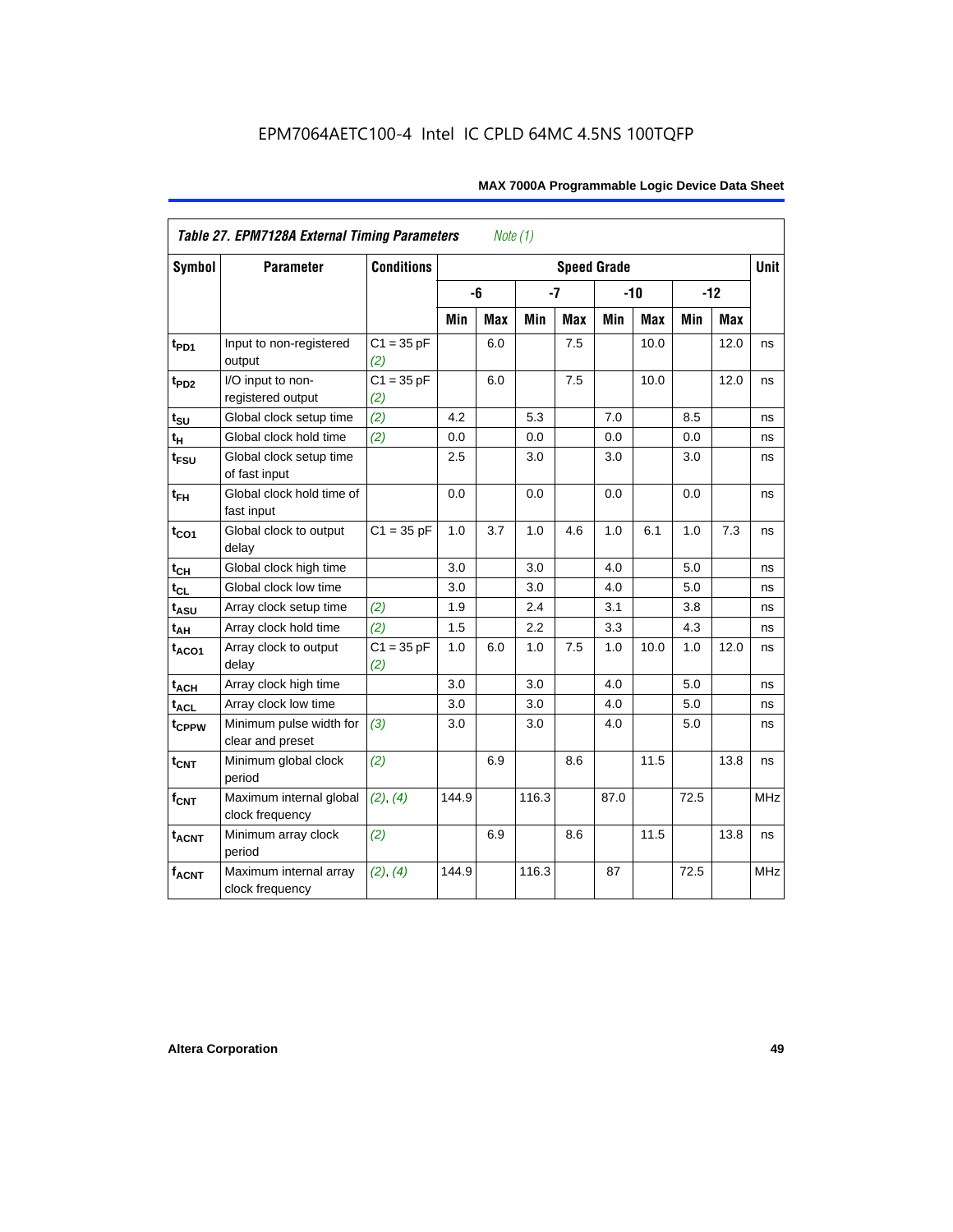|                             | Table 28. EPM7128A Internal Timing Parameters (Part 1 of 2)                                                |                     |     |     |     | Note $(1)$ |                    |      |     |      |             |
|-----------------------------|------------------------------------------------------------------------------------------------------------|---------------------|-----|-----|-----|------------|--------------------|------|-----|------|-------------|
| <b>Symbol</b>               | <b>Parameter</b>                                                                                           | <b>Conditions</b>   |     |     |     |            | <b>Speed Grade</b> |      |     |      | <b>Unit</b> |
|                             |                                                                                                            |                     |     | -6  |     | -7         |                    | -10  |     | -12  |             |
|                             |                                                                                                            |                     | Min | Max | Min | Max        | Min                | Max  | Min | Max  |             |
| $t_{\mathsf{IN}}$           | Input pad and buffer delay                                                                                 |                     |     | 0.6 |     | 0.7        |                    | 0.9  |     | 1.1  | ns          |
| $t_{IO}$                    | I/O input pad and buffer<br>delay                                                                          |                     |     | 0.6 |     | 0.7        |                    | 0.9  |     | 1.1  | ns          |
| t <sub>FIN</sub>            | Fast input delay                                                                                           |                     |     | 2.7 |     | 3.1        |                    | 3.6  |     | 3.9  | ns          |
| $t_{SEXP}$                  | Shared expander delay                                                                                      |                     |     | 2.5 |     | 3.2        |                    | 4.3  |     | 5.1  | ns          |
| t <sub>PEXP</sub>           | Parallel expander delay                                                                                    |                     |     | 0.7 |     | 0.8        |                    | 1.1  |     | 1.3  | ns          |
| $t_{LAD}$                   | Logic array delay                                                                                          |                     |     | 2.4 |     | 3.0        |                    | 4.1  |     | 4.9  | ns          |
| $t_{LAC}$                   | Logic control array delay                                                                                  |                     |     | 2.4 |     | 3.0        |                    | 4.1  |     | 4.9  | ns          |
| $t_{IOE}$                   | Internal output enable<br>delay                                                                            |                     |     | 0.0 |     | 0.0        |                    | 0.0  |     | 0.0  | ns          |
| $t_{OD1}$                   | Output buffer and pad<br>$delay$ , slow slew rate = off<br>$V_{\text{CCIO}} = 3.3 \text{ V}$               | $C1 = 35 pF$        |     | 0.4 |     | 0.6        |                    | 0.7  |     | 0.9  | ns          |
| $t_{OD2}$                   | Output buffer and pad<br>$delay$ , slow slew rate = off<br>$VCCIO = 2.5 V$                                 | $C1 = 35 pF$<br>(5) |     | 0.9 |     | 1.1        |                    | 1.2  |     | 1.4  | ns          |
| $t_{OD3}$                   | Output buffer and pad<br>delay, slow slew rate = on<br>$V_{\text{CCIO}} = 2.5 \text{ V or } 3.3 \text{ V}$ | $C1 = 35 pF$        |     | 5.4 |     | 5.6        |                    | 5.7  |     | 5.9  | ns          |
| $t_{ZX1}$                   | Output buffer enable<br>$delay$ , slow slew rate = off<br>$V_{\text{CCIO}} = 3.3 \text{ V}$                | $C1 = 35 pF$        |     | 4.0 |     | 4.0        |                    | 5.0  |     | 5.0  | ns          |
| t <sub>ZX2</sub>            | Output buffer enable<br>$delay$ , slow slew rate = off<br>$VCCIO = 2.5 V$                                  | $C1 = 35 pF$<br>(5) |     | 4.5 |     | 4.5        |                    | 5.5  |     | 5.5  | ns          |
| $t_{ZX3}$                   | Output buffer enable<br>delay, slow slew rate = on<br>$VCCIO = 3.3 V$                                      | $C1 = 35 pF$        |     | 9.0 |     | 9.0        |                    | 10.0 |     | 10.0 | ns          |
| $t_{\mathsf{XZ}}$           | Output buffer disable<br>delay                                                                             | $C1 = 5$ pF         |     | 4.0 |     | 4.0        |                    | 5.0  |     | 5.0  | ns          |
| $t_{\scriptstyle\text{SU}}$ | Register setup time                                                                                        |                     | 1.9 |     | 2.4 |            | 3.1                |      | 3.8 |      | ns          |
| $t_H$                       | Register hold time                                                                                         |                     | 1.5 |     | 2.2 |            | 3.3                |      | 4.3 |      | ns          |
| t <sub>FSU</sub>            | Register setup time of fast<br>input                                                                       |                     | 0.8 |     | 1.1 |            | 1.1                |      | 1.1 |      | ns          |
| $t_{FH}$                    | Register hold time of fast<br>input                                                                        |                     | 1.7 |     | 1.9 |            | 1.9                |      | 1.9 |      | ns          |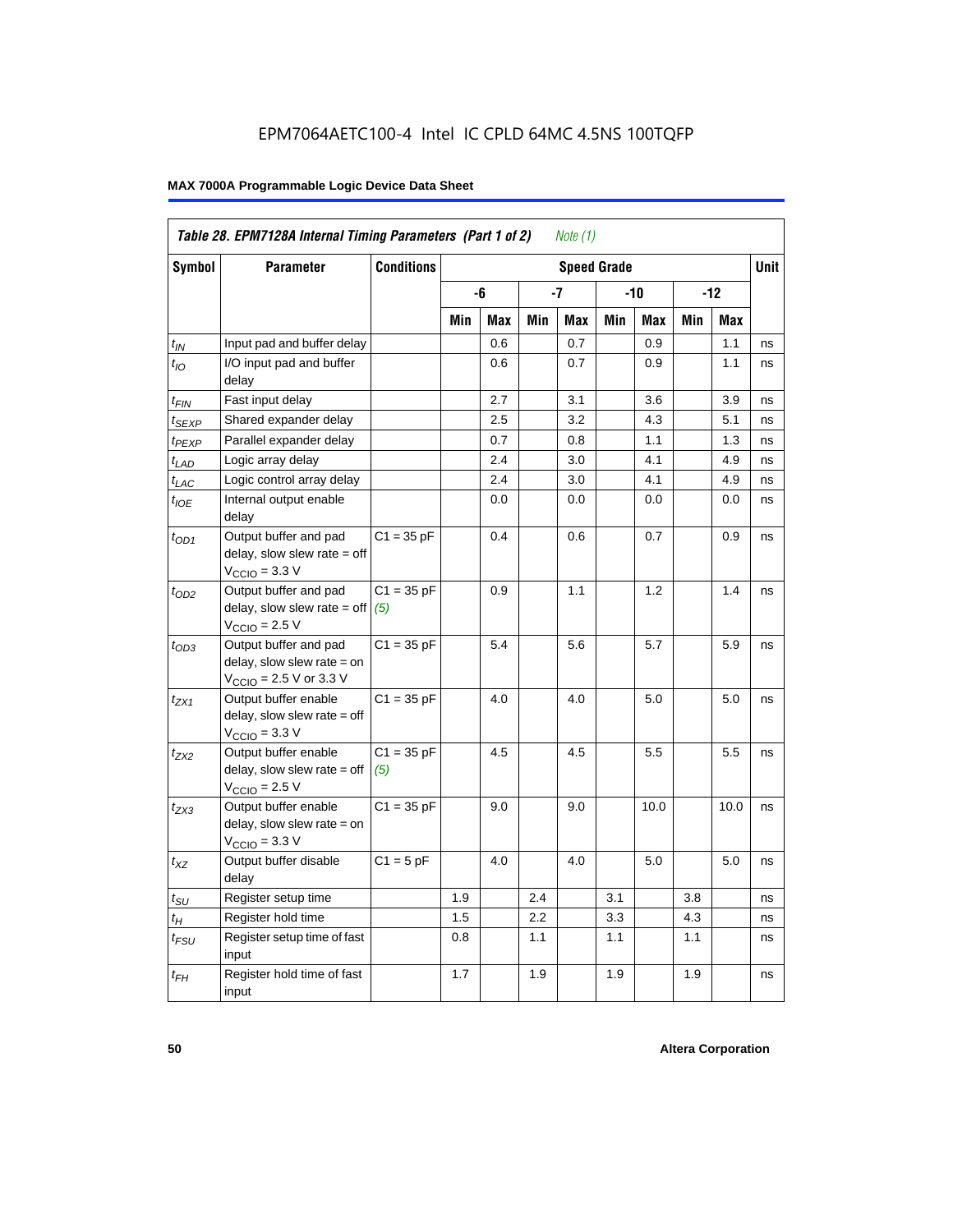| Table 28. EPM7128A Internal Timing Parameters (Part 2 of 2)<br>Note (1) |                      |                   |                    |            |     |            |     |            |     |      |             |
|-------------------------------------------------------------------------|----------------------|-------------------|--------------------|------------|-----|------------|-----|------------|-----|------|-------------|
| Symbol                                                                  | <b>Parameter</b>     | <b>Conditions</b> | <b>Speed Grade</b> |            |     |            |     |            |     |      | <b>Unit</b> |
|                                                                         |                      |                   |                    | -6<br>-7   |     | $-10$      |     | $-12$      |     |      |             |
|                                                                         |                      |                   | Min                | <b>Max</b> | Min | <b>Max</b> | Min | <b>Max</b> | Min | Max  |             |
| $t_{RD}$                                                                | Register delay       |                   |                    | 1.7        |     | 2.1        |     | 2.8        |     | 3.3  | ns          |
| $t_{COMB}$                                                              | Combinatorial delay  |                   |                    | 1.7        |     | 2.1        |     | 2.8        |     | 3.3  | ns          |
| $t_{IC}$                                                                | Array clock delay    |                   |                    | 2.4        |     | 3.0        |     | 4.1        |     | 4.9  | ns          |
| $t_{EN}$                                                                | Register enable time |                   |                    | 2.4        |     | 3.0        |     | 4.1        |     | 4.9  | ns          |
| $t_{\text{GLOB}}$                                                       | Global control delay |                   |                    | 1.0        |     | 1.2        |     | 1.7        |     | 2.0  | ns          |
| $t_{PRE}$                                                               | Register preset time |                   |                    | 3.1        |     | 3.9        |     | 5.2        |     | 6.2  | ns          |
| $t_{CLR}$                                                               | Register clear time  |                   |                    | 3.1        |     | 3.9        |     | 5.2        |     | 6.2  | ns          |
| $t_{PIA}$                                                               | PIA delay            | (2)               |                    | 0.9        |     | 1.1        |     | 1.5        |     | 1.8  | ns          |
| $t_{LPA}$                                                               | Low-power adder      | (6)               |                    | 11.0       |     | 10.0       |     | 10.0       |     | 10.0 | ns          |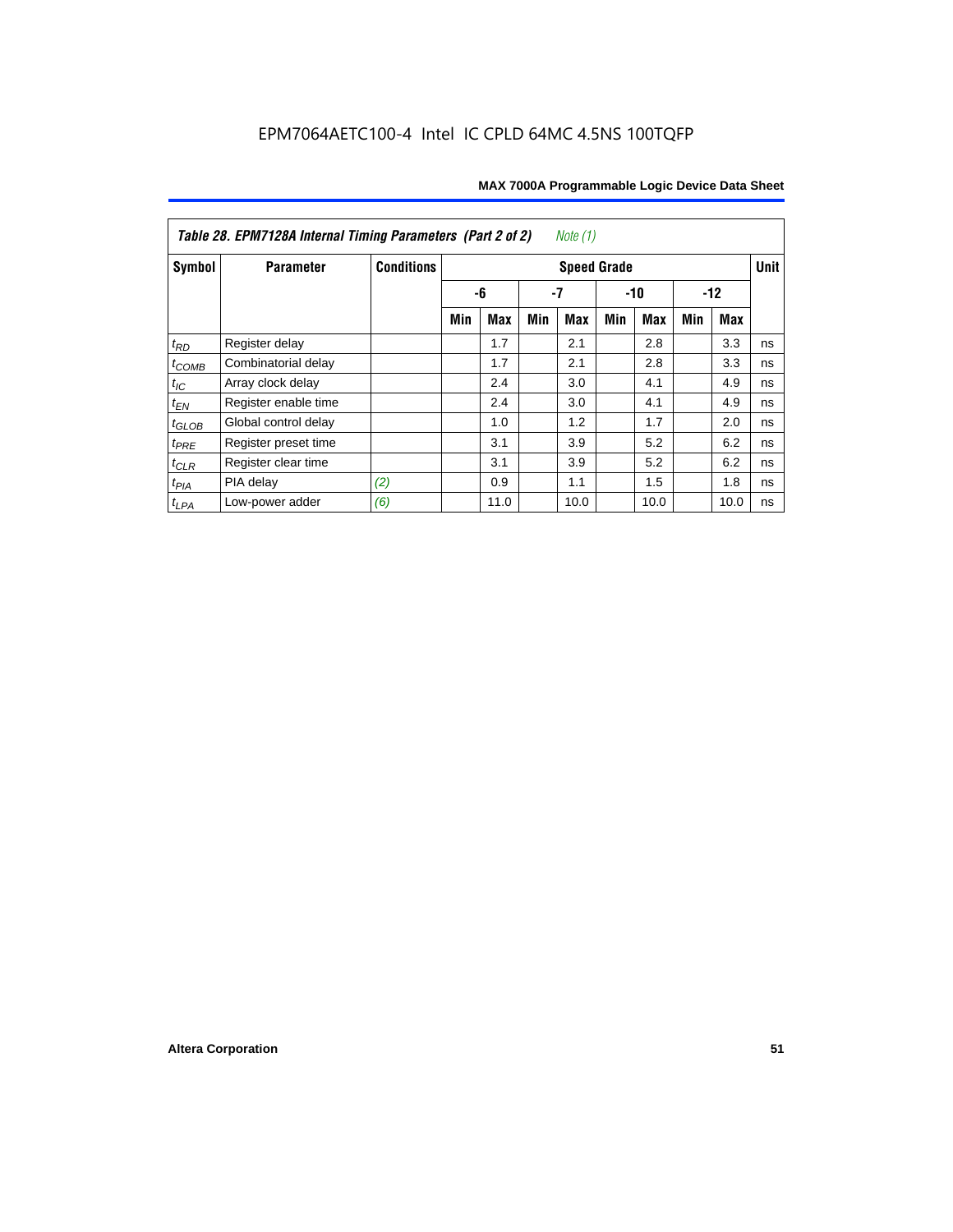| Table 29. EPM7256A External Timing Parameters<br>Note $(1)$ |                                             |                     |       |                                   |       |            |      |            |       |      |            |
|-------------------------------------------------------------|---------------------------------------------|---------------------|-------|-----------------------------------|-------|------------|------|------------|-------|------|------------|
| Symbol                                                      | <b>Parameter</b>                            | <b>Conditions</b>   |       | <b>Unit</b><br><b>Speed Grade</b> |       |            |      |            |       |      |            |
|                                                             |                                             |                     |       | -6                                |       | $-7$       |      | $-10$      | $-12$ |      |            |
|                                                             |                                             |                     | Min   | Max                               | Min   | <b>Max</b> | Min  | <b>Max</b> | Min   | Max  |            |
| t <sub>PD1</sub>                                            | Input to non-registered<br>output           | $C1 = 35 pF$<br>(2) |       | 6.0                               |       | 7.5        |      | 10.0       |       | 12.0 | ns         |
| t <sub>PD2</sub>                                            | I/O input to non-<br>registered output      | $C1 = 35 pF$<br>(2) |       | 6.0                               |       | 7.5        |      | 10.0       |       | 12.0 | ns         |
| $t_{\text{SU}}$                                             | Global clock setup time                     | (2)                 | 3.7   |                                   | 4.6   |            | 6.2  |            | 7.4   |      | ns         |
| $t_H$                                                       | Global clock hold time                      | (2)                 | 0.0   |                                   | 0.0   |            | 0.0  |            | 0.0   |      | ns         |
| $t_{\text{FSU}}$                                            | Global clock setup time<br>of fast input    |                     | 2.5   |                                   | 3.0   |            | 3.0  |            | 3.0   |      | ns         |
| $t_{FH}$                                                    | Global clock hold time of<br>fast input     |                     | 0.0   |                                   | 0.0   |            | 0.0  |            | 0.0   |      | ns         |
| $t_{CO1}$                                                   | Global clock to output<br>delay             | $C1 = 35 pF$        | 1.0   | 3.3                               | 1.0   | 4.2        | 1.0  | 5.5        | 1.0   | 6.6  | ns         |
| $t_{CH}$                                                    | Global clock high time                      |                     | 3.0   |                                   | 3.0   |            | 4.0  |            | 4.0   |      | ns         |
| $t_{CL}$                                                    | Global clock low time                       |                     | 3.0   |                                   | 3.0   |            | 4.0  |            | 4.0   |      | ns         |
| t <sub>ASU</sub>                                            | Array clock setup time                      | (2)                 | 0.8   |                                   | 1.0   |            | 1.4  |            | 1.6   |      | ns         |
| $t_{AH}$                                                    | Array clock hold time                       | (2)                 | 1.9   |                                   | 2.7   |            | 4.0  |            | 5.1   |      | ns         |
| $t_{ACO1}$                                                  | Array clock to output<br>delay              | $C1 = 35 pF$<br>(2) | 1.0   | 6.2                               | 1.0   | 7.8        | 1.0  | 10.3       | 1.0   | 12.4 | ns         |
| $t_{ACH}$                                                   | Array clock high time                       |                     | 3.0   |                                   | 3.0   |            | 4.0  |            | 4.0   |      | ns         |
| $t_{\text{ACL}}$                                            | Array clock low time                        |                     | 3.0   |                                   | 3.0   |            | 4.0  |            | 4.0   |      | ns         |
| t <sub>CPPW</sub>                                           | Minimum pulse width for<br>clear and preset | (3)                 | 3.0   |                                   | 3.0   |            | 4.0  |            | 4.0   |      | ns         |
| $t_{\text{CNT}}$                                            | Minimum global clock<br>period              | (2)                 |       | 6.4                               |       | 8.0        |      | 10.7       |       | 12.8 | ns         |
| $f_{CNT}$                                                   | Maximum internal global<br>clock frequency  | (2), (4)            | 156.3 |                                   | 125.0 |            | 93.5 |            | 78.1  |      | <b>MHz</b> |
| t <sub>ACNT</sub>                                           | Minimum array clock<br>period               | (2)                 |       | 6.4                               |       | 8.0        |      | 10.7       |       | 12.8 | ns         |
| <b>fACNT</b>                                                | Maximum internal array<br>clock frequency   | (2), (4)            | 156.3 |                                   | 125.0 |            | 93.5 |            | 78.1  |      | <b>MHz</b> |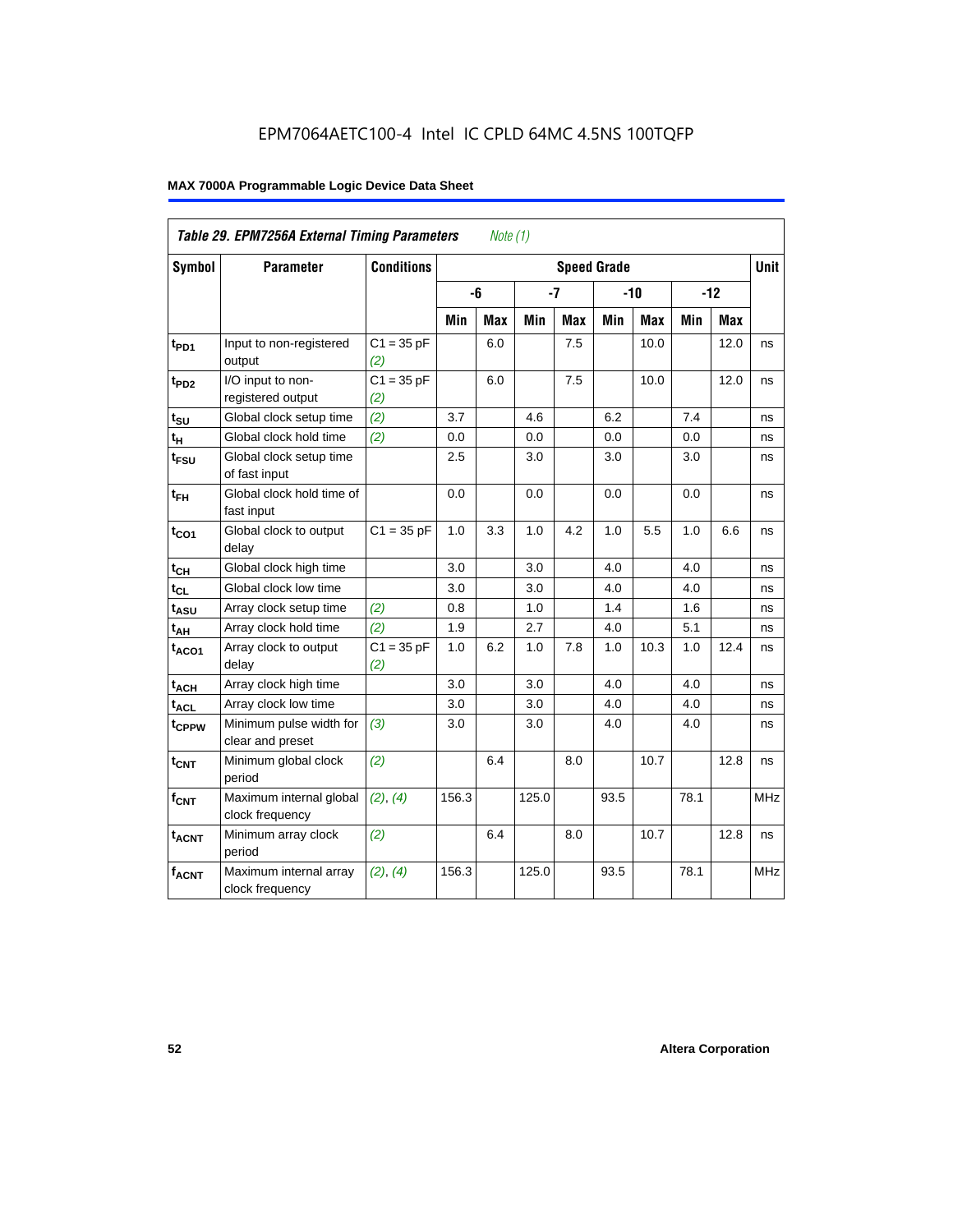| <b>Symbol</b>               | <b>Parameter</b>                                                                             | <b>Conditions</b><br><b>Speed Grade</b> |     |     |     |     |     |       |     |            |    |
|-----------------------------|----------------------------------------------------------------------------------------------|-----------------------------------------|-----|-----|-----|-----|-----|-------|-----|------------|----|
|                             |                                                                                              |                                         |     | -6  |     | -7  |     | $-10$ |     | $-12$      |    |
|                             |                                                                                              |                                         | Min | Max | Min | Max | Min | Max   | Min | <b>Max</b> |    |
| $t_{IN}$                    | Input pad and buffer delay                                                                   |                                         |     | 0.3 |     | 0.4 |     | 0.5   |     | 0.6        | ns |
| $t_{IO}$                    | I/O input pad and buffer<br>delay                                                            |                                         |     | 0.3 |     | 0.4 |     | 0.5   |     | 0.6        | ns |
| t <sub>FIN</sub>            | Fast input delay                                                                             |                                         |     | 2.4 |     | 3.0 |     | 3.4   |     | 3.8        | ns |
| t <sub>SEXP</sub>           | Shared expander delay                                                                        |                                         |     | 2.8 |     | 3.5 |     | 4.7   |     | 5.6        | ns |
| t <sub>PEXP</sub>           | Parallel expander delay                                                                      |                                         |     | 0.5 |     | 0.6 |     | 0.8   |     | 1.0        | ns |
| $t_{LAD}$                   | Logic array delay                                                                            |                                         |     | 2.5 |     | 3.1 |     | 4.2   |     | 5.0        | ns |
| $t_{LAC}$                   | Logic control array delay                                                                    |                                         |     | 2.5 |     | 3.1 |     | 4.2   |     | 5.0        | ns |
| $t_{IOE}$                   | Internal output enable<br>delay                                                              |                                         |     | 0.2 |     | 0.3 |     | 0.4   |     | 0.5        | ns |
| $t_{OD1}$                   | Output buffer and pad<br>$delay$ , slow slew rate = off<br>$V_{\text{CCIO}} = 3.3 \text{ V}$ | $C1 = 35 pF$                            |     | 0.3 |     | 0.4 |     | 0.5   |     | 0.6        | ns |
| $t_{OD2}$                   | Output buffer and pad<br>$delay$ , slow slew rate = off<br>$V_{\text{CCIO}} = 2.5 V$         | $C1 = 35 pF$<br>(5)                     |     | 0.8 |     | 0.9 |     | 1.0   |     | 1.1        | ns |
| $t_{OD3}$                   | Output buffer and pad<br>delay slow slew rate $=$ on<br>$V_{\text{CCIO}}$ = 2.5 V or 3.3 V   | $C1 = 35 pF$                            |     | 5.3 |     | 5.4 |     | 5.5   |     | 5.6        | ns |
| $t_{ZX1}$                   | Output buffer enable<br>delay slow slew rate $=$ off<br>$VCCIO = 3.3 V$                      | $C1 = 35 pF$                            |     | 4.0 |     | 4.0 |     | 5.0   |     | 5.0        | ns |
| $t_{ZX2}$                   | Output buffer enable<br>delay slow slew rate $=$ off<br>$VCCIO = 2.5 V$                      | $C1 = 35 pF$<br>(5)                     |     | 4.5 |     | 4.5 |     | 5.5   |     | 5.5        | ns |
| $t_{ZX3}$                   | Output buffer enable<br>delay slow slew rate $=$ on<br>$V_{\text{CCIO}}$ = 2.5 V or 3.3 V    | $C1 = 35 pF$                            |     | 9.0 |     | 9.0 |     | 10.0  |     | 10.0       | ns |
| $t_{XZ}$                    | Output buffer disable<br>delay                                                               | $C1 = 5pF$                              |     | 4.0 |     | 4.0 |     | 5.0   |     | 5.0        | ns |
| $t_{\scriptstyle\text{SU}}$ | Register setup time                                                                          |                                         | 1.0 |     | 1.3 |     | 1.7 |       | 2.0 |            | ns |
| $t_{H}$                     | Register hold time                                                                           |                                         | 1.7 |     | 2.4 |     | 3.7 |       | 4.7 |            | ns |
| $t_{FSU}$                   | Register setup time of fast<br>input                                                         |                                         | 1.2 |     | 1.4 |     | 1.4 |       | 1.4 |            | ns |
| $t_{FH}$                    | Register hold time of fast<br>input                                                          |                                         | 1.3 |     | 1.6 |     | 1.6 |       | 1.6 |            | ns |
| $t_{RD}$                    | Register delay                                                                               |                                         |     | 1.6 |     | 2.0 |     | 2.7   |     | 3.2        | ns |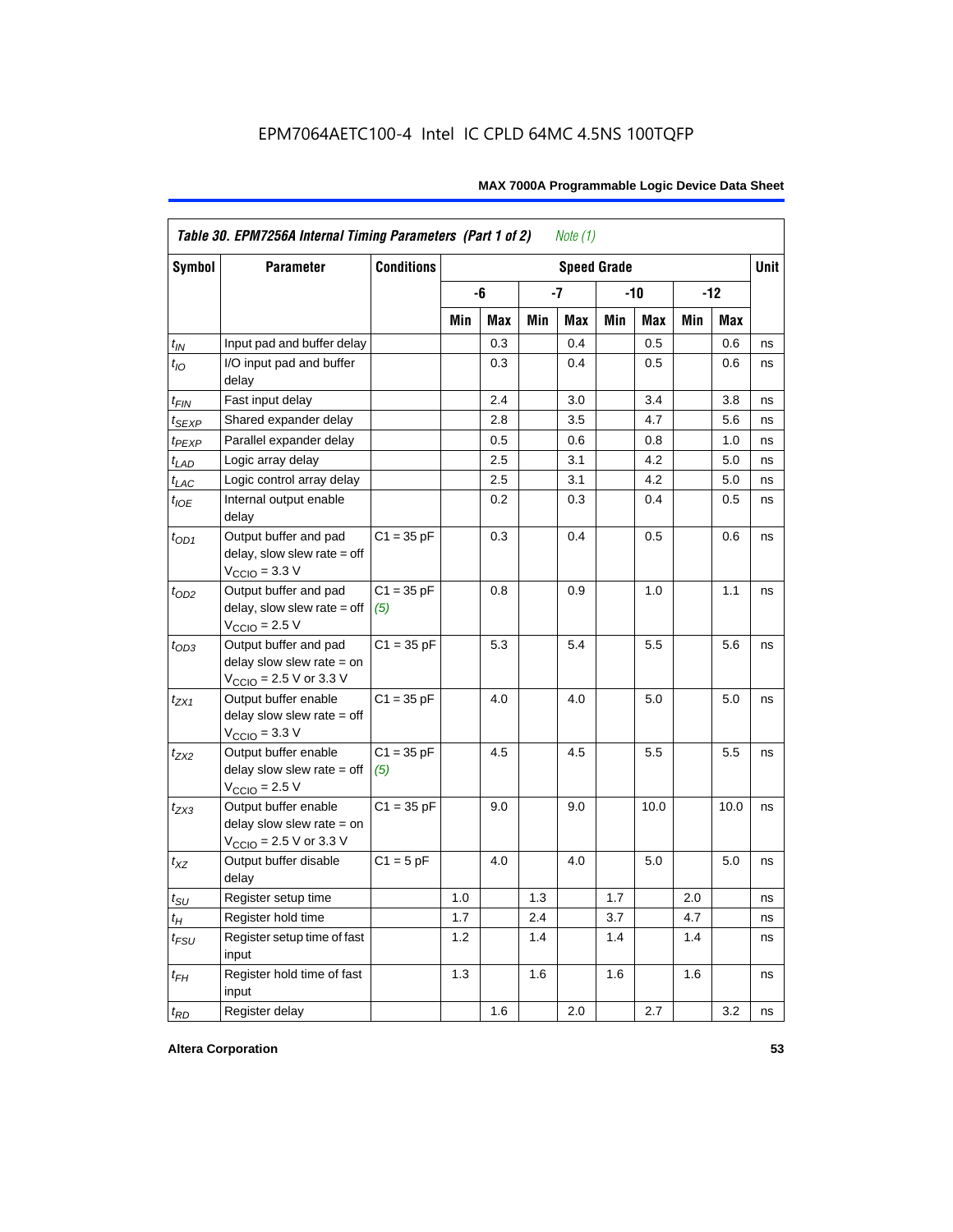| Table 30. EPM7256A Internal Timing Parameters (Part 2 of 2)<br>Note (1) |                      |                   |                    |            |     |      |       |            |       |      |    |
|-------------------------------------------------------------------------|----------------------|-------------------|--------------------|------------|-----|------|-------|------------|-------|------|----|
| <b>Symbol</b>                                                           | <b>Parameter</b>     | <b>Conditions</b> | <b>Speed Grade</b> |            |     |      |       |            |       |      |    |
|                                                                         |                      |                   | -6                 |            | -7  |      | $-10$ |            | $-12$ |      |    |
|                                                                         |                      |                   | Min                | <b>Max</b> | Min | Max  | Min   | <b>Max</b> | Min   | Max  |    |
| $t_{COMB}$                                                              | Combinatorial delay  |                   |                    | 1.6        |     | 2.0  |       | 2.7        |       | 3.2  | ns |
| $t_{IC}$                                                                | Array clock delay    |                   |                    | 2.7        |     | 3.4  |       | 4.5        |       | 5.4  | ns |
| $t_{EN}$                                                                | Register enable time |                   |                    | 2.5        |     | 3.1  |       | 4.2        |       | 5.0  | ns |
| $t_{GLOB}$                                                              | Global control delay |                   |                    | 1.1        |     | 1.4  |       | 1.8        |       | 2.2  | ns |
| $t_{PRE}$                                                               | Register preset time |                   |                    | 2.3        |     | 2.9  |       | 3.8        |       | 4.6  | ns |
| $t_{CLR}$                                                               | Register clear time  |                   |                    | 2.3        |     | 2.9  |       | 3.8        |       | 4.6  | ns |
| t <sub>PIA</sub>                                                        | PIA delay            | (2)               |                    | 1.3        |     | 1.6  |       | 2.1        |       | 2.6  | ns |
| $t_{LPA}$                                                               | Low-power adder      | (6)               |                    | 11.0       |     | 10.0 |       | 10.0       |       | 10.0 | ns |

#### *Notes to tables:*

(1) These values are specified under the recommended operating conditions shown in Table 14 on page 28. See Figure 12 for more information on switching waveforms.

- (2) These values are specified for a PIA fan-out of one LAB (16 macrocells). For each additional LAB fan-out in these devices, add an additional 0.1 ns to the PIA timing value.
- (3) This minimum pulse width for preset and clear applies for both global clear and array controls. The  $t_{LPA}$  parameter must be added to this minimum width if the clear or reset signal incorporates the  $t_{LAD}$  parameter into the signal path.
- (4) This parameter is measured with a 16-bit loadable, enabled, up/down counter programmed into each LAB.
- (5) Operating conditions:  $V_{\text{CCIO}} = 2.5 \pm 0.2 \text{ V}$  for commercial and industrial use.<br>(6) The  $t_{I/A}$  parameter must be added to the  $t_{I AD}$ ,  $t_{I AC}$ ,  $t_{I C}$ ,  $t_{F N}$ ,  $t_{S F Y P}$ ,  $t_{A C I}$ , and
- The  $t_{LPA}$  parameter must be added to the  $t_{LAD}$ ,  $t_{LAC}$ ,  $t_{IC}$ ,  $t_{EN}$ ,  $t_{SEXP}$ ,  $t_{ACL}$  and  $t_{CPPW}$  parameters for macrocells running in low-power mode.

# **Power Consumption**

Supply power (P) versus frequency  $(f_{MAX}$ , in MHz) for MAX 7000A devices is calculated with the following equation:

 $P = P_{INT} + P_{IO} = I_{CCINT} \times V_{CC} + P_{IO}$ 

The  $P_{IO}$  value, which depends on the device output load characteristics and switching frequency, can be calculated using the guidelines given in *Application Note 74 (Evaluating Power for Altera Devices)*.

The  $I_{\text{CUNT}}$  value depends on the switching frequency and the application logic. The  $I_{\text{CCINT}}$  value is calculated with the following equation:

 $I_{\text{CCMT}} =$ 

 $(A \times MC_{TON}) + [B \times (MC_{DEV} - MC_{TON})] + (C \times MC_{LISED} \times f_{MAX} \times tog_{LC})$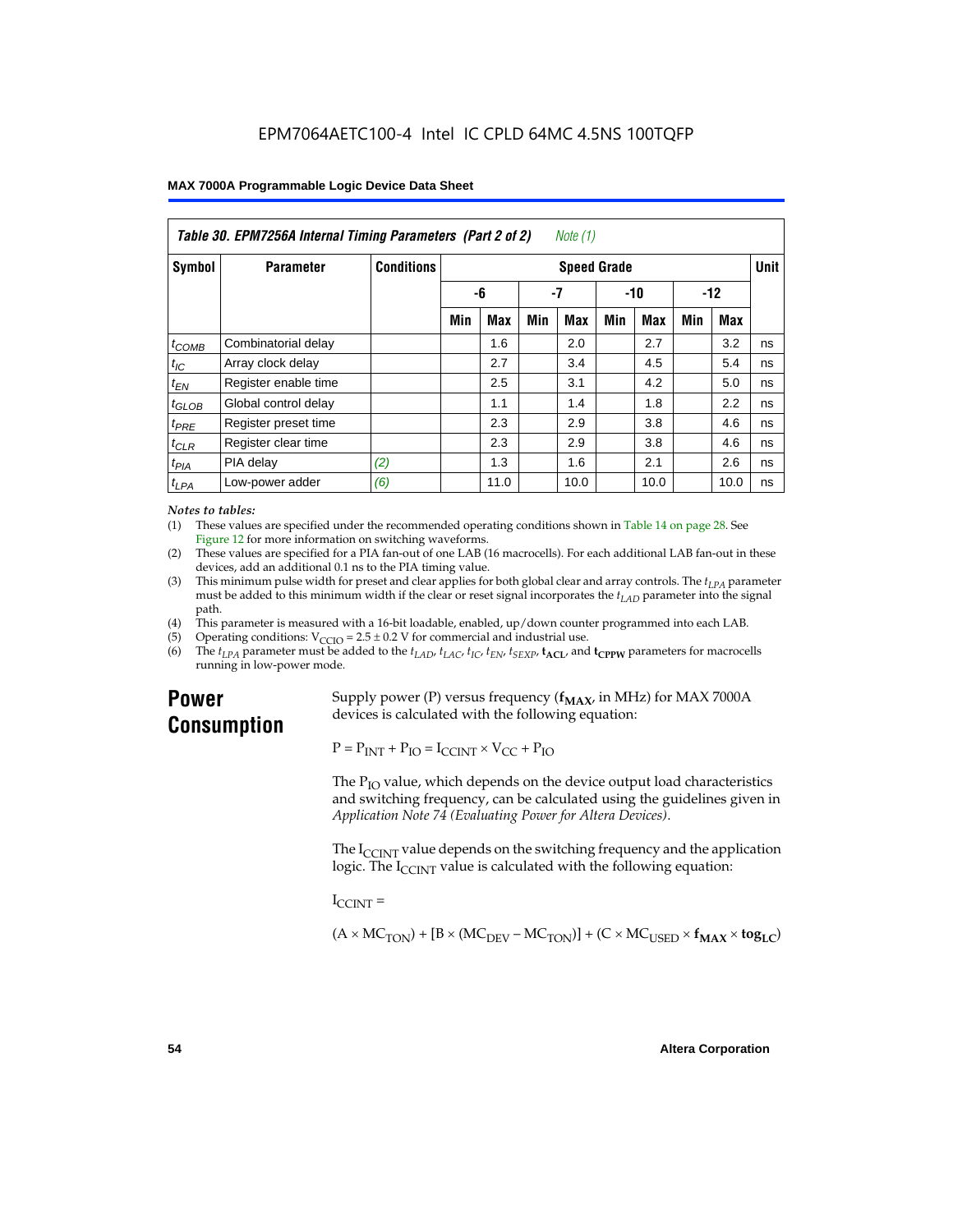The parameters in this equation are:

| MC <sub>TON</sub> | = Number of macrocells with the Turbo Bit option turned<br>on, as reported in the MAX+PLUS II Report File (.rpt) |
|-------------------|------------------------------------------------------------------------------------------------------------------|
| MC <sub>DFV</sub> | = Number of macrocells in the device                                                                             |
| $MC_{LISED}$      | = Total number of macrocells in the design, as reported in                                                       |
|                   | the Report File                                                                                                  |
| $f_{MAX}$         | = Highest clock frequency to the device                                                                          |
| $tog_{LC}$        | = Average percentage of logic cells toggling at each clock                                                       |
|                   | (typically 12.5%)                                                                                                |
| A, B, C           | = Constants, shown in Table 31                                                                                   |

| Table 31. MAX 7000A I <sub>CC</sub> Equation Constants |      |      |       |  |  |  |
|--------------------------------------------------------|------|------|-------|--|--|--|
| <b>Device</b>                                          | A    | B    | C     |  |  |  |
| EPM7032AE                                              | 0.71 | 0.30 | 0.014 |  |  |  |
| EPM7064AE                                              | 0.71 | 0.30 | 0.014 |  |  |  |
| <b>EPM7128A</b>                                        | 0.71 | 0.30 | 0.014 |  |  |  |
| EPM7128AE                                              | 0.71 | 0.30 | 0.014 |  |  |  |
| <b>EPM7256A</b>                                        | 0.71 | 0.30 | 0.014 |  |  |  |
| EPM7256AE                                              | 0.71 | 0.30 | 0.014 |  |  |  |
| EPM7512AE                                              | 0.71 | 0.30 | 0.014 |  |  |  |

This calculation provides an  $I_{CC}$  estimate based on typical conditions using a pattern of a 16-bit, loadable, enabled, up/down counter in each LAB with no output load. Actual  $I_{CC}$  should be verified during operation because this measurement is sensitive to the actual pattern in the device and the environmental operating conditions.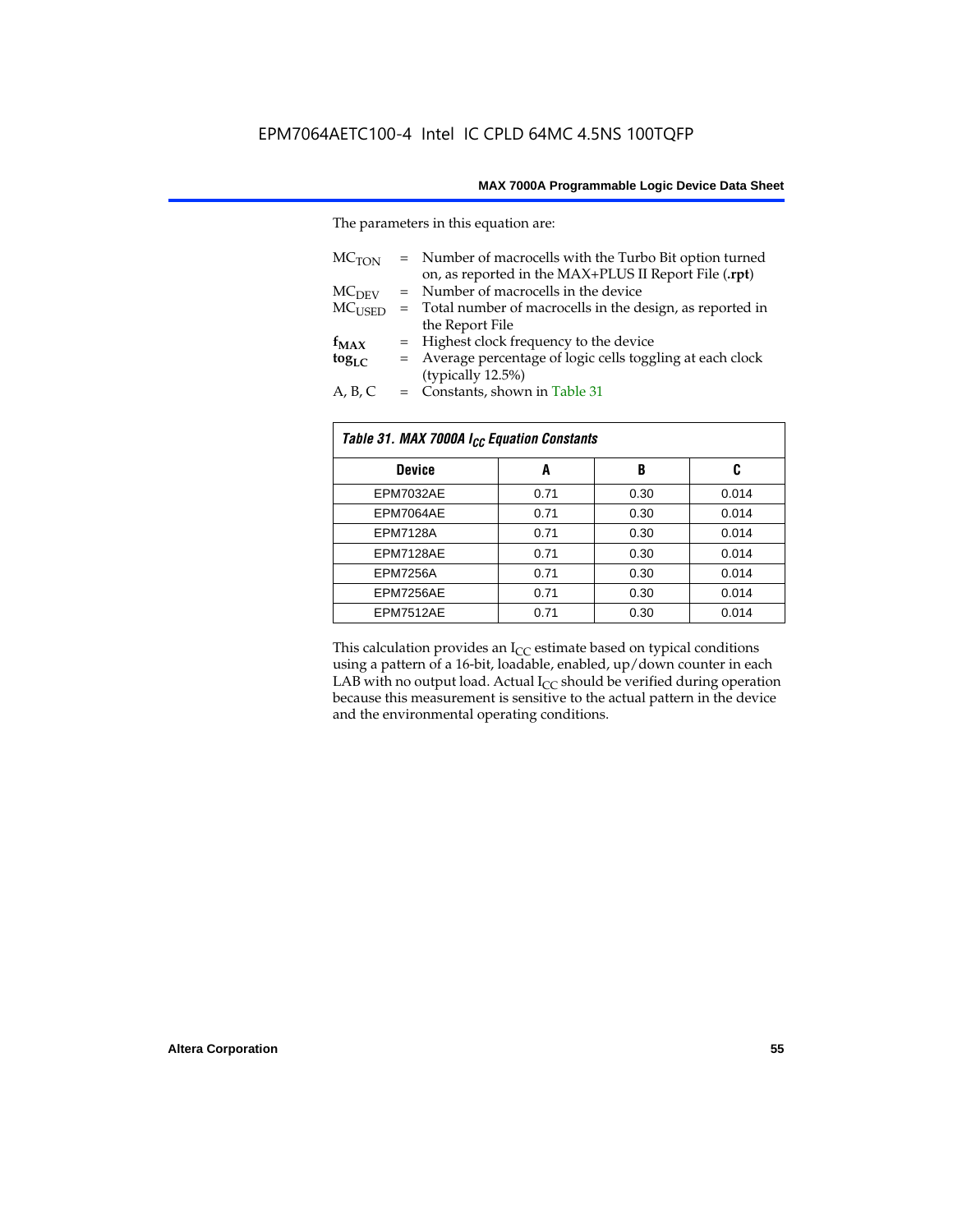Figure 13 shows the typical supply current versus frequency for MAX 7000A devices.

### *Figure 13. I<sub>CC</sub> vs. Frequency for MAX 7000A Devices (Part 1 of 2)*



#### **EPM7128A & EPM7128AE**

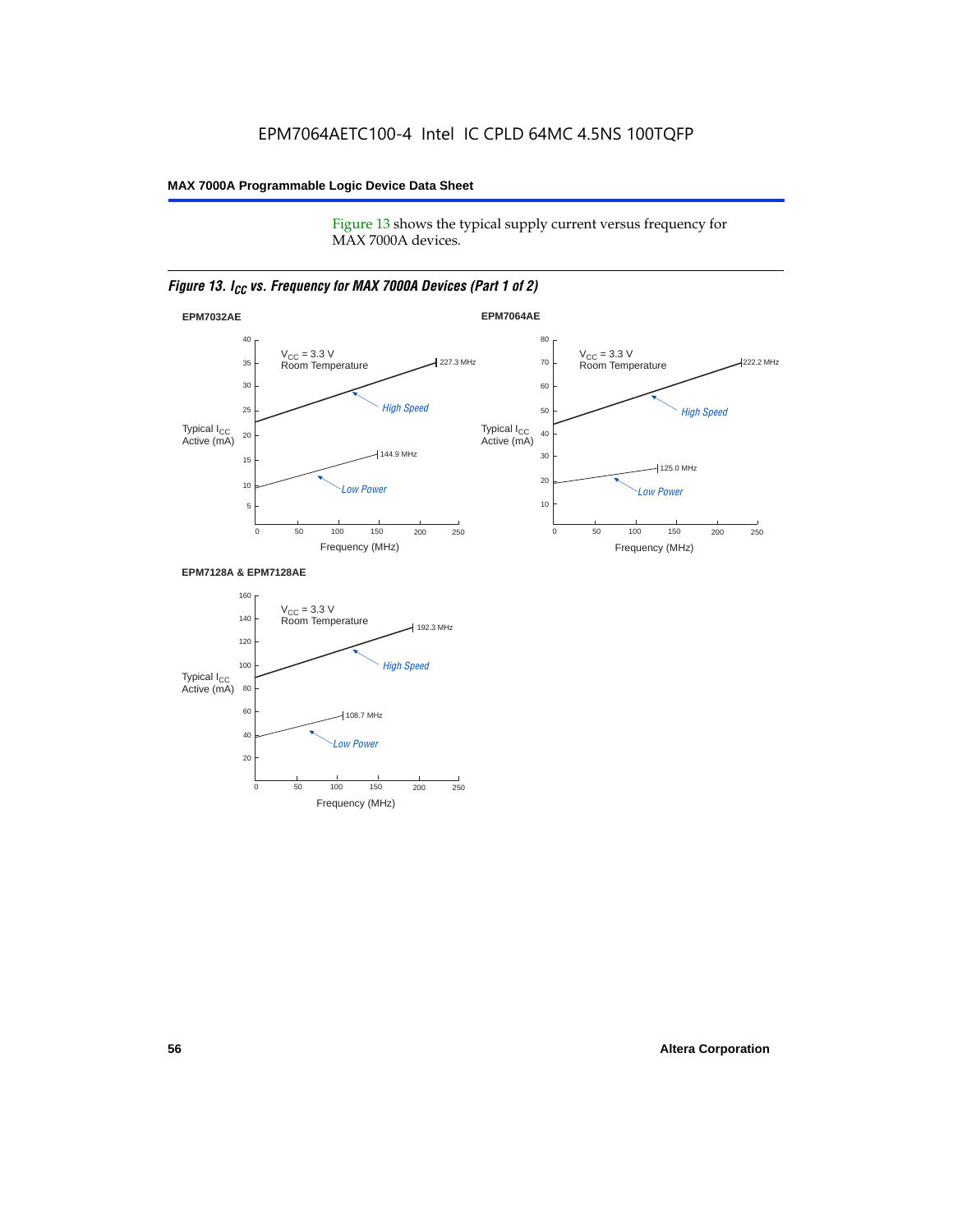



# **Device Pin-Outs**

See the Altera web site (**http://www.altera.com**) or the *Altera Digital Library* for pin-out information.

Figures 14 through 23 show the package pin-out diagrams for MAX 7000A devices.

#### *Figure 14. 44-Pin PLCC/TQFP Package Pin-Out Diagram*

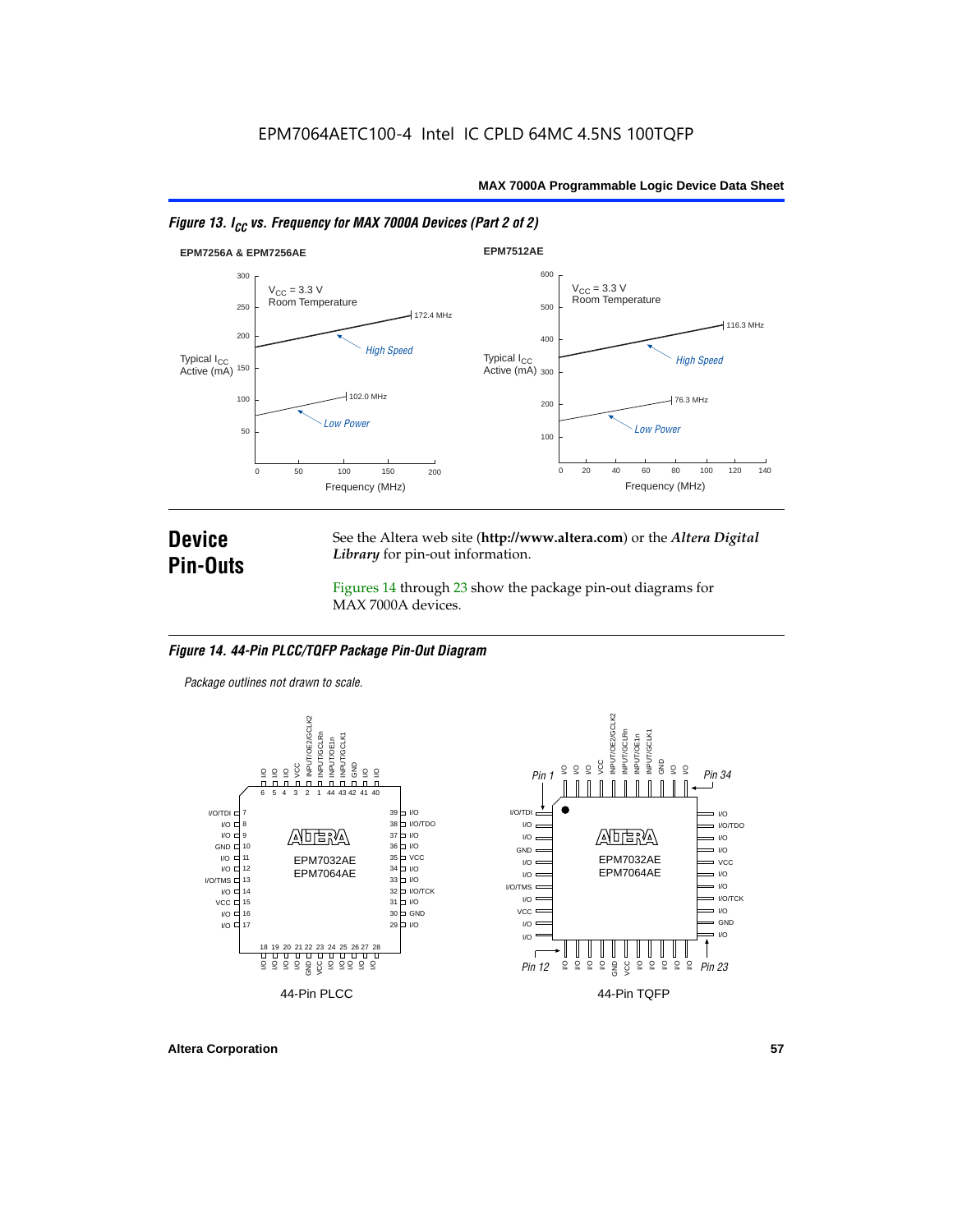### *Figure 15. 49-Pin Ultra FineLine BGA Package Pin-Out Diagram*

*Package outlines not drawn to scale.*



### *Figure 16. 84-Pin PLCC Package Pin-Out Diagram*

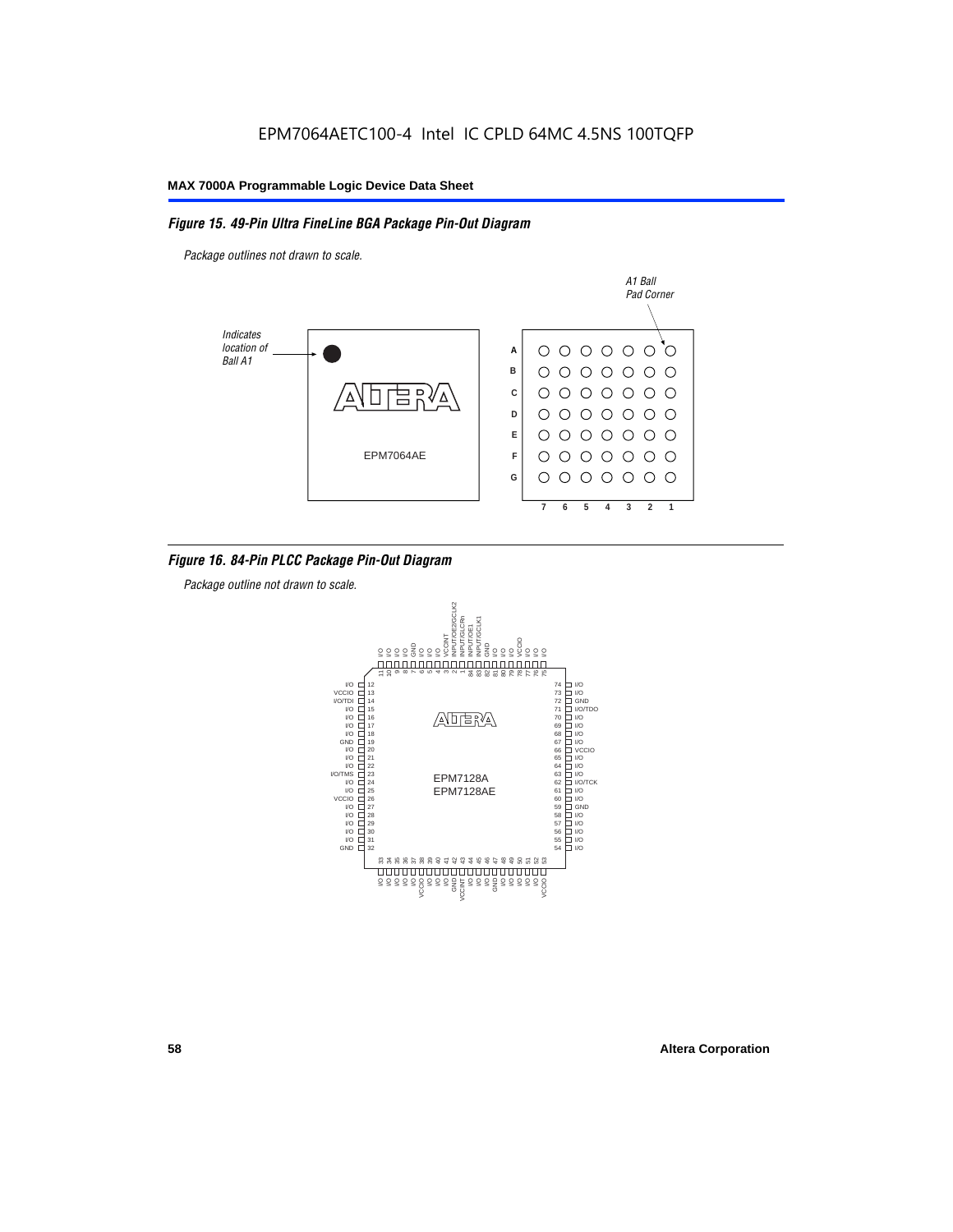### *Figure 17. 100-Pin TQFP Package Pin-Out Diagram*



*Figure 18. 100-Pin FineLine BGA Package Pin-Out Diagram*

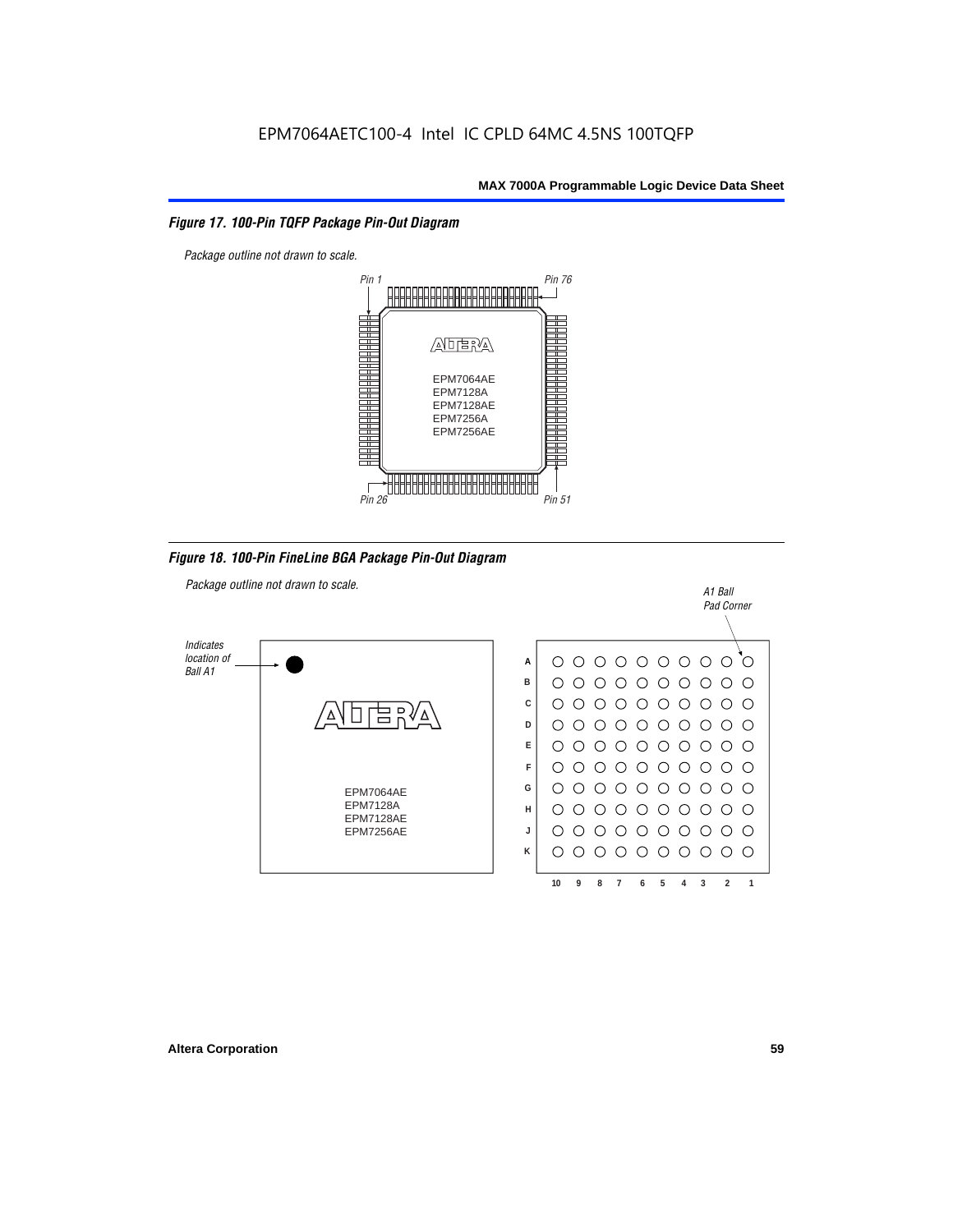### *Figure 19. 144-Pin TQFP Package Pin-Out Diagram*

*Package outline not drawn to scale*.



*Figure 20. 169-Pin Ultra FineLine BGA Package Pin-Out Diagram*

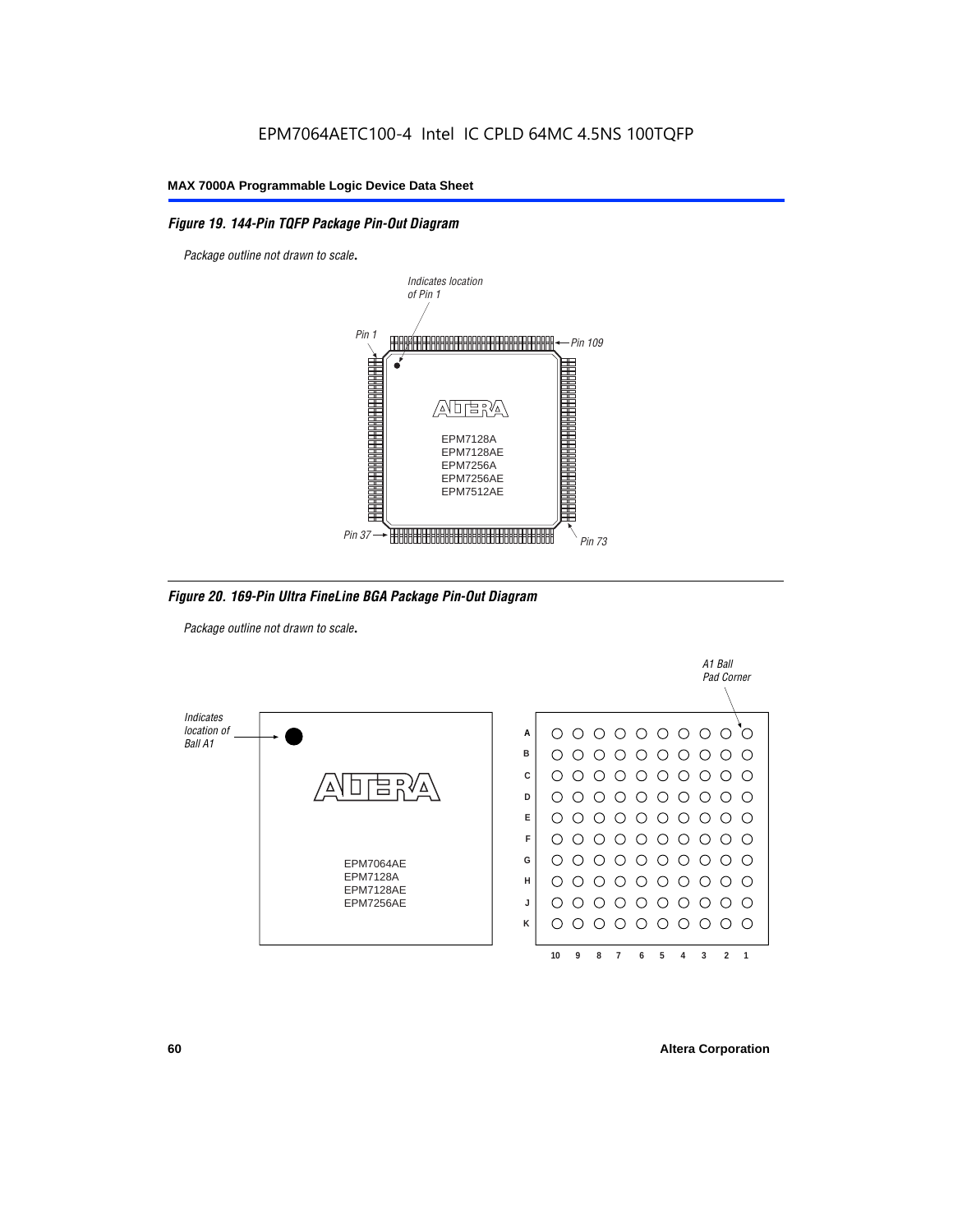# *Figure 21. 208-Pin PQFP Package Pin-Out Diagram*

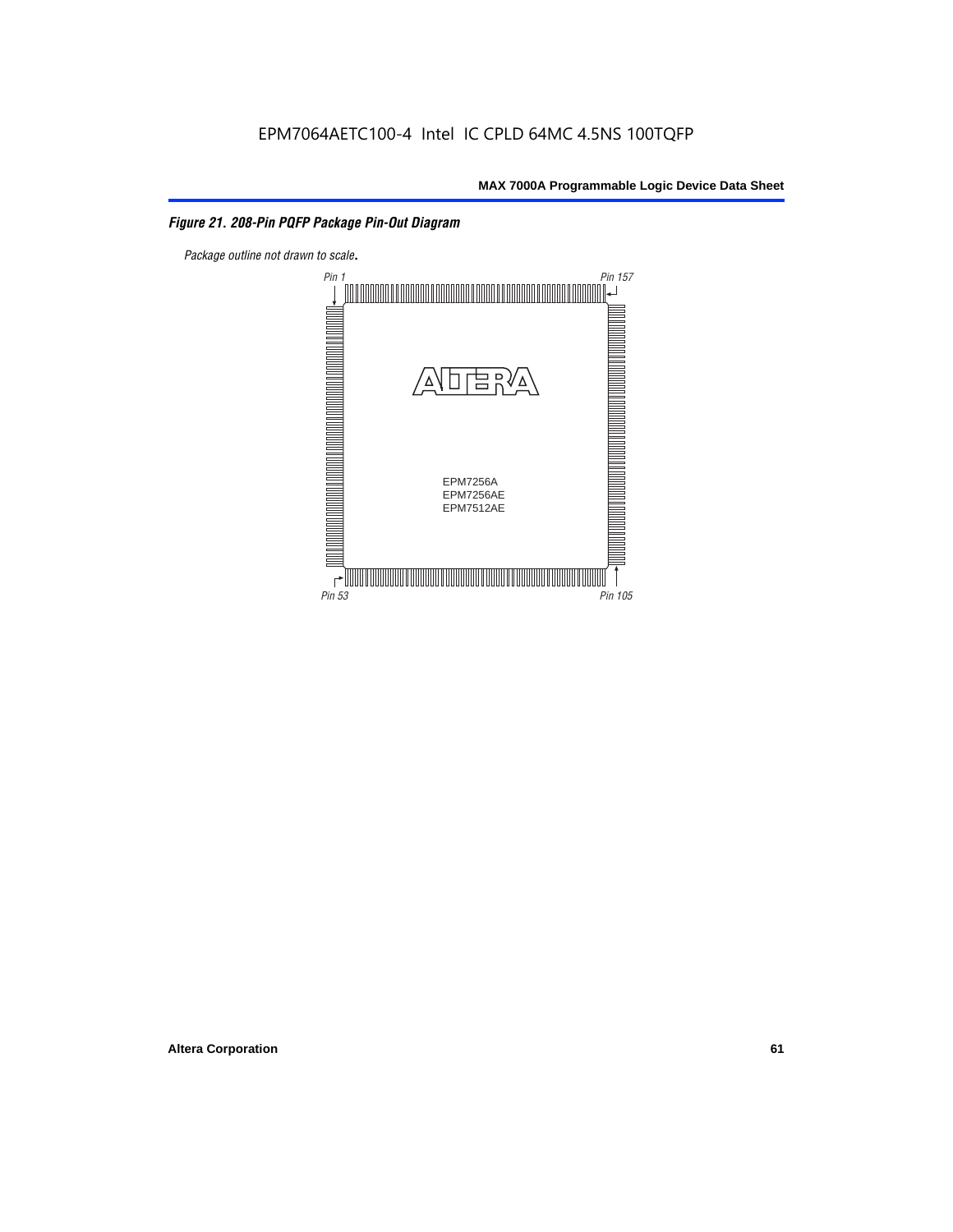### *Figure 22. 256-Pin BGA Package Pin-Out Diagram*

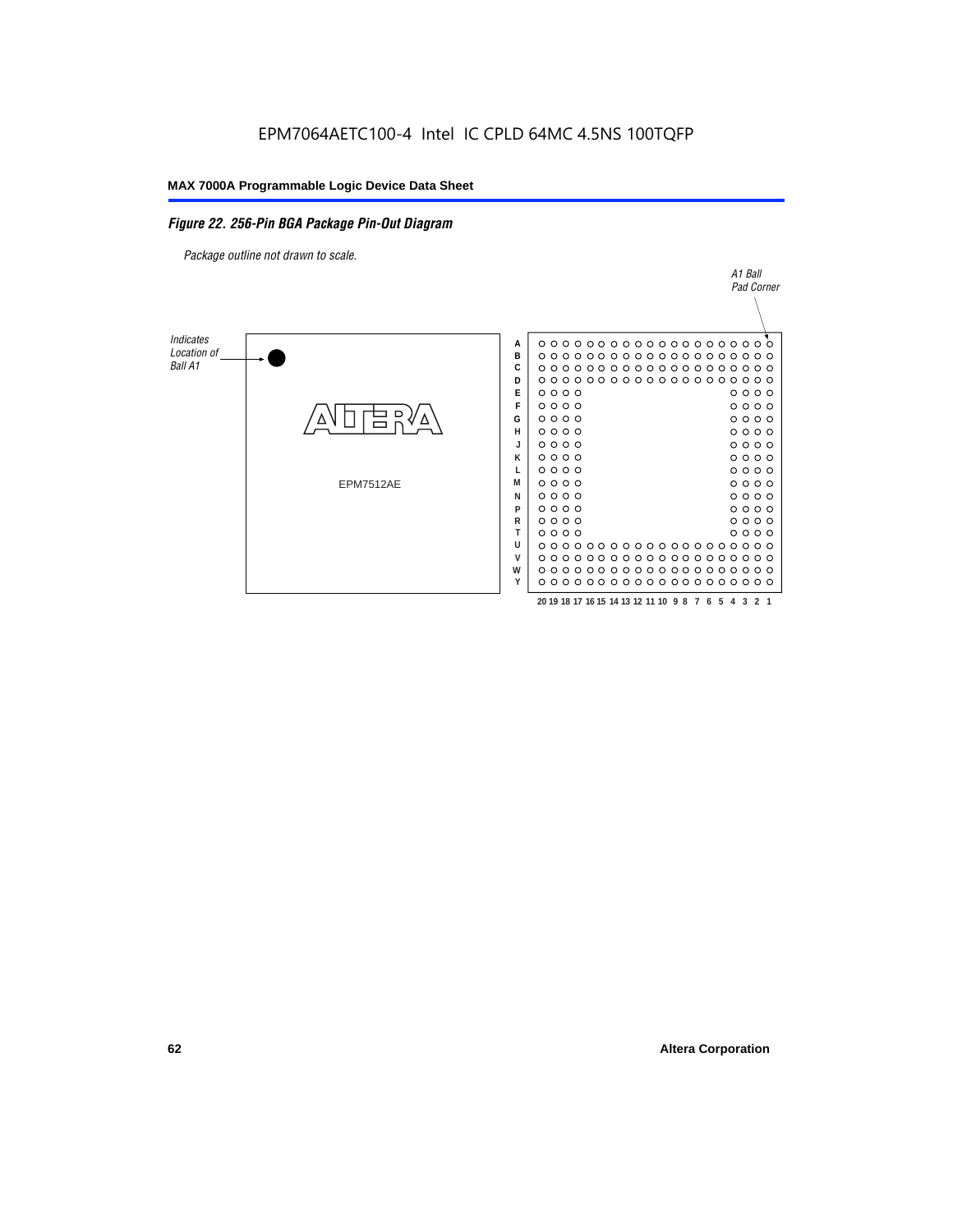#### *Figure 23. 256-Pin FineLine BGA Package Pin-Out Diagram*

*Package outline not drawn to scale*.



# **Revision History**

The information contained in the *MAX 7000A Programmable Logic Device Data Sheet* version 4.5 supersedes information published in previous versions.

# **Version 4.5**

The following changes were made in the *MAX 7000A Programmable Logic Device Data Sheet* version 4.5:

Updated text in the "Power Sequencing & Hot-Socketing" section.

# **Version 4.4**

The following changes were made in the *MAX 7000A Programmable Logic Device Data Sheet* version 4.4:

- Added Tables 5 through 7.
	- Added "Programming Sequence" on page 17 and "Programming Times" on page 18.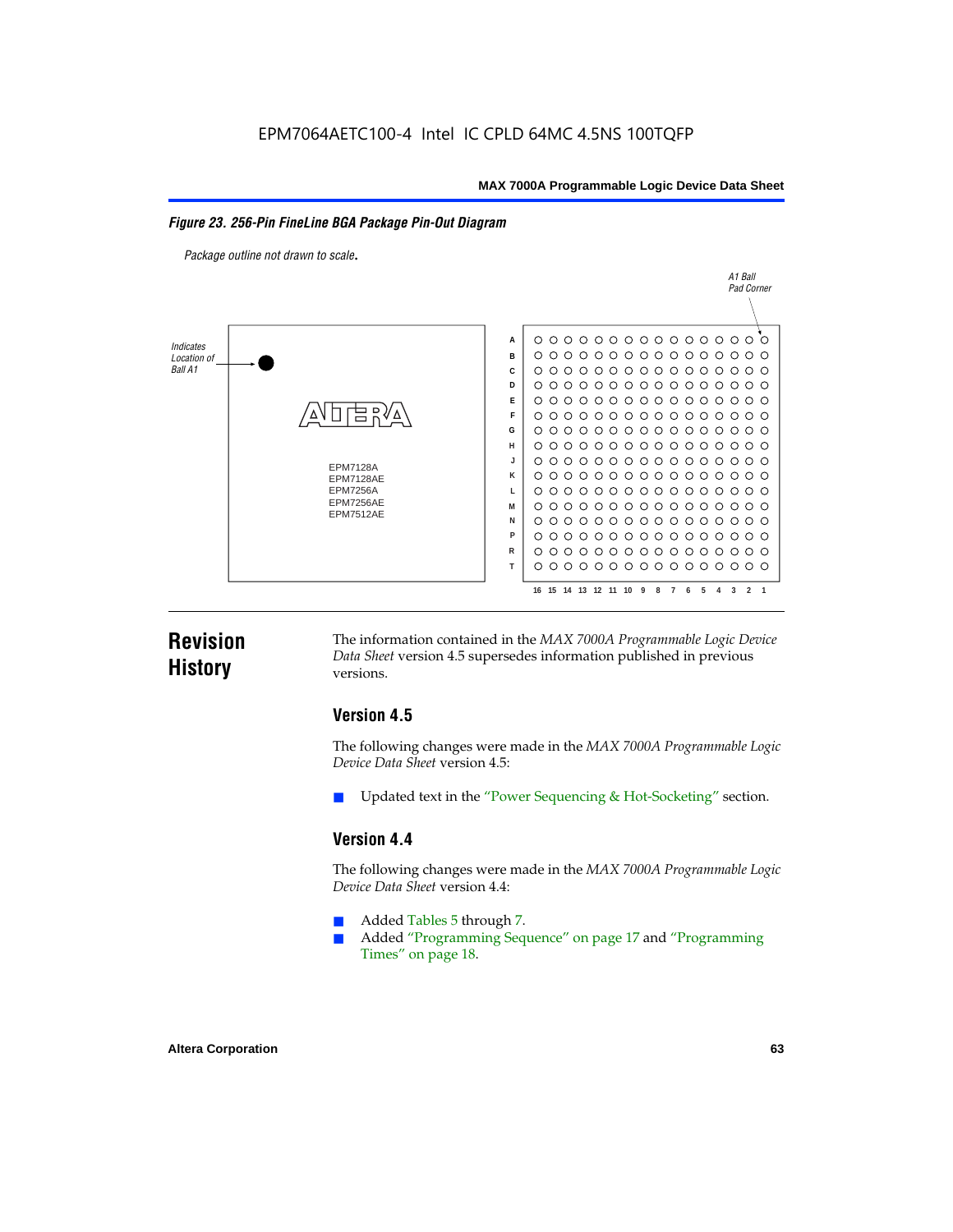### **Version 4.3**

The following changes were made in the *MAX 7000A Programmable Logic Device Data Sheet* version 4.3:

- Added extended temperature devices to document
- Updated Table 14.

# **Version 4.2**

The following changes were made in the *MAX 7000A Programmable Logic Device Data Sheet* version 4.2:

- Removed *Note (1)* from Table 2.
- Removed *Note (4)* from Tables 3 and 4.

# **Version 4.1**

The following changes were made in the *MAX 7000A Programmable Logic Device Data Sheet* version 4.1:

- Updated leakage current information in Table 15.
- Updated *Note (9)* of Table 15.
- Updated *Note* (1) of Tables 17 through 30.



101 Innovation Drive San Jose, CA 95134 (408) 544-7000 http://www.altera.com Applications Hotline: (800) 800-EPLD Literature Services: lit\_req@altera.com

Copyright © 2003 Altera Corporation. All rights reserved. Altera, The Programmable Solutions Company, the stylized Altera logo, specific device designations, and all other words and logos that are identified as trademarks and/or service marks are, unless noted otherwise, the trademarks and service marks of Altera Corporation in the U.S. and other countries. All other product or service names are the property of their respective holders. Altera products are protected under numerous U.S. and foreign patents and pending applications, maskwork rights, and copyrights. Altera warrants performance of its semiconductor products to current specifications in accordance with Altera's standard warranty, but reserves the right **TSAI** to make changes to any products and services at any time without notice. Altera assumes no responsibility or liability arising out of the application or use of any information, product, or service described herein except as expressly agreed to in writing by Altera Corporation. Altera customers are advised to obtain the latest version of device specifications before relying on any published information and before placing orders for products or services.



**64 Altera Corporation**